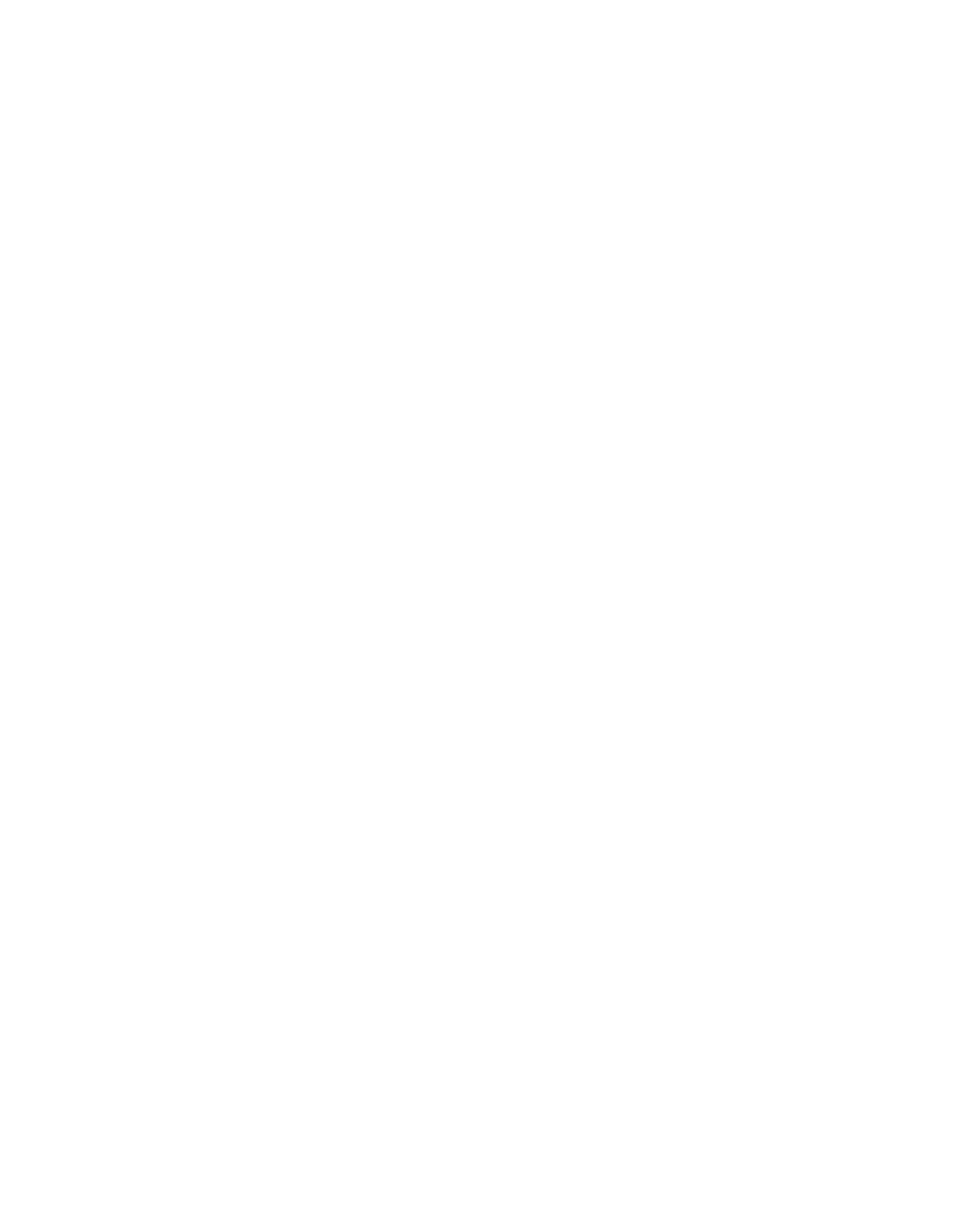

A report on the implementation of Saudi Arabia's recommendations from the committee against torture

#### **AUGUST 2015**

1001 Connecticut Avenue Northwest, Suite 205 Washington, D.C. 20036 202.621.6141 www.adhrb.org @ADHRB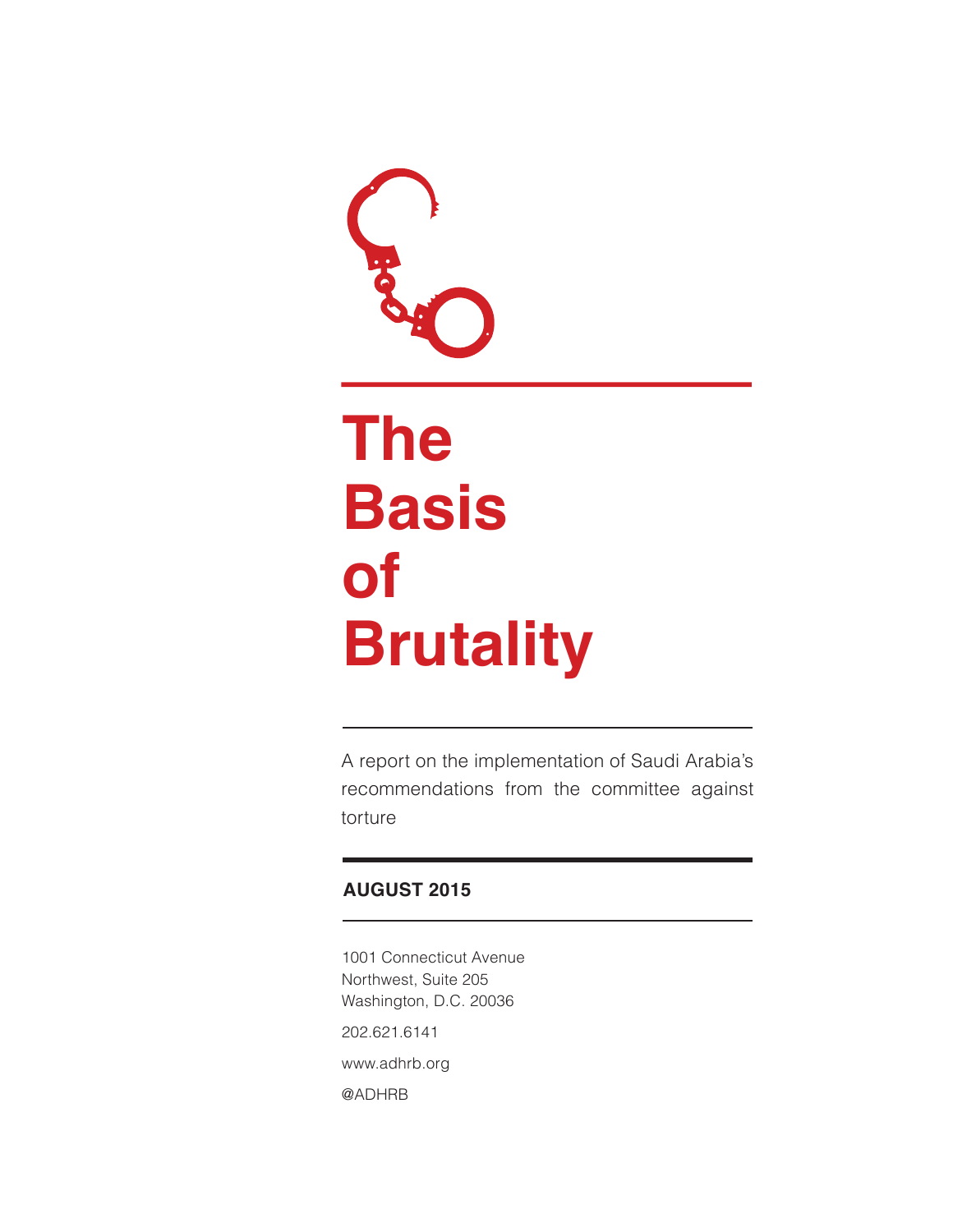©2015, Americans for Democracy & Human Rights in Bahrain (ADHRB) and the Bahrain Institute for Rights and Democracy (BIRD). All rights reserved.

Americans for Democracy & Human Rights in Bahrain (ADHRB) fosters awareness of and support for democracy and human rights in Bahrain and the Middle East.

The Bahrain Institute for Rights and Democracy is a London, UK based non-profit organization focusing on advocacy, education and awareness for the calls of democracy and human rights in Bahrain.

Americans for Democracy & Human Rights in Bahrain 1001 Connecticut Ave. Northwest, Suite 205 Washington, DC 20036 202.621.6141 www.adhrb.org

Bahrain Institute for Rights and Democracy www.birdbh.org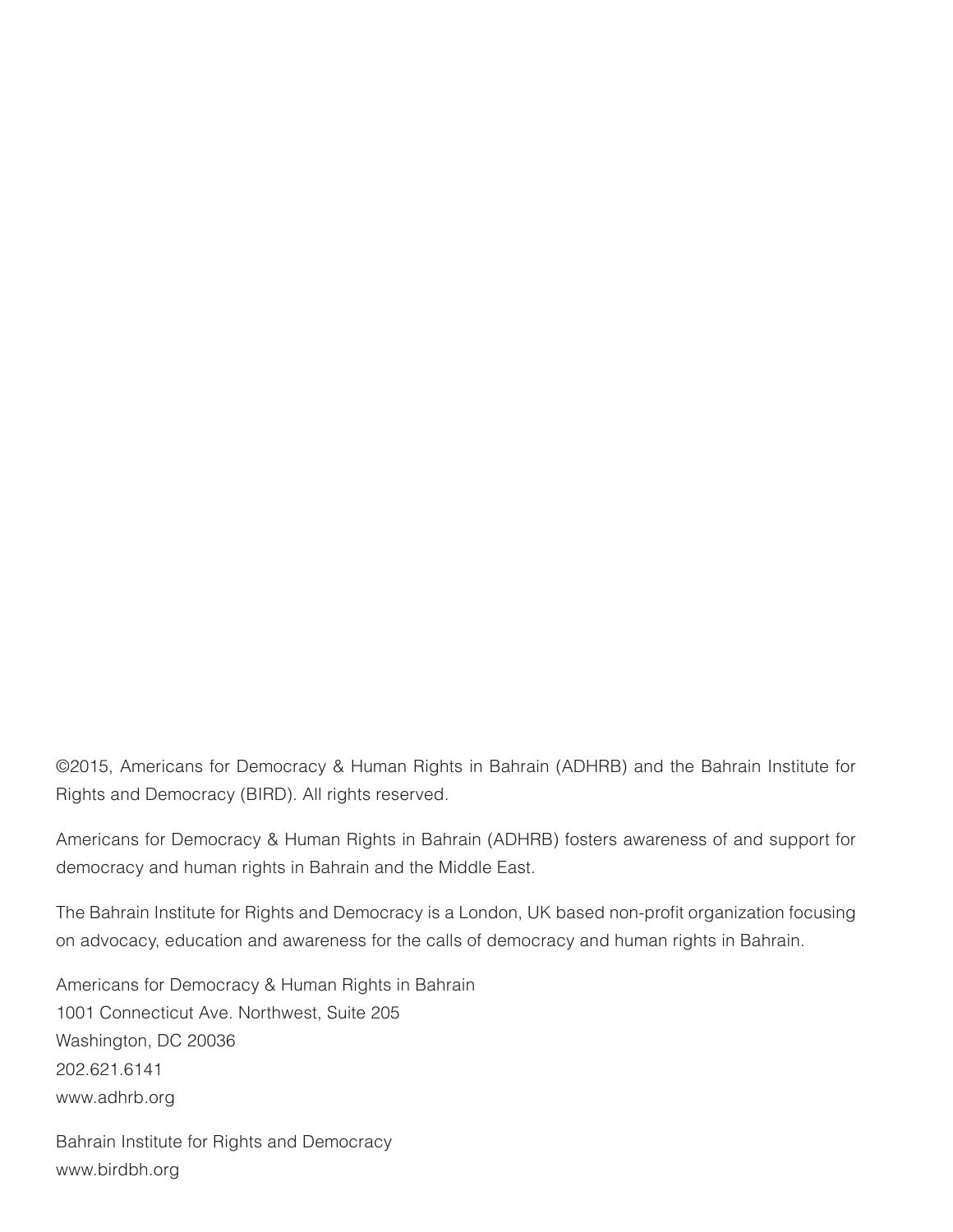# **TABLE OF CONTENTS**

| <b>Foreword</b><br>A Note on Sharia & Methodology               | ii<br>iv |
|-----------------------------------------------------------------|----------|
|                                                                 |          |
| 1. Introduction                                                 | 1        |
| 2. Recommendations                                              | 3        |
| i. The Committee's Recommendations Concerning Legal Reforms     | 3        |
| ii. The Committee's Recommendations Concerning Legal Procedures | 12       |
| iii. The Committee's Recommendations Concerning                 |          |
| <b>Accountability and Transparency</b>                          | 22       |
| <b>3. Conclusion</b>                                            | 30       |
| <b>4. ADHRB and BIRD Recommendations</b>                        | 31       |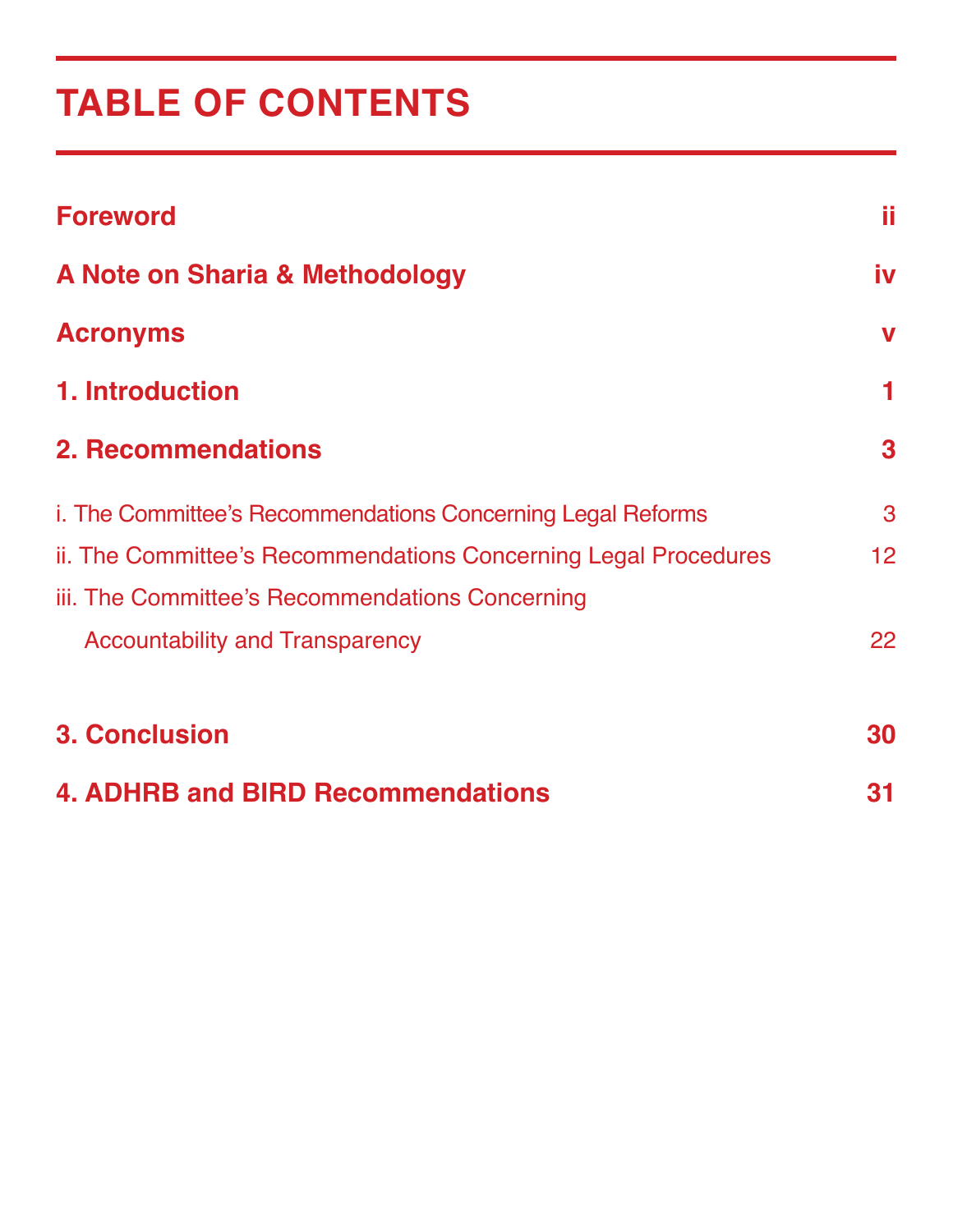# **FOREWORD**

In 2000, Saudi security officials engaged in a campaign of repression and torture against the nation's minority Ismaili community. After a short-lived standoff between government troops and a small number of armed Ismaili demonstrators, the government rounded up scores of men, many of them innocent of any wrongdoing, for interrogation. Witnesses described enduring an unsparing regimen of torture. Sleep deprivation, stress positioning, electric shocks, cold water baths, and beatings were the techniques wielded against hundreds, with the aim of coercing the many into admitting the transgressions of a few. As one interrogator told a detainee, "'I've been doing this for five years and every single one has confessed.'"<sup>1</sup>

By the year 2000, the commission of such violations should have been inconceivable. In 1997, the Saudi government acceded to the Convention against Torture and Other Cruel, Inhuman or Degrading Treatment or Punishment, binding itself to those international statutes that mandate that the State Party "take effective legislative, administrative, judicial or other measures to prevent acts of torture in any territory under its jurisdiction."<sup>2</sup>

In 2015, 18 years after its accession to the Convention, these measures have yet to materialize, and the interrogator who has never failed to wring a confession is still the norm. In the following pages, Americans for Democracy & Human Rights in Bahrain (ADHRB) and the Bahrain Institute for Rights and Democracy (BIRD) outline a regime of torture so embedded in the current Saudi administration of criminal justice as to seem inseparable from it. The report does more, however, than simply list inhumane interrogation methods. It demonstrates how the entire system of Saudi criminal justice, from prison guards to appellate judges, enables acts of torture and violent degradation.

To complete this report, staff at ADHRB and BIRD structured their research around a set of conclusions and recommendations delivered by the UN Committee against Torture to the Kingdom of Saudi Arabia in 2002. The Committee produced a strong report, coupled with an actionable set of recommendations for reforms that would raise accountability for government torturers and reduce the prevalence of degrading treatment within the Saudi legal system. 13 years later, in January 2015, the Saudi Arabia submitted its belated response to these reform proposals in the form of its second periodic report to the Committee. As *The Basis of Brutality* demonstrates, these recommendations have not neared even partial implementation, and the Saudi government's replies to the Committee's concerns range from incomplete to evasive.

<sup>1</sup> Ismailis of Najran: Second Class Citizens, Human Rights Watch, September 2008, accessed July 15, 2015, http://www.hrw.org/sites/default/files/ reports/saudiarabia0908web.pdf, 32.

<sup>2 &</sup>quot;Convention against Torture and Other Cruel, Inhuman or Degrading Treatment or Punishment," United Nations Human Rights, June 26, 1987, (ratified December 10, 1984), http://www.ohchr.org/EN/ProfessionalInterest/Pages/CAT.aspx.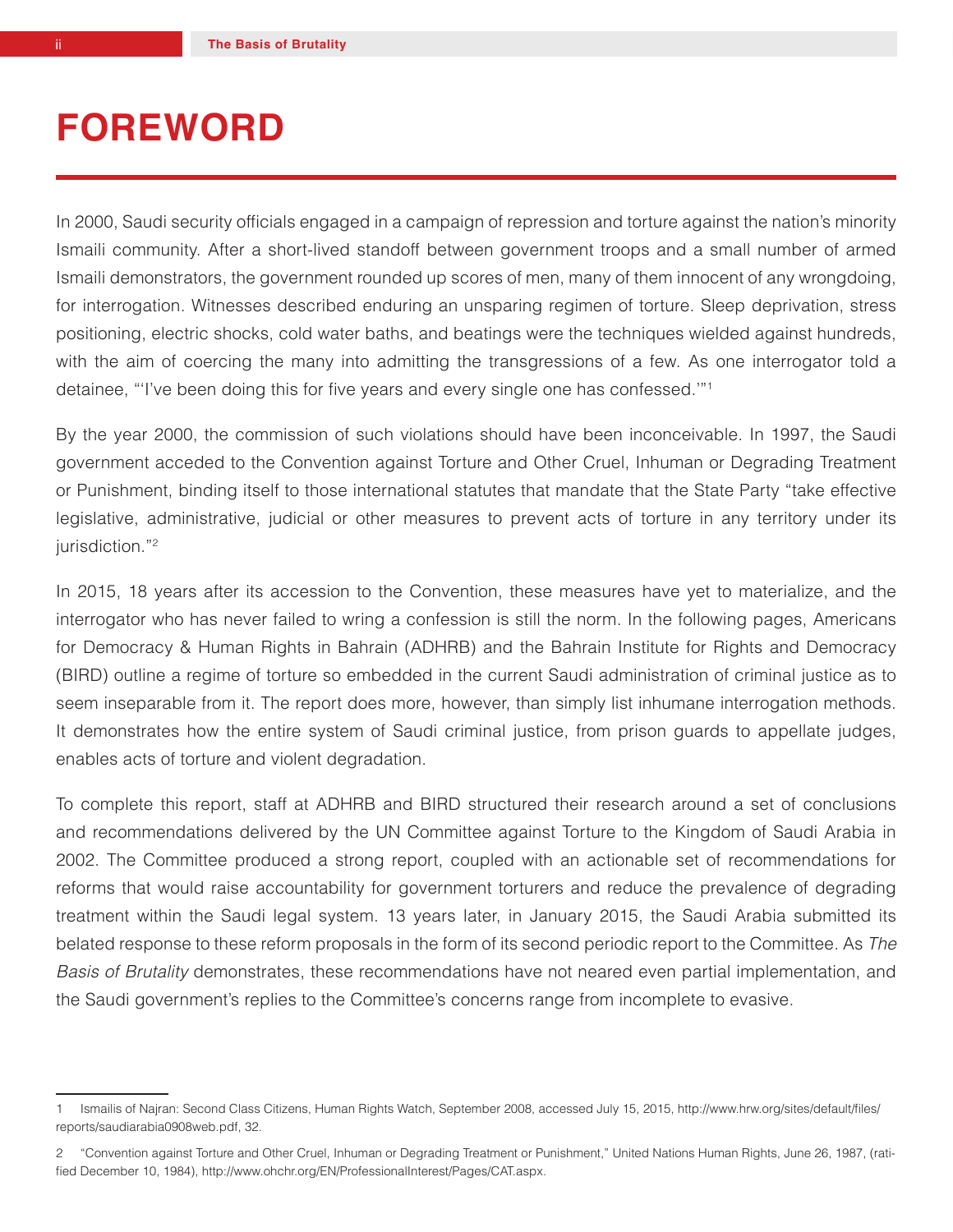Stalled progress, however, is no invitation to inaction. The Committee's recommendations are as sound for 2015 as they would be for 1997 or 2002. The international community cannot accept torture in Saudi Arabia as a given, must not allow it to become normalized in the minds of the global public. By submitting this report, ADHRB and BIRD hope to, in our own limited capacity, shake the international community from its complacency and bring effective pressure to bear on the Saudi government.

Husain Abdulla Executive Director, ADHRB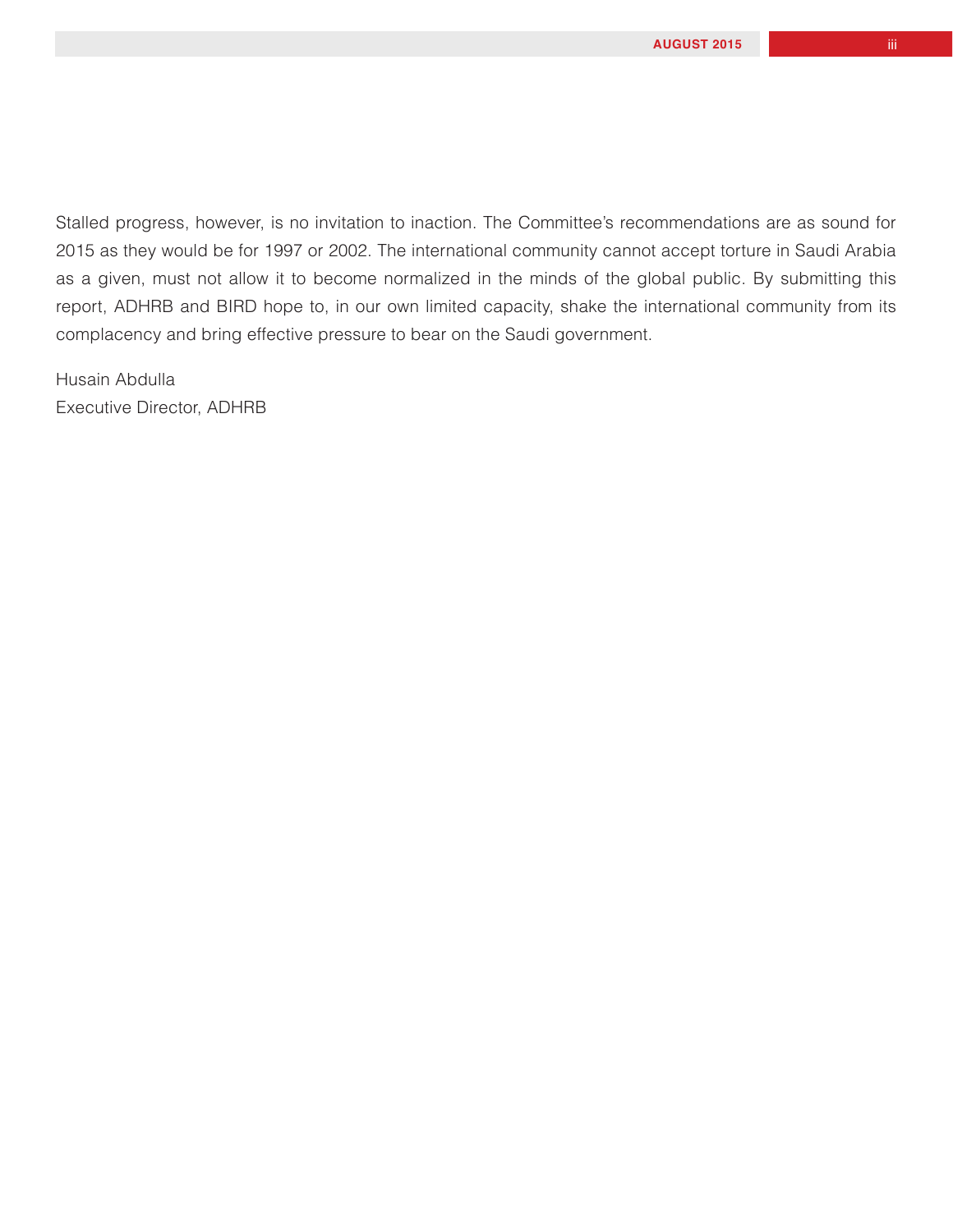## **A NOTE ON SHARIA**

Any critique of the legal system in Saudi Arabia necessitates discussion of the Sharia; before getting into any discussion of what the report is, we must first address what the report is not. This report is not intended to level criticism towards the Sharia, and a straightforward reading of its pages negates any such interpretation. The Sharia, as employed by many contemporary States and as espoused by many contemporary Muslim scholars around the globe, is a legitimate and justiciable source of law, and several interpretations of the Sharia are employed positively throughout the world.

The Saudi Arabian government espouses Wahhabi Islam based on an offshoot of the Hanbali school's interpretation of the Sharia. The Wahhabi interpretation of the Sharia entails the abandonment of precedent and jurisprudence, providing individual Saudi judges with wide discretion in making judicial decisions. These broad interpretive powers have generated an ad hoc system of justice that presumes against its accused, a system that forgives corruption while criminalizing dissent. Any criticism directed at the Sharia by this report is aimed at a specific system born of a narrow governmental interpretation, and not at the Sharia as a whole.

# **METHODOLOGY**

This report is the product of significant research performed by interlocutors on the ground as well as an extensive literature review of sources, including news articles, governmental and NGO reporting, and scholarly contributions. Due to the danger of reporting on human rights abuses in Saudi Arabia, this report does not provide the identities of its sources on the ground. Anonymized information concerning our sources is available upon request.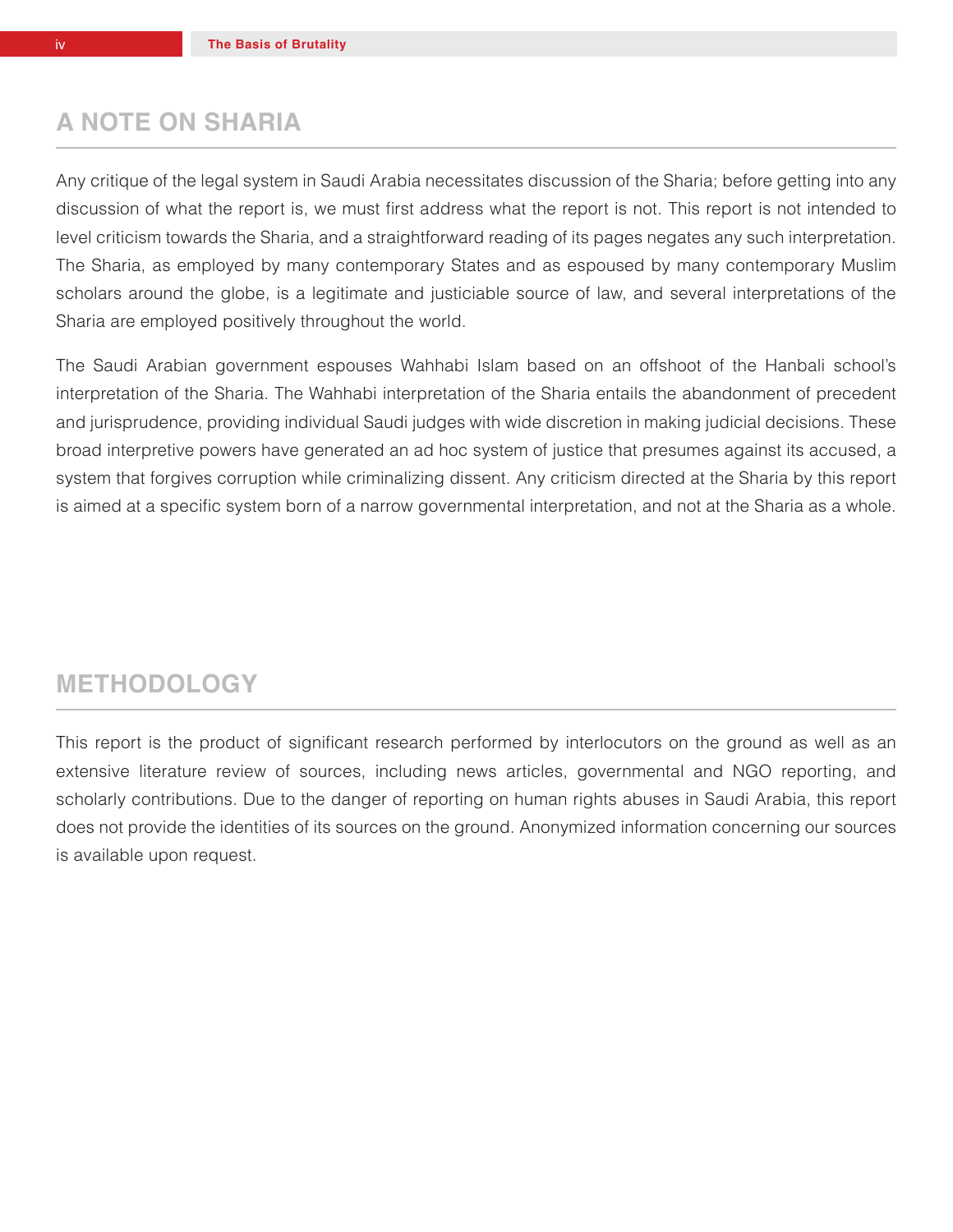## **ACRONYMS**

- **ACHR** The Adala Center for Human Rights
- **ACPRA** Saudi Civil and Political Rights Association
- **ADHRB** Americans for Democracy & Human Rights in Bahrain
- **BIP** Saudi Bureau of Investigation and Prosecution
- **BIRD** Bahrain Institute for Rights and Democracy
- **BOG** Saudi Board of Grievances
- **CAT** The Convention against Torture and Other Cruel, Inhuman or Degrading Treatment or Punishment
- **CPVPV** Commission for the Promotion of Virtue and the Prevention of Vice
- **ESOHR** European-Saudi Organisation for Human Rights
- **MOFA** The Saudi Ministry of Foreign Affairs
- **MOI** Saudi Ministry of Interior
- **MSA** Saudi Ministry of Social Affairs
- **NGO** Non-Governmental Organization
- **NSHR** Saudi National Society for Human Rights
- **SCC** Specialized Criminal Court
- **UN** United Nations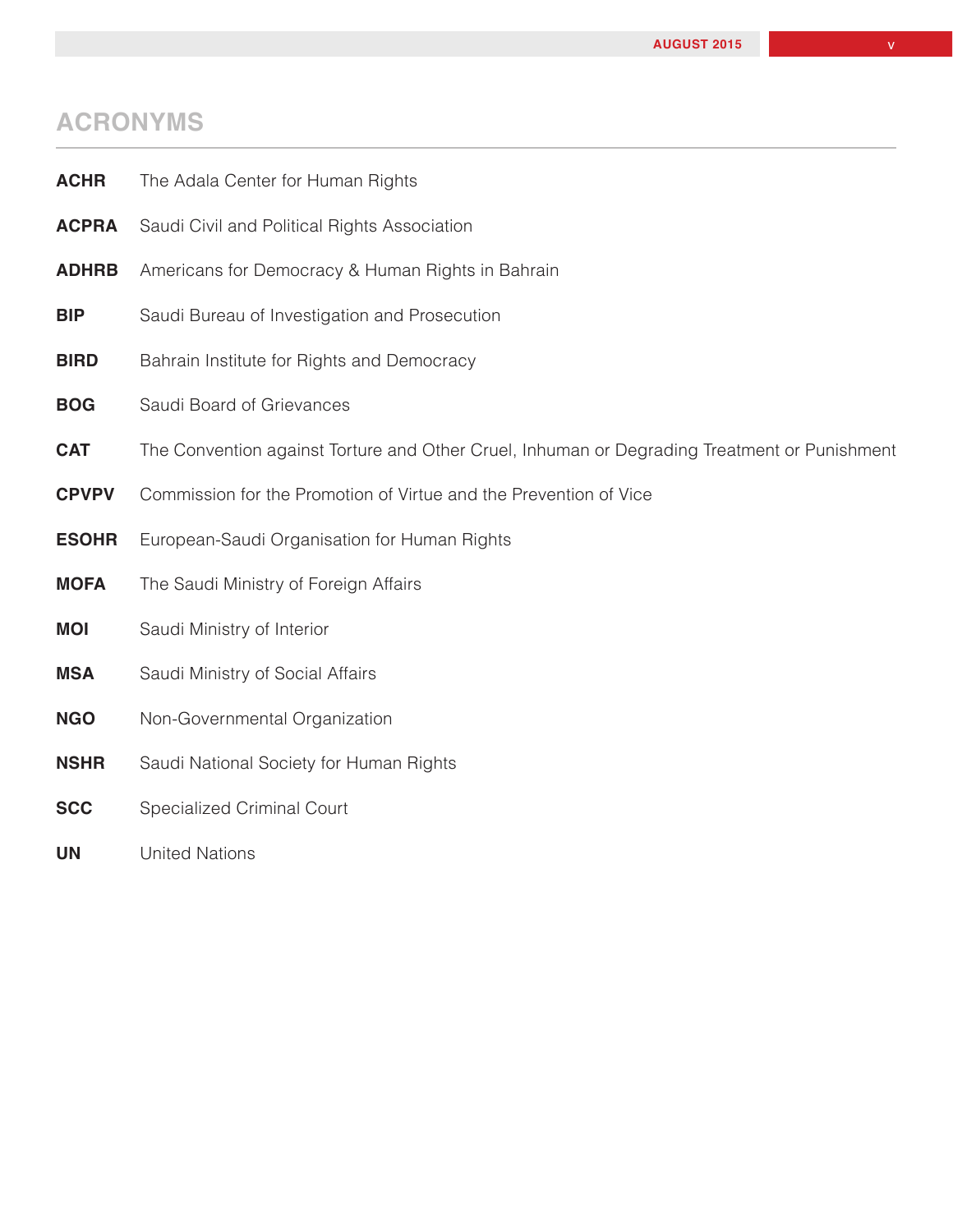vi **The Basis of Brutality**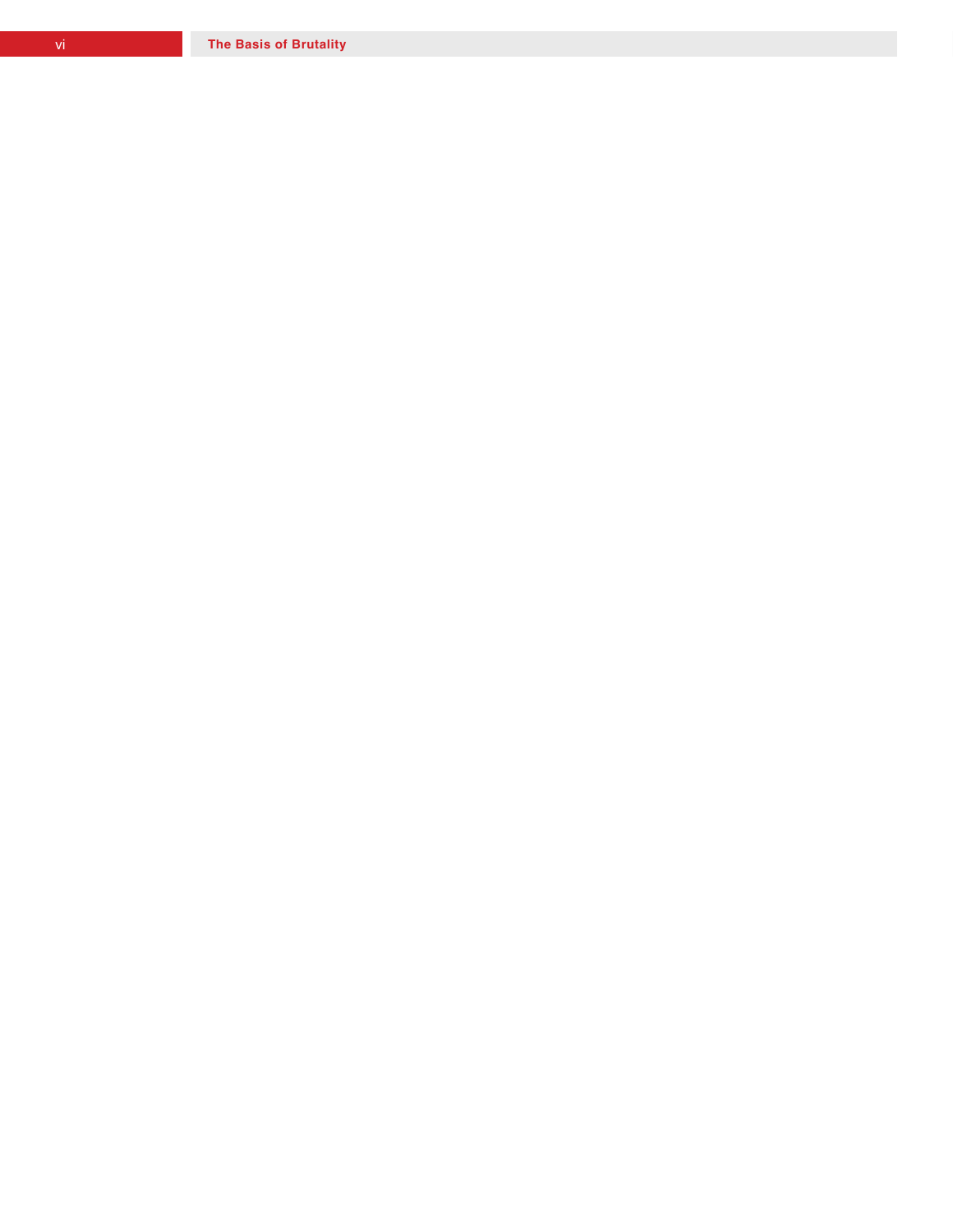# **1. INTRODUCTION**

In February 2001, three and a half years after acceding to the Convention against Torture and Other Cruel, Inhuman or Degrading Treatment or Punishment (CAT), the Government of Saudi Arabia submitted its initial periodic report as a State Party of that treaty to the Committee Against Torture. The CAT empowered the Committee, a UN body formed of independent experts that evaluate the implementation of the treaty's provisions,<sup>3</sup> to assess and comment upon progress reports from member states.<sup>4</sup> The Saudi submission was over two years late, as Article 19 (1) of the CAT requires states to submit their initial report "within one year after entry into force of the Convention."<sup>5</sup>

The Committee Against Torture published its commentary on the Saudi initial periodic report in June 2002.<sup>6</sup> The Committee's report, though brief, served as the body's most extended commentary on the Saudi government's progress in aligning its laws and practices with the CAT. In 2002, Saudi Arabia's halting engagement prompted the Committee to express its regret over "the delay in submission and the paucity of information on the practical enjoyment in Saudi Arabia of the rights conferred by the Convention."<sup>7</sup> Saudi Arabia repeatedly justified this regret. The Saudi government proceeded to ignore three visit requests from the UN Special Rapporteur on torture and other cruel, inhuman or degrading treatment or punishment.<sup>8</sup> It only submitted its follow-up periodic report to the Committee in January 2015, and an English-language copy of the document remains unavailable. $9$ 

Despite these obstacles, the Committee produced a report that not only addressed practices of torture in Saudi Arabia, but also reviewed those statutes and procedures that inhibit compliance with the CAT. The report found that, between September 1997 (the date of accession) and May 2002, the Saudi government largely maintained laws and practices that preclude such compliance. While the Committee welcomed the promulgation of the 2001 Law of Criminal Procedure and recognized the government's insistence that Sharia law prohibits torture, its concerns doubled its positive notes. The imposition of corporal punishments, discriminatory practices against non-nationals, and procedural abuses such as incommunicado detention

3 "Committee Against Torture," United Nations Human Rights, accessed August 2, 2015, http://www.ohchr.org/en/hrbodies/cat/pages/catindex.aspx.

4 "Convention against Torture and Other Cruel, Inhuman or Degrading Treatment or Punishment," United Nations Human Rights, Article 19.

5 Ibid.

7 "Consideration of Reports Submitted by States Parties Under Article 19 of the Convention: Saudi Arabia," United Nations Committee Against Torture, par. 2.

8 "Country and other visits by Special Procedures Mandate Holders since 1998," United Nations Human Rights, July 30, 2015, August 2, 2015, http://www.ohchr.org/EN/HRBodies/SP/Pages/CountryvisitsN-Z.aspx.

9 "Examen des rapports soumis par les États parties en application de l'article 19 de la Convention: Arabie saoudite," United Nations Committee Against Torture, received January 7, 2015, distributed February 12, 2015, http://daccess-dds-ny.un.org/doc/UNDOC/GEN/G15/023/83/PDF/G1502383. pdf?OpenElement.

<sup>6 &</sup>quot;Consideration of Reports Submitted by States Parties Under Article 19 of the Convention: Saudi Arabia," United Nations Committee Against Torture, June 12, 2002, accessed August 2, 2015, http://docstore.ohchr.org/SelfServices/FilesHandler.ashx?enc=6QkG1d%2fPPRiCAqhKb7yhshvVcmWTu l6%2fu%2bWl9YGTVqBSj5YgB0zGixPad4yoJVuCi%2f6M3bVPgQMuHxmR%2fyLGWC7aa8Wnh3fylwQ4QtJ%2bzgaqHerZgGqNnr6Kv6kfK8QV.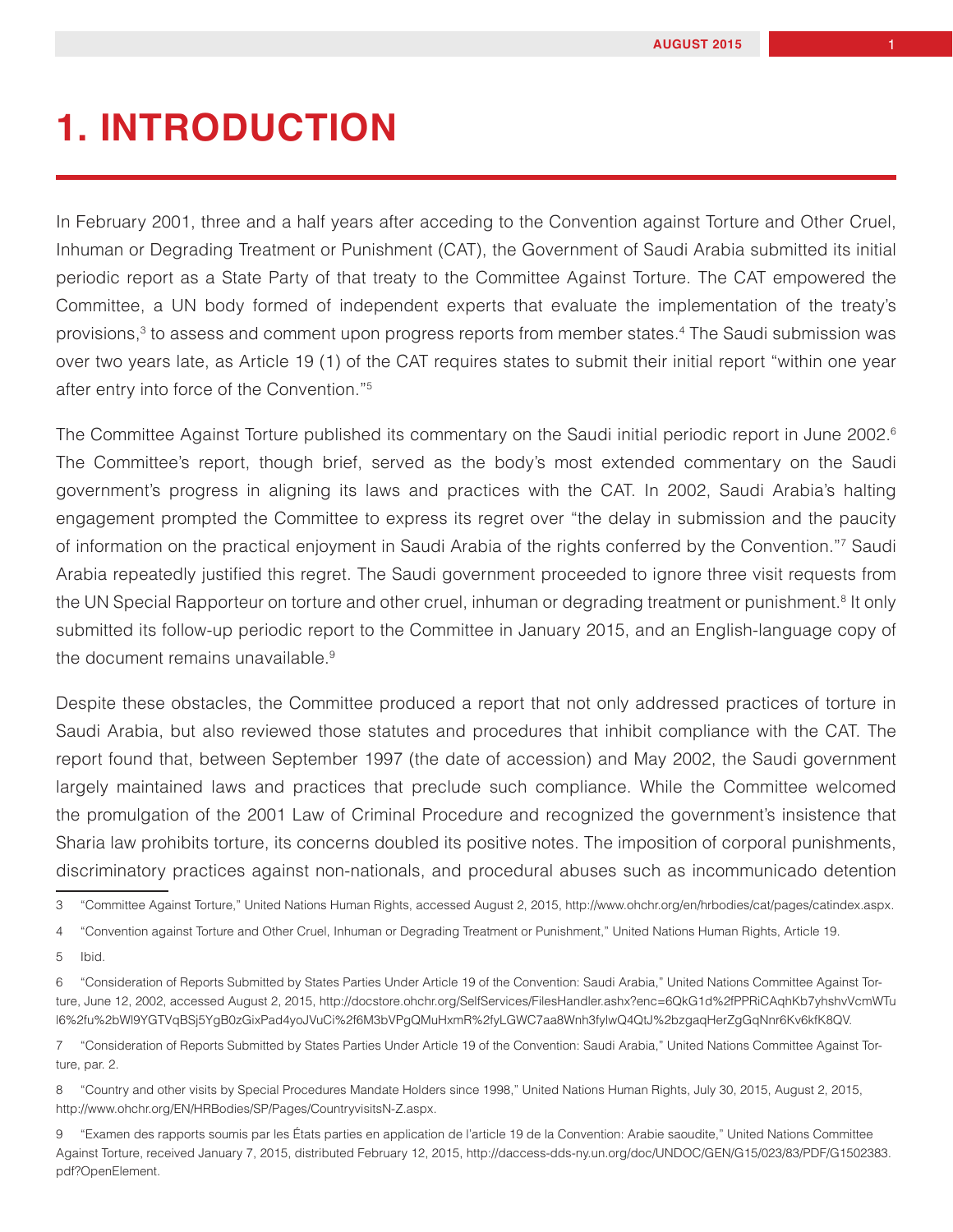and the denial of access to medical, legal, and consular services all drew the Committee's negative attention.

To conclude its report, the Committee put forward 14 recommendations to both formalize the prohibition of torture in Saudi law and reduce or eliminate loopholes that allow for continued violations of the CAT. The recommendations focused on ameliorating a wide range of concerns and included calls for pressing legal reforms, the implementation of practical anti-torture measures, and more transparent interaction with the Committee. Not until January of this year did the Committee have an opportunity to assess Saudi Arabia's progress in implementing these reforms.

This report seeks to provide background for the Committee as it makes its assessment, examining the conclusions and recommendations of the Committee's 2002 report in the 2015 context of Saudi Arabia. It also, prudently but fairly, offers a preliminary response to the Saudi government's own self-generated progress report. In limited instances, ADHRB and BIRD find that Saudi Arabia has made moderate progress in instituting reforms; overall, however, this report concludes that the government maintains a criminal justice system which facilitates the use of torture, discriminates against non-nationals and minority groups, and fails to consistently compensate victims or prosecute violators. The report ends with a list of recommendations for the international community, in addition to calling for the Committee to press for further periodic reports and for the Special Rapporteur on torture and other cruel, inhuman or degrading treatment or punishment to pursue a country visit so that he may conduct his own investigations into the implementation of the Committee's recommendations.

A final word on the report's organization is required. In its original submission, the Committee lists its fourteen recommendations under one heading. In order to make this report more digestible, ADHRB and BIRD have divided the recommendations into three separate categories: those concerning legal reforms, those concerning procedural reforms, and those concerning an increase in transparency, accountability, and greater interaction with the Convention. The authors have, therefore, rearranged these recommendations from their initial sequence. To ensure easy comparison with the original document, each recommendation remains coupled with its designating letter.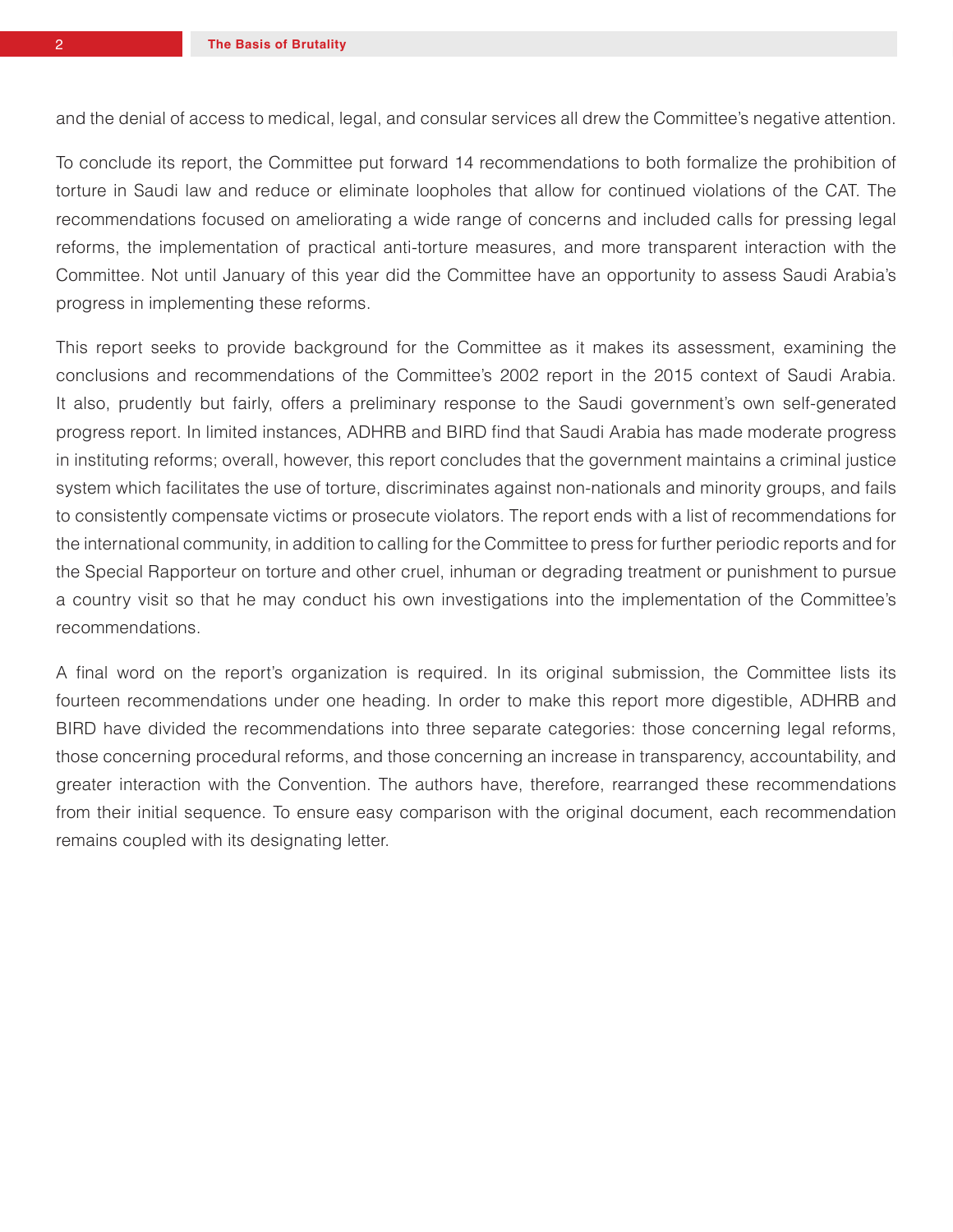# **2. RECOMMENDATIONS**

# **i. The Committee's Recommendations Concerning Legal Reforms**

## **INTRODUCTION**

As part of its 2002 report, the Committee Against Torture issued a series of recommendations to the Kingdom of Saudi Arabia on reforms that its government should implement to align its laws with the Convention's requirements. The Committee expressed concern that the absence of a codified crime of torture, the unequal application of criminal justice, and a compromised judiciary were aiding the perpetuation of torture and degrading treatment. In the years since, however, the government has failed to promulgate these reforms or enforce them in practice. Additionally, the responses contained in Saudi Arabia's 2015 periodic report neglect to fully address the scope of the Committee's recommendations for legal reform or provide tangible evidence of improvement.

#### **RECOMMENDATIONS**

#### **a. Expressly incorporate within its domestic law a crime of torture in terms that are consistent with Article 1 of the Convention;**

In its 2002 report, the Committee stated, "express incorporation in the State party's domestic law of the crime of torture, as defined in Article 1 of the Convention, is necessary to signal the cardinal importance of its prohibition."<sup>10</sup>

In its 2015 report, Saudi Arabia claimed that it had already met this recommendation per Article 70 of its Basic Law of Governance.<sup>11</sup> According to this article, "Laws, international agreements, treaties and concessions shall be approved and amended by Royal Decrees."<sup>12</sup> A Royal Decree concerning the Convention appears to have passed into law following Saudi Arabia's September 1997 accession. The 2015 periodic report referenced multiple articles from this decree,<sup>13</sup> though ADHRB and BIRD could not locate a recorded copy. Furthermore, at the Committee Against Torture's 28th session, held in May 2002, the Saudi interlocutor

<sup>10</sup> "Consideration of Reports Submitted by States Parties Under Article 19 of the Convention: Saudi Arabia," United Nations Committee Against Torture, par. 4(a).

<sup>11</sup> Examen des rapports soumis par les États parties en application de l'article 19 de la Convention, Deuxiémes rapports périodiques des États parties attendus en 2010, Arabie saoudite. January 7, 2015. CAT/C/SAU/2. Par. 24.

<sup>12</sup> The Basic Law of Governance: Royal Decree No. (A/90). Kingdom of Saudi Arabia, 1992. Retrieved from: https://www.saudiembassy.net/about/ country-information/laws/The\_Basic\_Law\_Of\_Governance.aspx.

<sup>13</sup> "Examen des rapports soumis par les États parties en application de l'article 19 de la Convention: Arabie saoudite," United Nations Committee Against Torture, received January 7, 2015, par. 24.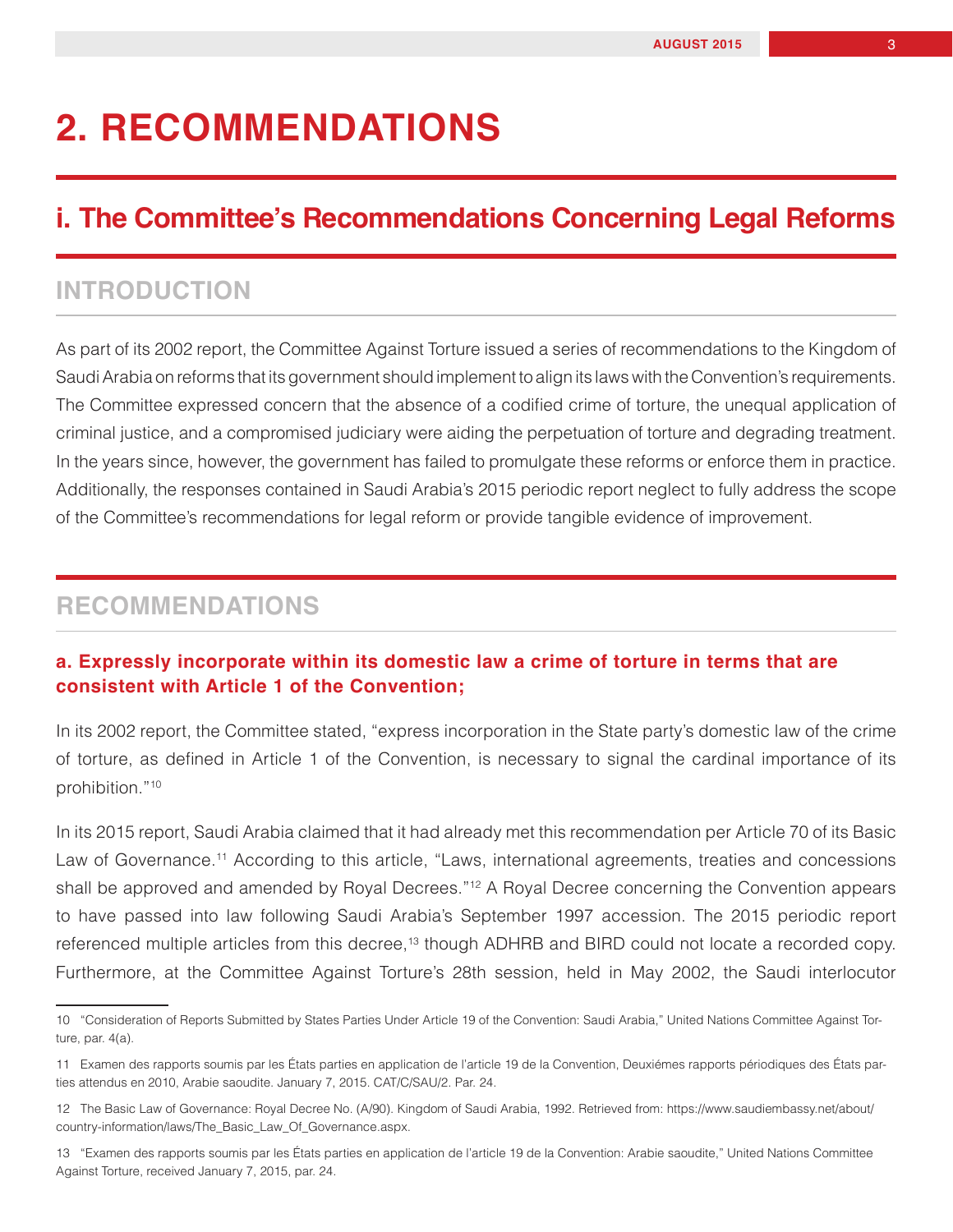informed the Committee that "Saudi Arabia's ratification of the Convention meant that it had been automatically incorporated into domestic law and could be invoked in the courts."<sup>14</sup>

Despite this professed incorporation, it remains clear that the Saudi government's interpretation of Article 1 of the Convention differs radically from the interpretation maintained by the Committee. Saudi authorities, for example, have repeatedly defended the implementation of corporal punishments, including flogging and amputation, despite the Committee's insistence that such sanctions be abandoned.15 Additionally, though multiple Saudi codes nominally prohibit the use of torture by government officials, none—including Article 2 of 1958's Royal Decree No. 43<sup>16</sup> and Article 2 of the Law of Criminal Procedure<sup>17</sup>—formally define which acts do and do not constitute torture.18

In light of this ambiguity, failure to formally codify a crime of torture contravenes Article 4 of the CAT, which provides that "each State Party shall ensure that all acts of torture are offences under its criminal law."<sup>19</sup>

#### **b. Re-examine its imposition of corporal punishments, which are in breach of the Convention;**

In 2002, the Committee noted its concern over the "sentencing to and imposition of corporal punishments by judicial and administrative authorities…that are not in conformity with the Convention."20 In its 2015 periodic report to the Committee, the Saudi government defended the imposition of corporal punishment, invoking Article 1 of the Convention to state that its use falls under "pain or suffering arising only from, inherent in or incidental to lawful sanctions."21 According to the government, because the use of corporal punishment stems from the precepts of Sharia and is therefore a lawful sanction, it cannot count as torture or cruel and degrading punishment.<sup>22</sup>

Concomitant with this defense, ADHRB and BIRD have been unable to identify any areas in which Saudi Arabia has re-examined its imposition of corporal punishments or otherwise taken seriously the Committee's recommendation. Judges continue to routinely prescribe corporal punishments that violate the Convention. This is illustrated by Articles 10, 11, and 12 of the Saudi Law of Criminal Procedure, which provide rules by

- 17 "Law of Criminal Procedure Saudi Arabia," University of Minnesota Human Rights Library. 2013. Retrieved from: http://www1.umn.edu/humanrts/ research/saudiarabia/criminal\_proceedure.html.
- 18 For further discussion, see Section II(iii)(f)

<sup>14</sup> "SUMMARY RECORD OF THE FIRST PART (PUBLIC)\* OF THE 519th MEETING," Committee against Torture, May 10, 2002, CAT/C/SR.519.

<sup>15</sup> Elizabeth Olson, "Fair Penalties or Torture? U.N. at Odds With Saudis," The New York Times, May 19, 2002, accessed July 20, 2015, http://www. nytimes.com/2002/05/19/world/fair-penalties-or-torture-un-at-odds-with-saudis.html.

<sup>16</sup> Royal Decree No. 43, 1377 AH (1958 CE), Article 2, par. 8. Retrieved from: http://www.cib.gov.sa/mrsum.pdf.

<sup>19</sup> "Convention against Torture and Other Cruel, Inhuman or Degrading Treatment or Punishment," United Nations Human Rights, Article 4.

<sup>20</sup> "Consideration of Reports Submitted by States Parties Under Article 19 of the Convention: Saudi Arabia," United Nations Committee Against Torture, *supra*, note 1, at 1(b).

<sup>21</sup> "Convention against Torture and Other Cruel, Inhuman or Degrading Treatment or Punishment," United Nations Human Rights, Article 1.

<sup>22</sup> Examen des rapports soumis par les États parties en application de l'article 19 de la Convention, Deuxiémes rapports périodiques des États parties attendus en 2010, Arabie saoudite. January 7, 2015. CAT/C/SAU/2. Par. 166.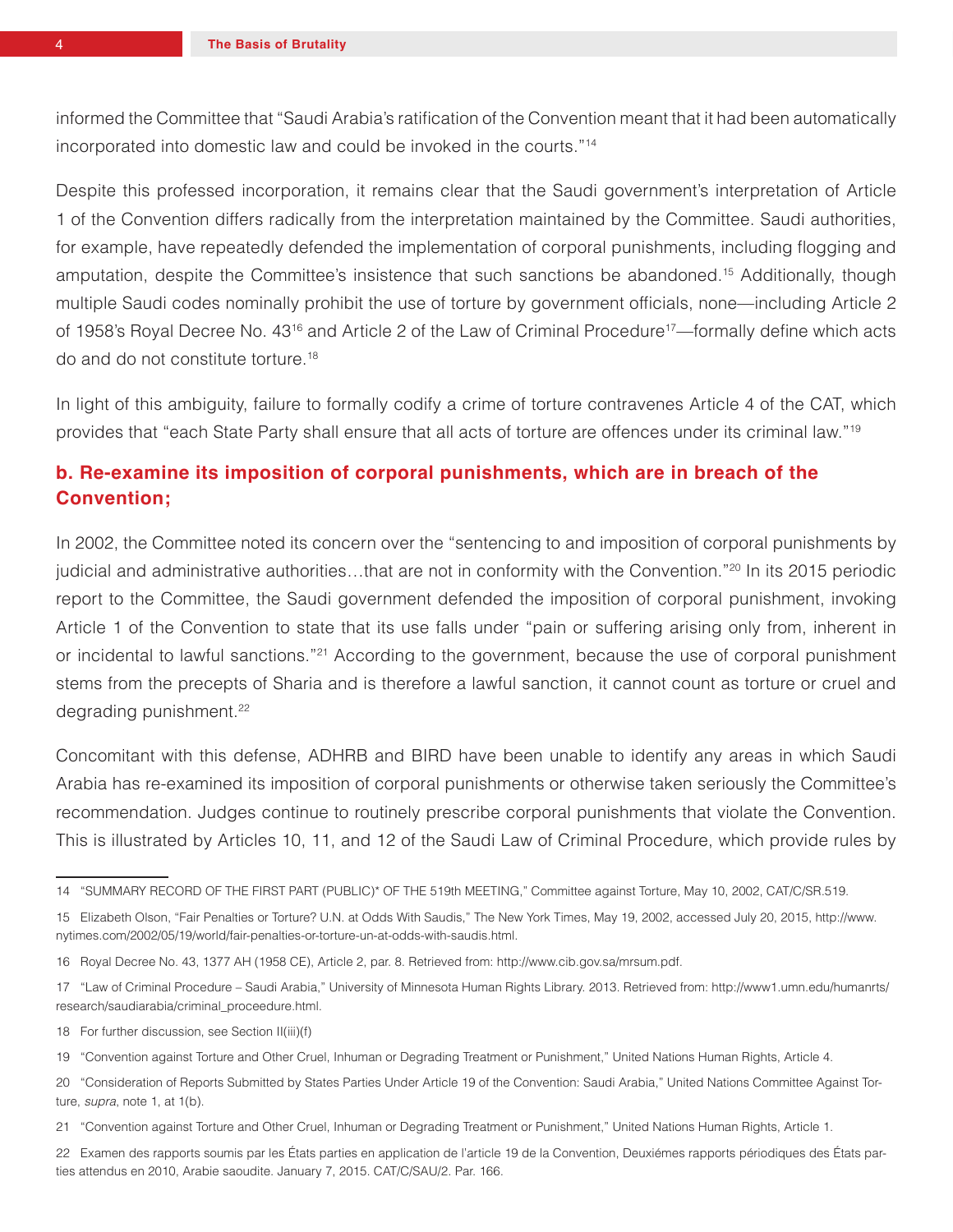which authorities arbitrate sentences of death, stoning, amputation, or retaliatory punishment.<sup>23</sup>

For example, on 29 July 2013, a Jeddah court sentenced blogger Raif Badawi to 600 lashes, 50 of which were to be administered "very harshly."<sup>24</sup> Authorities had charged Mr. Badawi with cybercrime for cofounding a website that criticized Saudi Arabia's religious establishment.25 Prosecutors determined that the penalty was not sufficient and appealed the decision.<sup>26</sup> On 7 May 2014, the Jeddah Criminal Court agreed with the prosecutors and sentenced Badawi to 20 sessions of 50 lashes each, for a total of 1,000 lashes, in addition to a fine of one million Saudi riyals (roughly \$266,600).<sup>27</sup> On 9 January 2015, while a final appeal was pending, Saudi officials administered the first part of Mr. Badawi's sentence by giving him 50 lashes. Saudi Arabia's Supreme Court affirmed the ruling on 7 June 2015. The sentence called for the lashings to be carried out every Friday. However, Saudi authorities suspended subsequent sessions after a medical committee ruled that Mr. Badawi should not undergo a second round of lashings.<sup>28</sup> As of 4 August 2015, the Saudi government has made no indication that it will revoke Mr. Badawi's punishment.

Saudi courts also maintain the ability to apply corporal punishments to children. According to the 1975 Juvenile Justice Act, judges can legally sentence children under the age of 18 to amputation, stoning, and flogging.<sup>29</sup> There are conflicting reports concerning the age at which a court can determine that an adolescent bears criminal responsibility, with some reporting the age to be 7, and others putting it at 12.30 Determination of criminal responsibility, and therefore the allotment of corporal punishment, can even depend upon the judge's perception of a child's physical development.<sup>31</sup>

Although there are no reports of courts sentencing minors to amputation, authorities have subjected adolescents to flogging as a form of punishment. 'Ali bin Hassan al-'Ajami, the director of a juvenile prison in Riyadh, informed Human Rights Watch in 2008 that prison officials flogged "boys ages 15 and older, and that they carry out the floggings in front of other detainees." At the time of the interview, the detention center was implementing roughly 15 floggings per week.<sup>32</sup>

29 "Country Report for Saudi Arabia," Global Initiative to End All Corporal Punishment of Children, February 2015, accessed July 1, 2015, http://endcorporalpunishment.org/progress/country-reports/Saudi-arabia.html.

30 Ibid.

<sup>23</sup> "Law of Criminal Procedure – Saudi Arabia," University of Minnesota Human Rights Library.

<sup>24</sup> The Editorial Board, "Clemency for Raif Badawi," The New York Times, June 10, 2015, accessed June 25, 2015, http://www.nytimes.

com/2015/06/11/opinion/clemency-for-raif-badawi.html?\_r=0; "Saudi Arabia: 600 Lashes, 7 Years for Activist," Human Rights Watch, July 30, 2013, accessed July 1, 2015, http://www.hrw.org/news/2013/07/30/saudi-arabia-600-lashes-7-years-activist.

<sup>25</sup> Ibid.

<sup>26</sup> Ibid.

<sup>27</sup> "Saudi Arabia: Supreme Court sentences Mr. Raif Badawi," FIDH, June 9, 2015, accessed July 1, 2015, https://www.fidh.org/International-Federation-for-Human-Rights/north-africa-middle-east/saudi-arabia/saudi-arabia-supreme-court-sentences-mr-raif-badawi.

<sup>28</sup> Ian Black, "Planned Flogging of Saudi Blogger Raif Badawi Postponed Again," The Guardian, January 23, 2015, accessed July 1, 2015, http:// www.theguardian.com/world/2015/jan/22/flogging-saudi-blogger-raif-badawi-postponed.

<sup>31</sup> "Adults before their Time: Children in Saudi Arabia's Criminal Justice System," Human Rights Watch, March 24, 2008, accessed August 4, 2015, https://www.hrw.org/report/2008/03/24/adults-their-time/children-saudi-arabias-criminal-justice-system, at sec. IV.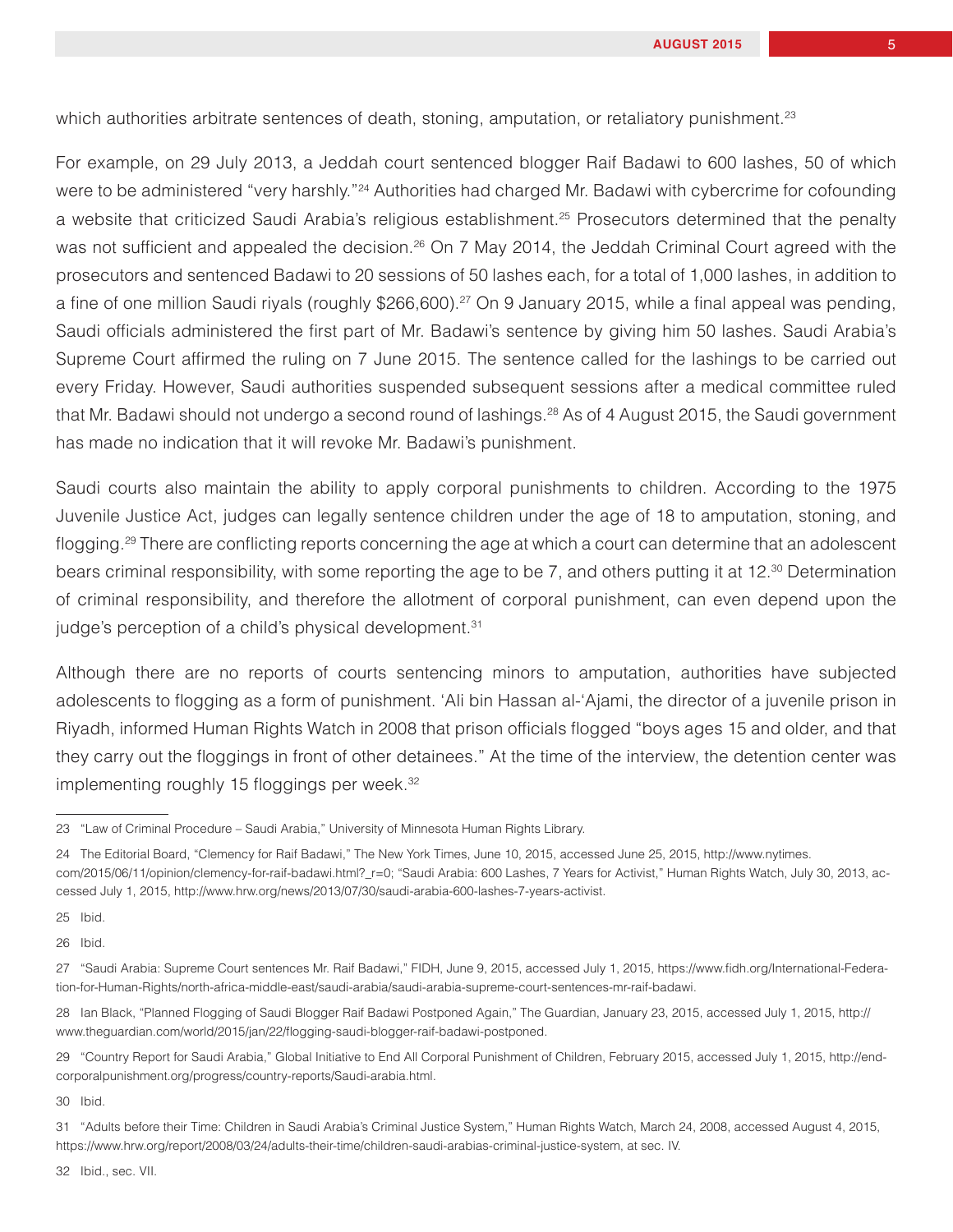Therefore, regardless of its broad interpretation of suffering caused in the course of lawful sanctions, Saudi Arabia continues to impose corporal punishment in a manner that violates the Convention. The UN General Assembly has found, "corporal punishment could amount to cruel, inhuman, or degrading punishment or even to torture."<sup>33</sup> Article 1 of the Convention defines torture as:

*[A]ny act by which severe pain or suffering, whether physical or mental, is intentionally*  inflicted on a person for such purposes as… punishing him for an act he or a third person has committed… when such pain or suffering is inflicted by or at the instigation of or with the consent or acquiescence of a public official or other person acting in an official capacity.*<sup>34</sup>*

Saudi Arabia's use of corporal punishment, as illustrated in the examples above, violates the convention because (1) floggings cause severe pain and suffering, (2) they are inflicted to punish the individual for an act he or she has committed, and (3) they are carried out at the instigation of public officials. Additionally, Saudi Arabia frequently carries out the lashings publicly, which add to the cruel, inhuman, and degrading nature of these punishments.

#### **c. Ensure that its laws are in practice applied to all persons, regardless of nationality, gender, religious affiliation, insofar as issues arising under the convention are concerned;**

In its comments, the Committee reiterated, "The Convention and its protections are applicable to all acts in violation of the Convention that occur within its jurisdiction, from which it follows that all persons are entitled, in equal measure and without discrimination, to the rights contained therein."<sup>35</sup> In 2015, the Saudi government affirmatively responded that it applied laws to all individuals without distinction.<sup>36</sup>

In this case, the Committee's concerns are well-grounded, and the Saudi government's response to them is inadequate. Saudi authorities, insofar as issues arising under the convention are concerned, fail to apply laws equally (or do so discriminatorily) to members of religious minorities, non-nationals, and women.

The Saudi justice system regularly denies its Shia citizens the full range of protections offered under its criminal law, based on their status as Shia. The Saudi courts have consistently tried Shia persons on religiouslymotivated charges, including "cursing God, the Prophet, or his companions." For these charges, Saudi courts have sentenced Shia men to hundreds of lashes and prison terms of up to eight months.<sup>37</sup> Authorities

<sup>33</sup> UNGA Res., Status of the Convention against Torture and Other Cruel, Inhuman or Degrading Treatment or Punishment, UNGA Res. (17 August 1998), A/53/253.

<sup>34</sup> "Convention against Torture and Other Cruel, Inhuman or Degrading Treatment or Punishment," United Nations Human Rights, Article 1.

<sup>35</sup> "Consideration of Reports Submitted by States Parties Under Article 19 of the Convention: Saudi Arabia," United Nations Committee Against Torture, supra, note 1, at 4(c).

<sup>36</sup> "Examen des rapports soumis par les États parties en application de l'article 19 de la Convention: Arabie saoudite," United Nations Committee Against Torture, par. 167.

<sup>37</sup> "Denied Dignity: Systematic Discrimination and Hostility toward Saudi Shia Citizens," Human Rights Watch, September 3, 2009, accessed August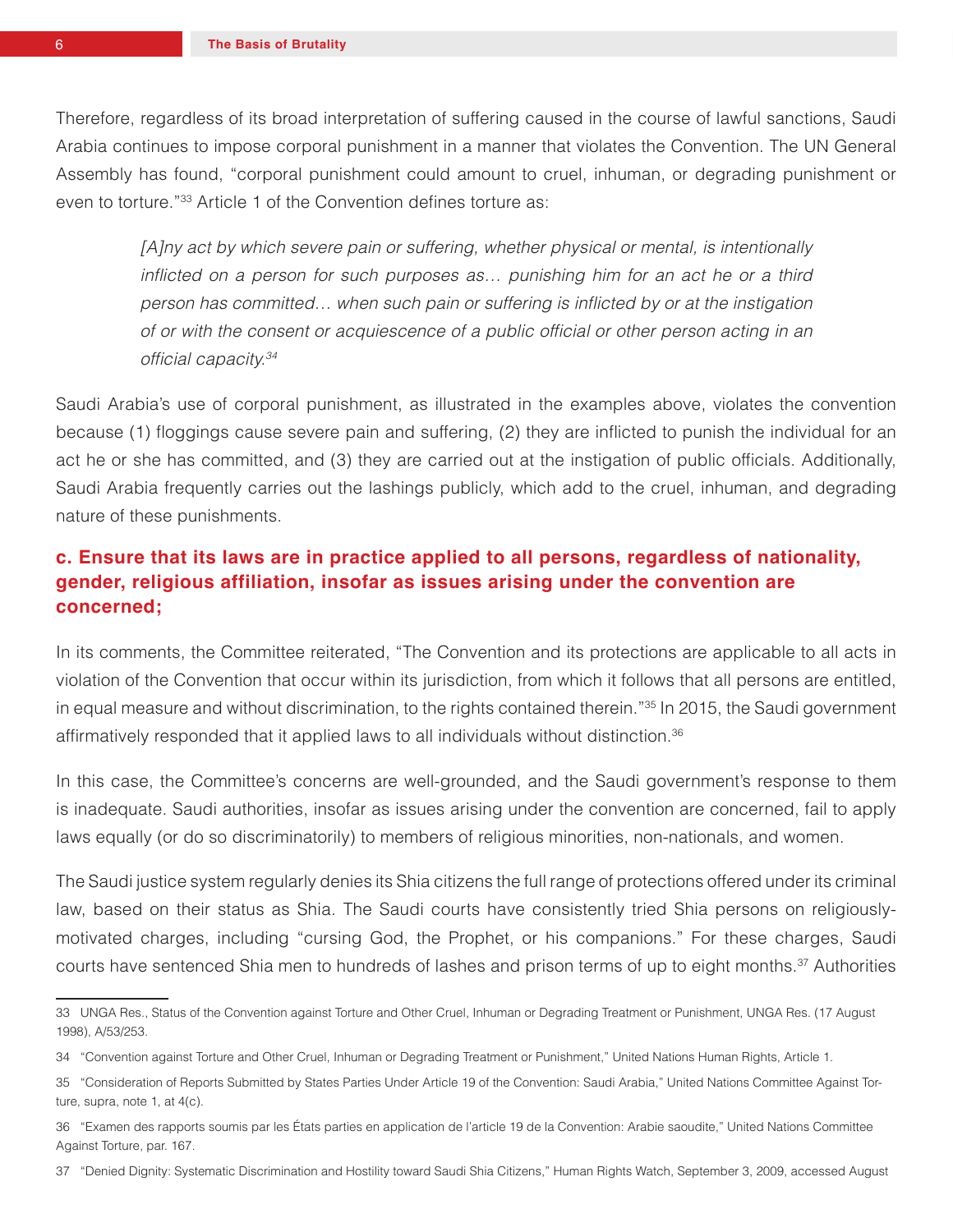have also failed to accord to Shia their due process rights in a manner that violates the convention. In December 2014, over 100 members of Saudi Arabia's Special Security Forces raided the Shia-majority town of al-Awamiyah in pursuit of a single subject. The forces killed five men extrajudicially, and their indiscriminate use of live fire caused injuries and significant damage to local homes and storefronts. The European-Saudi Organisation for Human Rights (ESOHR) reported that two of the five killed, Hassan Ali al-Mslab and Reza Abdullah al-Bandari, died under unknown circumstances after being taken into custody.<sup>38</sup>

The Saudi government also disproportionately implements cruel and degrading treatment against practitioners of minority religions and foreign nationals in the form of corporal punishment and wrongful execution. The Commission for the Promotion of Virtue and the Prevention of Vice (CPVPV) investigates, public prosecutors arraign, and courts sentence men and women on charges of "sorcery" and "apostasy,"39 for which punishments range from lengthy prisons sentences and lashings<sup>40</sup> to death.<sup>41</sup> These sorcerers and apostates are frequently migrant laborers practicing customs and folk traditions from their countries of origin.42

Due to discriminatory gender codes, women also suffer disproportionately in ways that violate the convention. Female victims of rape, for example, are also vulnerable to corporal punishment. In Saudi Arabia, rape is punishable by lashings and death under Sharia law.<sup>43</sup> However, judges have broad discretion to interpret what constitutes rape. In instances where a woman alleges rape, a judge, through his interpretation of Sharia law, can find that the rape was a result of the victim breaking the law by "mingling with men."44 Consequently, victims who report their rapes to authorities risk receiving corporal punishment. For example, in 2006, seven men raped a 19-year-old woman from Qatif.45 When the woman and her husband reported the assault, police initially resisted the family's requests to investigate.<sup>46</sup> When prosecutors finally began the trial, the judges allegedly shouted at the victim and accused her of lying.<sup>47</sup> After sentencing the men who raped her,

40 "Two maids get 10 years, 1,000 lashes for sorcery," Emirates 24/7, May 20, 2013, accessed August 4, 2015, http://www.emirates247.com/crime/region/two-maids-get-10-years-1-000-lashes-for-sorcery-2013-05-20-1.507147.

41 Ryan Jacobs, "Saudi Arabia's War on Witchcraft," The Atlantic, August 19, 2013, accessed August 4, 2015, http://www.theatlantic.com/international/archive/2013/08/saudi-arabias-war-on-witchcraft/278701/.

42 Ibid.

43 "Saudi Arabia: Criminal Justice Strengthened," Human Rights Watch, January 14, 2010, accessed July 1, 2015, http://www.hrw.org/ news/2010/01/14/saudi-arabia-criminal-justice-strengthened.

44 "Saudi Arabia: Rape Victim Punished for Speaking Out," Human Rights Watch, November 16, 2007, accessed July 1, 2015, http://www.hrw.org/ news/2007/11/15/saudi-arabia-rape-victim-punished-speaking-out.

45 Donna Abu Nasr, "Rape Case Roils Saudi Legal System," The Washington Post, November 21, 2006, accessed July 1, 2015, http://www.washingtonpost.com/wp-dyn/content/article/2006/11/21/AR2006112100967.html.

<sup>4, 2015,</sup> https://www.hrw.org/report/2009/09/03/denied-dignity/systematic-discrimination-and-hostility-toward-saudi-shia-citizens, at sec. III.

<sup>38</sup> "The Saudi Government Extrajudicial Executed [sic] 5 Citizens Based on Unproven Allegations," The European-Saudi Organisation for Human Rights, January 6, 2015, accessed August 4, 2015, http://www.esohr.org/en/the-saudi-government-extrajudicial-executed-5-citizens-based-on-unproven-allegations/.

<sup>39</sup> "Saudi Arabia: 2012 Report on International Religious Freedom," U.S. Department of State, May 20, 2013, accessed August 4, 2015, http://www. state.gov/j/drl/rls/irf/2012/nea/208410.htm.

<sup>46</sup> Daniel Howden, "In the Name of God: the Saudi Rape Victim's Tale," The Independent, November 29, 2007, accessed July 1, 2015, www.independent.co.uk/news/world/middle-east/in-the-name-of-god-the-saudi-rape-victims-tale-760847.html.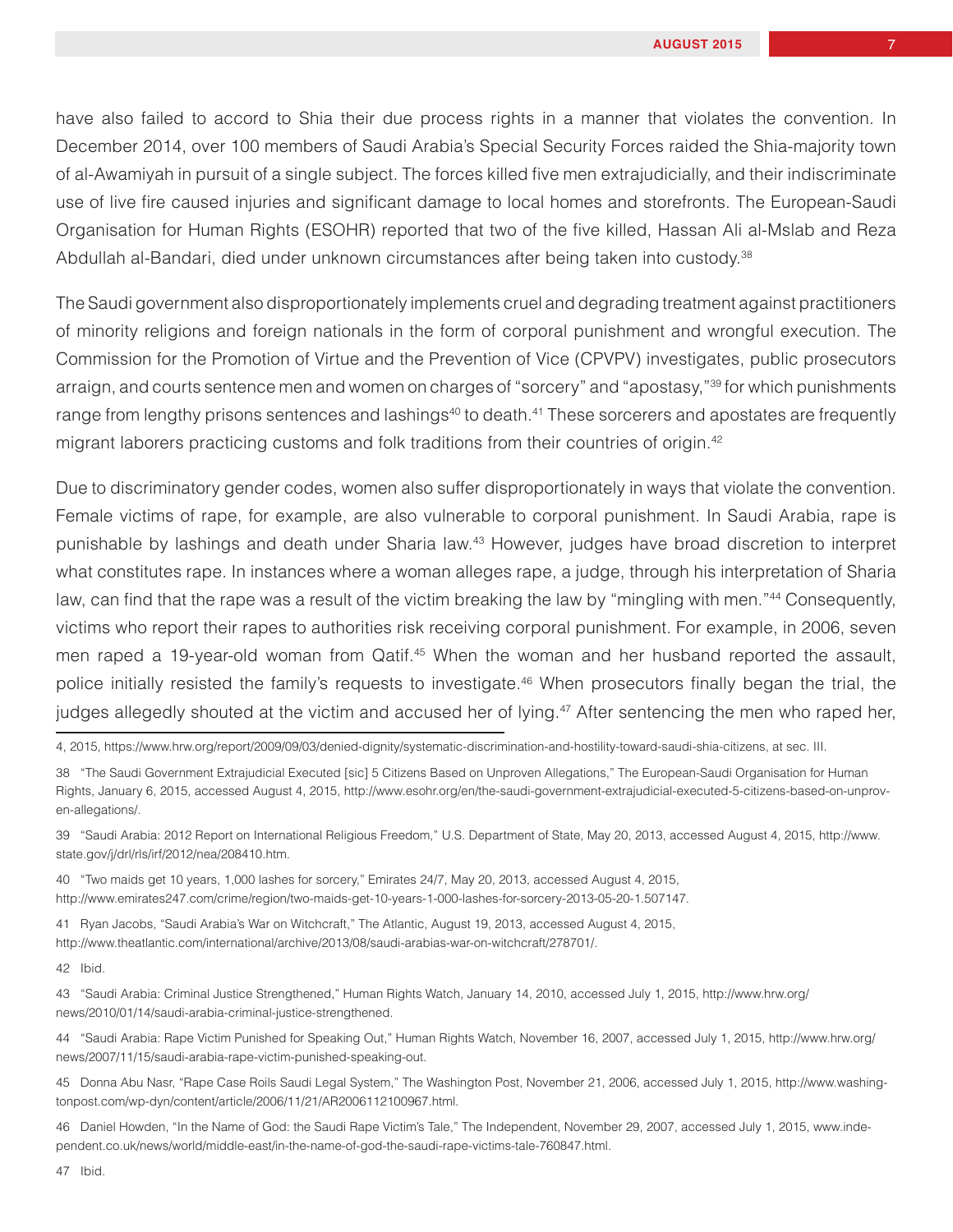the judges sentenced the victim to 90 lashes for mingling with men.<sup>48</sup> In December 2007, the Saudi king pardoned the woman.49 The Saudi justice minister stated that the king fully supported the verdicts against her but had decided that a pardon was in the interests of the people.<sup>50</sup>

The Kingdom of Saudi Arabia therefore commits acts of cruel, inhuman, and degrading treatment against women, minority religious groups, and migrants. As the Government itself engages in torture, it also encourages and sanctions torture and cruel inhuman and degrading treatment based on gender, religion, and national origin within civil society.

#### **e. Ensure that its laws and practice reflect the obligations imposed by article 3 of the Convention;**

In its 2002 report, the Committee stated its concern over "[c]ases of deportation of foreigners that have been drawn to the Committee's attention that seem to have been in breach of the obligations imposed by Article 3 of the Convention."51 In its response to the Committee, the Saudi government cited a series of domestic laws it has promulgated, and international treaties to which it is a party, that broadly govern processes of extradition and alien residence. It further highlighted the responsibility of the Bureau of Investigation and Prosecution (BIP), the government agency charged with overseeing the investigation of crimes and with serving as public prosecutor, to ensure that the rights of a detainee subject to an extradition request or deportation proceeding are not violated.52 The government's response, however, failed to fully address the substance of Article 3, which provides:

> (1) No State Party shall expel, return ("refouler") or extradite a person to another State where there are substantial grounds for believing that he would be in danger of being subjected to torture. (2) For the purpose of determining whether there are such grounds, the competent authorities shall take into account all relevant considerations including, where applicable, the existence in the State concerned of a consistent pattern of gross, flagrant or mass violations of human rights.*<sup>53</sup>*

The government has deported foreign nationals where doing so amounts to refoulement. In 2010, the UN Refugee Agency requested that Saudi Arabia stop deporting Somali refugees back to their conflictaffected home state of Somalia.<sup>54</sup> Beginning in late 2013, the Saudi government increased the rate at which

50 Ibid.

<sup>48</sup> Ibid.

<sup>49</sup> Katherine Zoepf, "Saudi King Pardons Rape Victim Sentenced to Be Lashed, Saudi Paper Reports," The New York Times, December 18, 2007, July 2, 2015, www.nytimes.com/2007/12/18/world/middleeast/18saudi.html.

<sup>51</sup> "Consideration of Reports Submitted by States Parties Under Article 19 of the Convention: Saudi Arabia," United Nations Committee Against Torture, supra, note 1, at 4(g).

<sup>52</sup> "Examen des rapports soumis par les États parties en application de l'article 19 de la Convention: Arabie saoudite," United Nations Committee Against Torture, par. 55-56.

<sup>53</sup> "Convention against Torture and Other Cruel, Inhuman or Degrading Treatment or Punishment," United Nations Human Rights, Article 3.

<sup>54</sup> "UN Refugee Agency Calls on Saudi Arabia to Stop Deporting Somalis," UN News Centre, July 30, 2010, accessed June 30, 2015, http://www.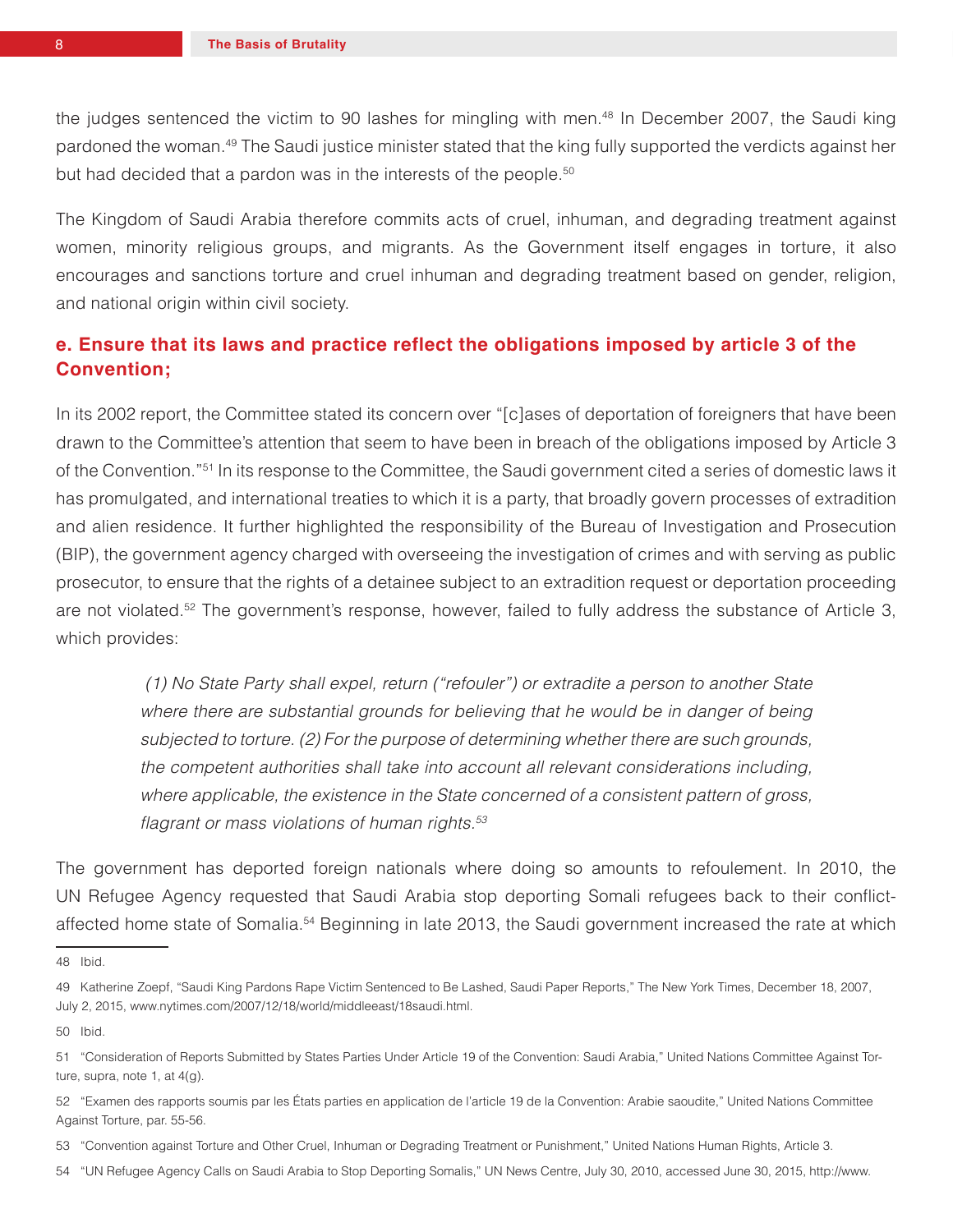it conducted deportation raids; it now deports thousands of individuals each year.<sup>55</sup> These new raids have led to new claims that Saudi Arabia is deporting refugees to Somalia,<sup>56</sup> an indication that the government has ignored the UN Refugee Agency's request. The practice of refoulement, prohibited by Article 3, is a welldefined prohibition under customary international law<sup>57</sup> and arguably a *jus cogens* norm of international law, from which no derogation is permitted.<sup>58</sup> Saudi Arabia's failure to adopt legislation that allows refugees to apply for asylum and its current deportation practices indicate that it has not complied with the Committee's recommendation to refrain from refoulement.

#### **i. Ensure that the composition of the judiciary fully conforms to the standards imposed by the Basic Principles on the Independence of the Judiciary;**

One of the central purposes of the Basic Principles is to "assist member states in their task of securing and promoting the independence of the judiciary."<sup>59</sup> Although Saudi Arabia has implemented some reforms consistent with the Basic Principles, its judicial system does not comply with many of its precepts.

The first principle provides, "The independence of the judiciary shall be guaranteed by the State and enshrined in the Constitution or the law of the country."<sup>60</sup> The Basic Principles also provide that there "shall not be any inappropriate or unwarranted interference with the judicial process."61 For its part, the Saudi government, in paragraph 38 of its 2015 periodic report to the Committee, highlights legal reforms enacted in the preceding decade to ensure the judiciary's independence.62 Primary among these is Article 1 of the 2007 update to the Law of the Judiciary, which states, "Judges are independent and, in the administration of justice, they shall be subject to no authority other than the provisions of Sharia and laws in force. No one may interfere with the judiciary."<sup>63</sup>

Several of the law's subsequent articles, however, directly undermine this opening statute. The king has

un.org/apps/news/story.asp?NewsID=35483#.VZLH-flViko.

60 Ibid., at princ. 1.

61 Ibid., at princ. 4.

<sup>55</sup> Ludovica Iaccino, "Saudi Arabia to Deport One Million People in Anti-Immigration Crackdown," International Business Times, October 21, 2014, accessed June 30, 2015, http://www.ibtimes.co.uk/saudi-arabia-deport-one-million-people-anti-immigration-crackdown-1471035.

<sup>56</sup> "Saudi Arabia: 12,000 Somalis Expelled," Human Rights Watch, February 18, 2014, accessed June 30, 2015, http://www.hrw.org/news/2014/02/18/ saudi-arabia-12000-somalis-expelled.

<sup>57</sup> UN High Commissioner for Refugees (UNHCR), The Principle of Nonrefoulement as a Norm of Customary International Law. Response to the Question Posed to UNHCR by the Federal Constitutional Court of the Federal Republic of Germany in Cases 2 BvR 1938/93, 2 BvR 1953/93, 2BvR 1954/93, January 31, 1994, http://www.refworld.org/docid/437b6db64.html (last visited 1 July 2015).

<sup>58</sup> Jean, Allain, *The* jus cogens *Nature of Non-Refoulement*, 13 Int'l J. Refugee L. 533 (2001).

<sup>59</sup> The Basic Principles on the Independence of the Judiciary, Adopted by the 7th United Nations Congress on the Prevention of Crime and the Treatment of Offenders from 26 August to 6 September 1985 (1985), http://www.ohchr.org/EN/ProfessionalInterest/Pages/IndependenceJudiciary.aspx (last visited 1 July 2015) [hereinafter Basic Principles] .

<sup>62</sup> "Examen des rapports soumis par les États parties en application de l'article 19 de la Convention: Arabie saoudite," United Nations Committee Against Torture, par. 38.

<sup>63</sup> Law of the Judiciary: Royal Decree No. (M/78), first ed. Kingdom of Saudi Arabia, 2007.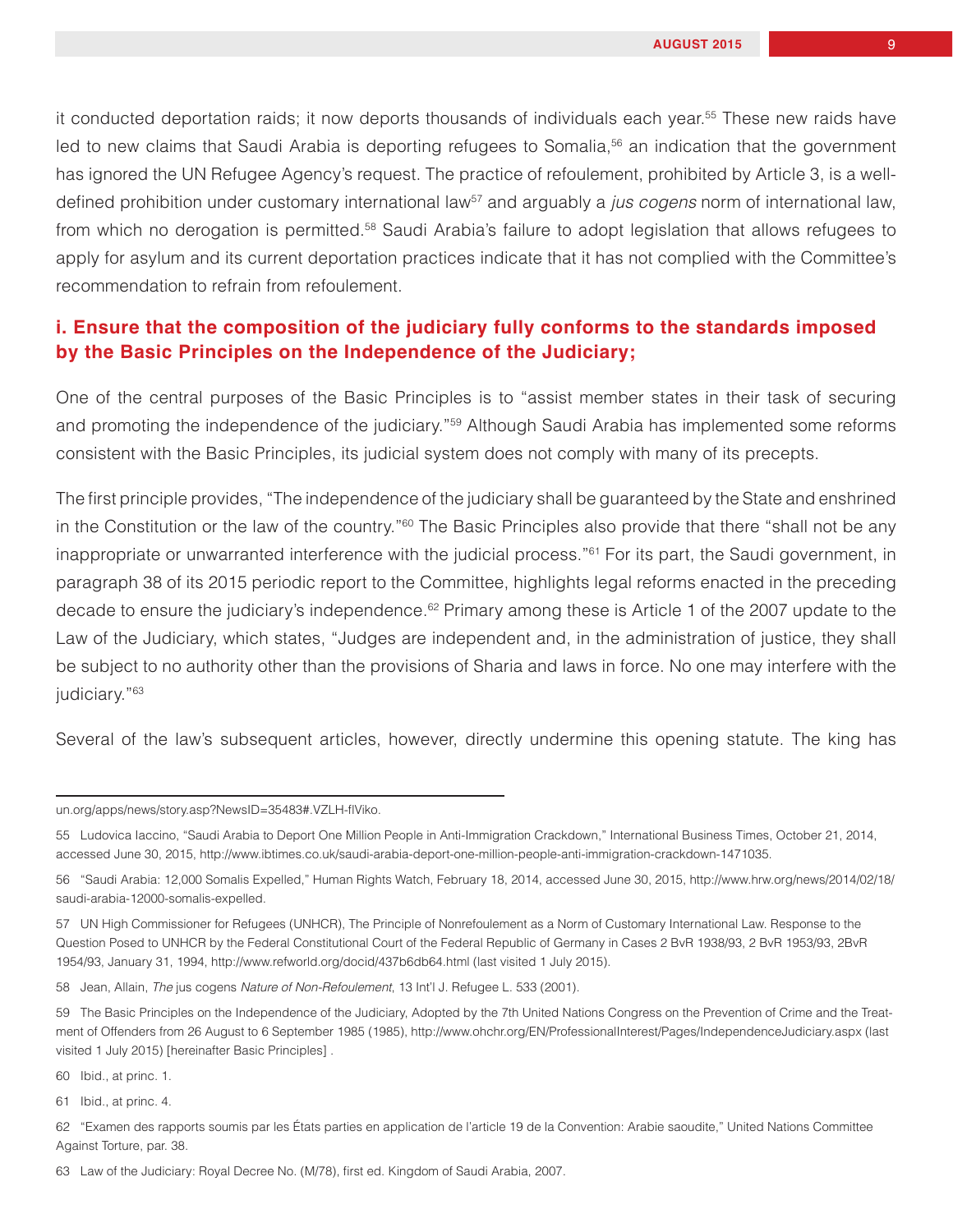the power to appoint and terminate judges by fiat,<sup>64</sup> which compromises their independence. The king can even dismiss the Chief Judge of the Supreme Court, the highest-ranking justice in a three-tier legal system nominally designed to guarantee judicial independence,<sup>65</sup> by royal decree.

The establishment of specialized courts has further undermined the overall independence of the judiciary. In December 2008, the Supreme Judicial Council, in response to a backlog of terrorist cases, created the Specialized Criminal Court (SCC).<sup>66</sup> The court's sole purpose is to hear terrorism-related cases.<sup>67</sup> The Ministry of Interior (MOI), which manages both law enforcement and prosecutorial duties within the kingdom, exercises substantial influence over the operations of the SCC, leaving only a narrow jurisdiction for the court's judges. In 2014, the late King Abdullah decreed the Law of Terrorism and Its Financing, which codified the MOI's influence over the activities of the court.

The MOI, and not the courts, issues arrest warrants,<sup>68</sup> orders searches of houses and offices,<sup>69</sup> and mandates the confiscation of "letters, correspondence, publication, parcels, and other kinds of communications."70 The MOI also has the authority to make decisions that undermine judicial oversight, including the authority to prevent the SCC from considering a complaint made by the suspect until the completion of the investigation,<sup>71</sup> the authority to order the provisional release of a detainee, $72$  and the authority to secure the release of a convicted person.73 Additionally, the SCC has tried many human rights defenders under Saudi Arabia's broad definition of "terrorism."<sup>74</sup> The extent to which the MOI impacts the SCC's functioning substantially undermines the court's independence and thus violates the first of the basic principles of the independence of the judiciary.

Furthermore, the Basic Principles state, "A charge or complaint made against a judge in his/her judicial and professional capacity shall be processed expeditiously and fairly under an appropriate procedure."75 The king, however, can interfere in the administration of the judiciary's disciplinary procedures. Article 55 of the 2007 Law

- 69 Ibid., at Article 16.
- 70 Ibid., at Article 17.
- 71 Ibid., at Article 15.
- 72 Ibid., at Article 7.
- 73 Ibid., at Article 24.

<sup>64</sup> The Basic Law of Governance: Royal Decree No. (A/90), Kingdom of Saudi Arabia, 1992, https://www.saudiembassy.net/about/country-information/laws/The\_Basic\_Law\_Of\_Governance.aspx, Article 52; See also: Law of the Judiciary: Royal Decree No. (M/78), first ed. Kingdom of Saudi Arabia, 2007, Article 67.

<sup>65</sup> "Examen des rapports soumis par les États parties en application de l'article 19 de la Convention: Arabie saoudite," United Nations Committee Against Torture, par. 38.

<sup>66</sup> "Saudi Arabia: Abolish Terrorism Court," Human Rights Watch, April 27, 2012, accessed August 3, 2015, https://www.hrw.org/news/2012/04/27/ saudi-arabia-abolish-terrorism-court.

<sup>67</sup> See e.g., "Country Reports on Terrorism 2013: Middle East and North Africa," U.S. Department of State, accessed July 6, 2015, http://www.state. gov/j/ct/rls/crt/2013/224823.htm.

<sup>68</sup> Law of Terrorism and its Financing: Royal Decree No. 44, Kingdom of Saudi Arabia, 2014, Article 4.

<sup>74</sup> "Country Reports on Terrorism 2014: Middle East and North Africa," U.S. Department of State, accessed July 6, 2015, http://www.state.gov/j/ct/rls/ crt/2014/239407.htm.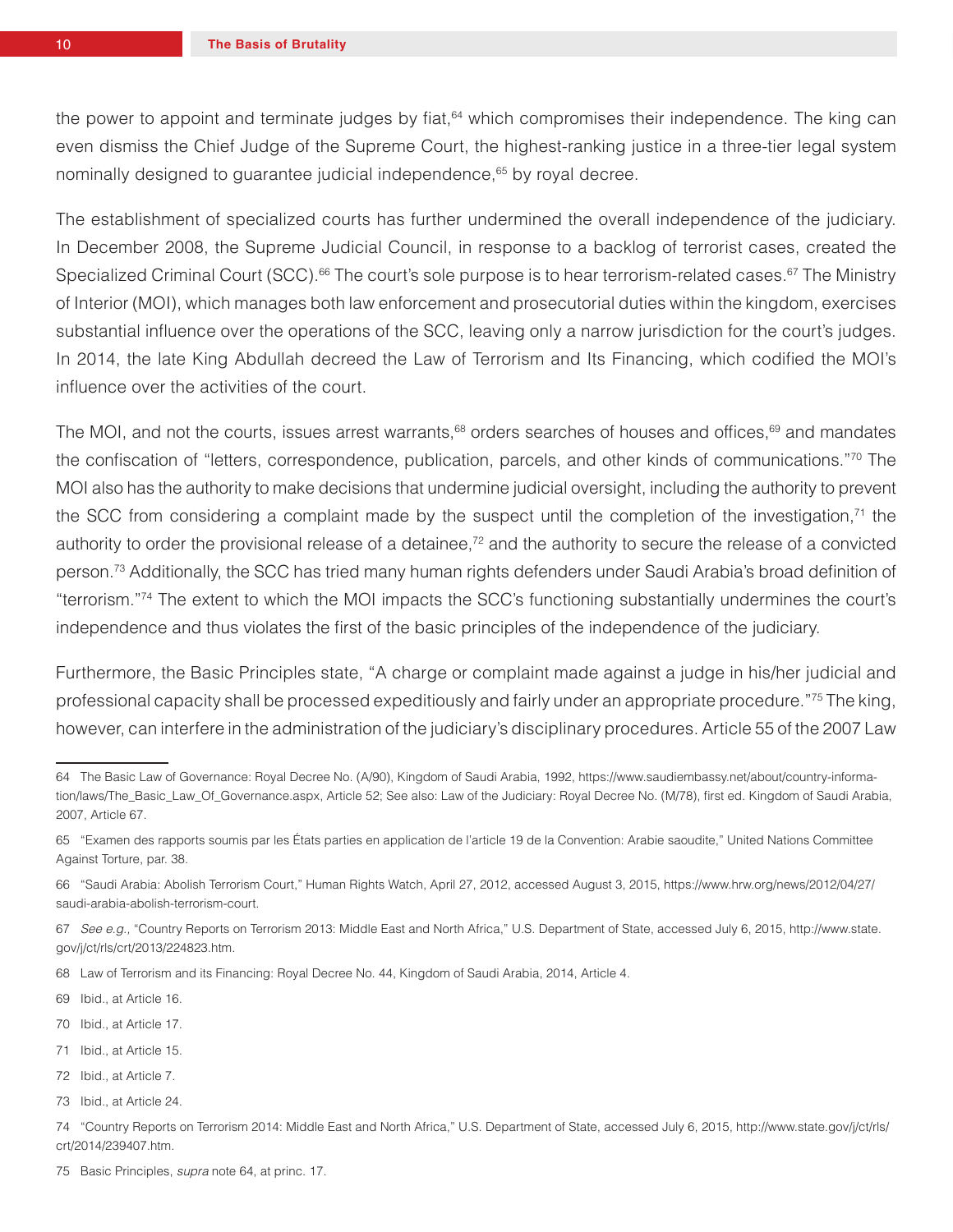of the Judiciary establishes the Judicial Inspection Department, which inspects the performance of judges and investigates complaints submitted by and against them.<sup>76</sup> The Supreme Judicial Council is responsible for staffing this department.<sup>77</sup> Although the Judicial Inspection Department investigates complaints, a panel formed by the Supreme Judicial Council implements disciplinary actions.<sup>78</sup> This procedure compromises judicial independence because the king appoints all members of the council by royal order.<sup>79</sup>

Finally, the Basic Principles provide, "Persons selected for judicial office shall be individuals of integrity and ability… In the selection of judges, there shall be no discrimination against a person on the grounds of race, colour, sex, religion, political, or other opinion…"80 Notably, the Special Rapporteur on the independence of judges and lawyers, during his visit in 2002, recommended that the government ensure the appointment of women judges.<sup>81</sup> The government implemented some changes in 2006 and 2010 to advance the position of women within the broader legal system. Women are allowed to attend law school and are now permitted to represent other women in certain legal cases.<sup>82</sup> Despite these developments, Saudi law still prohibits women from becoming judges.<sup>83</sup>

Therefore, Saudi Arabia's judicial system does not comply with the Basic Principles in many key areas. This is illustrated by the lack of meaningful judicial independence, especially within the Specialized Criminalized Court, and the continued ban on the appointment of female judges.

# **CONCLUSION**

Saudi Arabia has not made meaningful progress in the implementation of legal reforms recommended by the Committee Against Torture. Despite having acceded to the Convention, the Saudi government has not formally codified a law of torture that is consistent with the Committee's understanding of Article 1 of the CAT. This, in turn, has paved the way for the discriminatory application of corporal punishment and the practice of refoulement, issues further exacerbated by the lack of an independent judiciary. Furthermore, the recent passage of the Law of Terrorism and Its Financing demonstrates that the Kingdom of Saudi Arabia is moving away from the spirit of the Committee's recommendations.

<sup>76</sup> Law of the Judiciary: Royal Decree No. (M/78), first ed. Kingdom of Saudi Arabia, 2007, Art. 55.

<sup>77</sup> Ibid.

<sup>78</sup> Ibid., Article 59.

<sup>79</sup> Ibid., Article 5; See also Law and Regulations of the Bureau of Investigation and Public Prosecution: Royal Decree No. (M/56), Kingdom of Saudi Arabia, 1989, Article 10. Retrieved from: https://www.saudiembassy.net/about/country-information/laws/Bureau\_of\_investigation\_and\_prosecution.aspx.

<sup>80</sup> Basic Principles, *supra*, note 64, at princ. 10.

<sup>81</sup> Report on the Mission to the Kingdom of Saudi Arabia (20-27 October 2002), UN Economic and Social Council, E/CN.4/2003/65/Add.3, para. 87, January 14, 2003, accessed June 30, 2015, http://daccess-dds-ny.un.org/doc/UNDOC/GEN/G03/102/64/PDF/G0310264.pdf?OpenElement.

<sup>82</sup> Buys & Macuiba, supra, note 36.

<sup>83</sup> "Saudi Arabia: Women not Allowed to Perform Notary Duties," The Law Library of Congress, accessed June 30, 2015, http://www.loc.gov/lawweb/ servlet/lloc\_news?disp3\_l205404200\_text.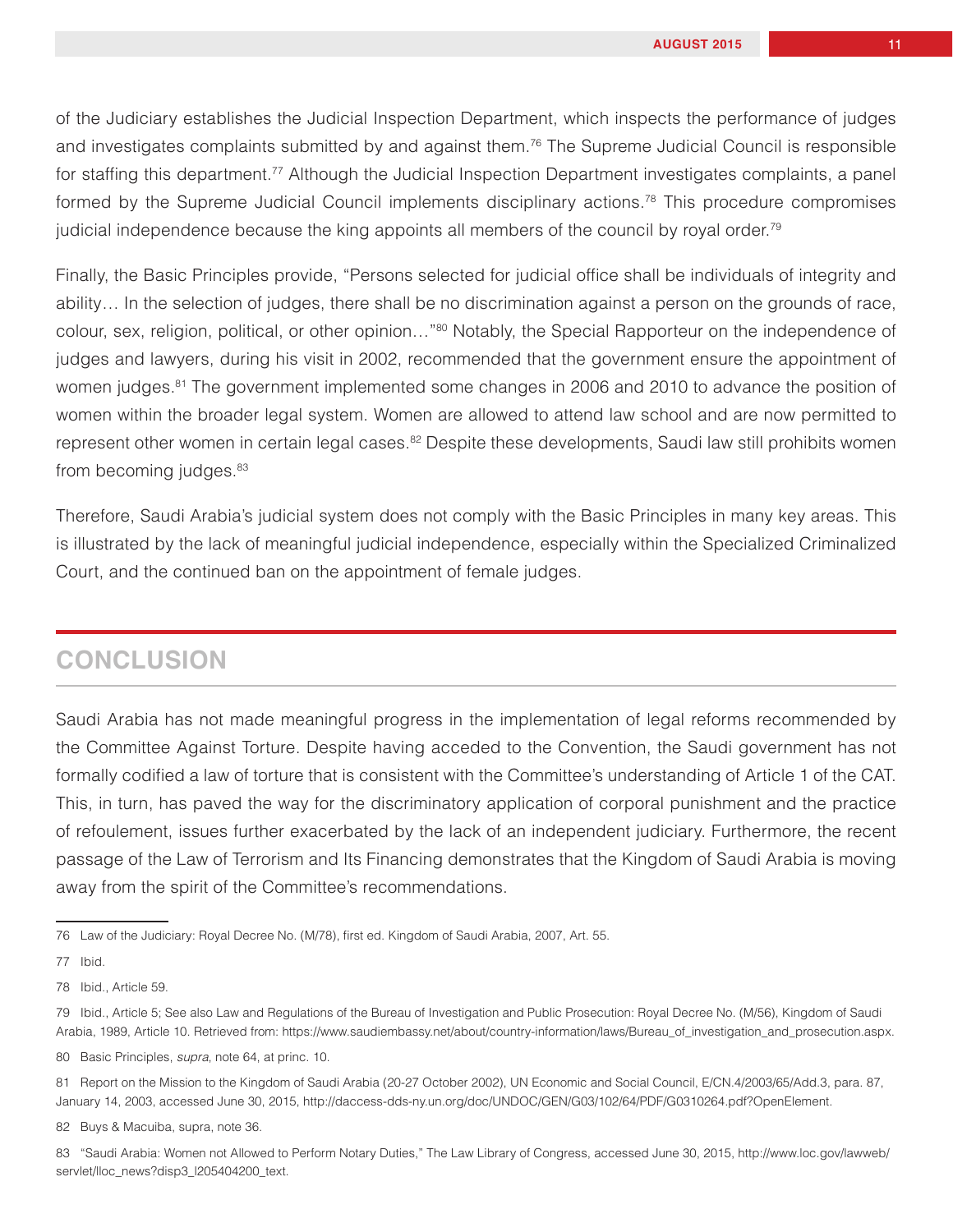# **ii. The Committee's Recommendations Concerning Legal Procedures**

## **INTRODUCTION**

Based on their analysis of Saudi Arabia's report submitted under Article 19, the Committee found grave violations of legal procedures by Saudi authorities and security forces. The Committee's report cited irregularities regarding the prolonged pre-trial detentions of inmates, vaguely defined powers of certain law enforcement personnel, and denial of access to sought-after legal counsel and medical treatment as factors contributing to violations of the Convention. Despite the issuance of recommendations in 2002, the government has done little to mitigate these violations of both the Convention and basic human rights.

# **RECOMMENDATIONS**

#### **d. Ensure that all places of detention or imprisonment conform to standards sufficient to guarantee that no person is thereby subjected to torture or cruel, inhuman or degrading treatment or punishment.**

In its most recent periodic report, the Saudi government responded to this recommendation by stating that prisons are constructed in accordance with Sharia law and conform to international standards.<sup>84</sup> Moreover, the government alleged that its prisons are open to inspection from the judiciary, BIP officials, embassies and consulates, and employees of government-sponsored human rights organizations such as the Human Rights Commission and the National Society of Human Rights (NSHR). Despite these assurances, since 2002 conditions within Saudi prisons have not conformed to basic international norms, and detention centers continue to be administered in a way that promotes cruel and degrading treatment.

Saudi detention centers are overcrowded and under-resourced,<sup>85</sup> creating conditions that are cruel, inhuman, and degrading. In May 2013, for example, the head of the MOI's General Directorate of Prisons, Maj. Gen. Ali al-Harthi, admitted that central jails in Riyadh, Mecca, and Jeddah had exceeded their capacity three times over.<sup>86</sup> This overcrowding adversely affects the basic health and well-being of detainees. In a profile of Saudi prison conditions released in February 2014, the Gulf Center for Human Rights reported, based on information obtained from imprisoned human rights defenders, that detainees in Jeddah's Buraiman prison

<sup>84</sup> "Examen des rapports soumis par les États parties en application de l'article 19 de la Convention: Arabie saoudite," United Nations Committee Against Torture, par. 119.

<sup>85</sup> "Saudi Arabia 2013 Human Rights Report," U.S. Department of State, http://www.state.gov/documents/organization/220586.pdf, 1, 5.

<sup>86</sup> Irfan Mohammed, "Prisons overcrowded," Arab News, May 17, 2013, accessed 5 August, 2015, http://www.arabnews.com/news/451896.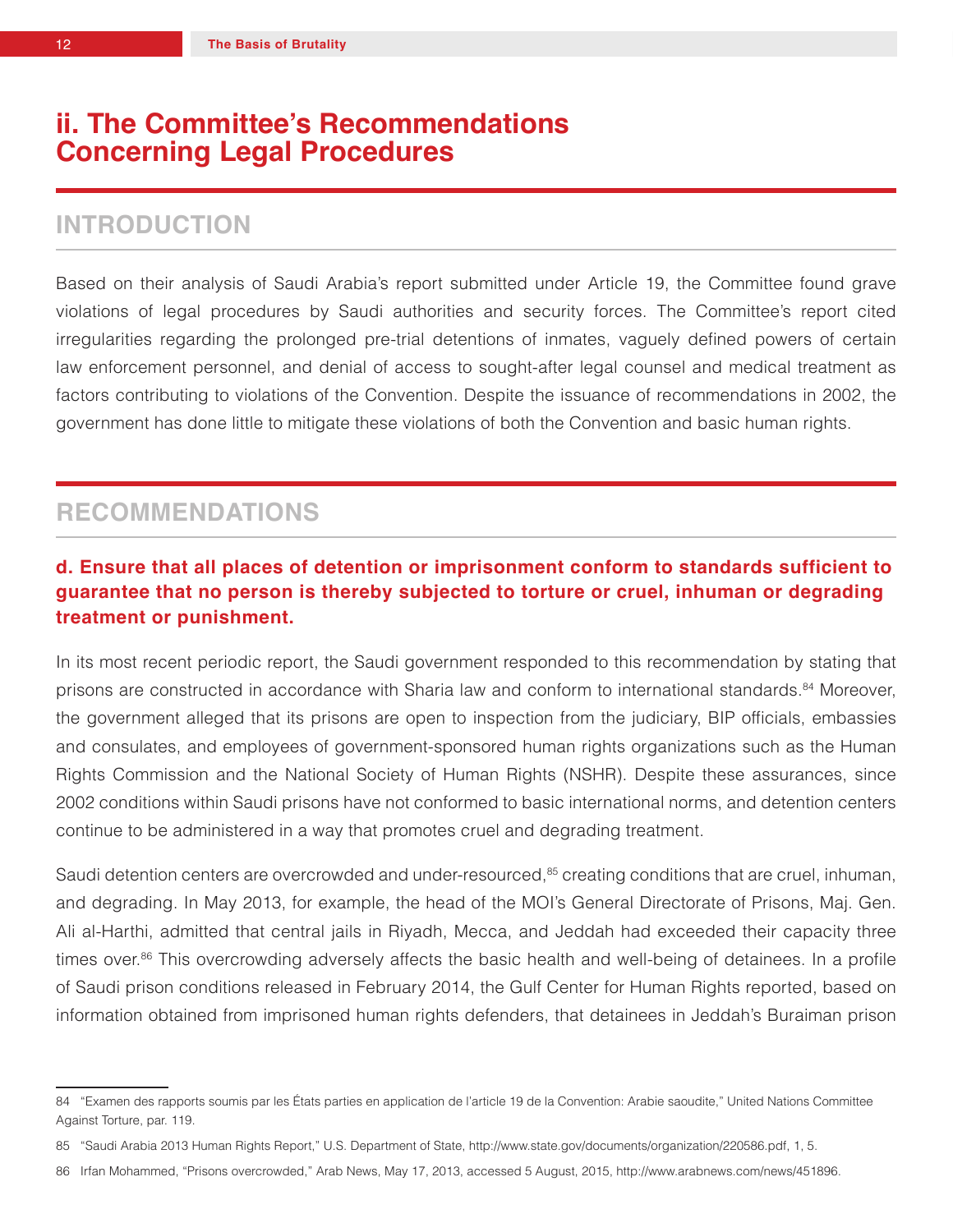must use malfunctioning bathrooms, eat contaminated food, and take turns sleeping on the floor.<sup>87</sup> This tracks with the information supplied to ADHRB and BIRD by interlocutors within Saudi Arabia, who state that detainees in Riyadh's al-Malaz prison have resorted to sleeping in the jail's corridors, as there is not enough room in their cells.

Such overcrowding is not limited to central jails, however, and it engenders conditions that amount to cruel and degrading treatment for imprisoned foreign nationals. In 2009, former Saudi detainee Syed Neaz Ahmad submitted two reports to The Guardian on his treatment in a series of smaller Saudi detention centers during deportation proceedings. In Mecca, Ahmad "was thrown into a prison room barely large enough to accommodate 100 but some 500 persons had been locked in there."88 After being transferred to a detention facility in Jeddah, he joined 1,500 other people "in warehouse-like halls with no air conditioning, no fans and temperatures rising to 50 [degrees Celsius]."<sup>89</sup> In June 2015, the Middle East Monitor reported that officials at another, unnamed immigration detention center in Riyadh were holding 396 migrant workers in one 40x40 foot room.<sup>90</sup> Many of the men were unable to change their clothes for the duration of their detention drinking water was unsanitary, and access to showers and basins was severely limited.<sup>91</sup>

In addition to the adverse conditions resulting from overcrowding, allegations of direct acts of torture have emerged from within prisons. Human rights defender Mikhlif al-Shammari maintains that, on 27 July 2011, guards removed him from his cell and transferred him to a room without video surveillance. There, they beat him and poured antiseptic fluid down his throat, which led to his hospitalization.<sup>92</sup> Amnesty International reports that Saudi authorities arrested al-Shammari in June 2010 "after he published an article criticizing what he said was prejudice by Sunni religious scholars against members of the Shi'a community and their beliefs."<sup>93</sup> He also maintains that prison officials repeatedly "suspended [him] from the walls by his arms with his feet barely touching the floor."<sup>94</sup> He is currently serving a five-year prison sentence.

Saudi prisons have also perpetuated the ill-treatment of children. In December 2010, Saudi security forces arrested Hanane Abdurrahman Samkari and her three young children after they protested her husband's

94 Ibid.

<sup>87</sup> "Saudi Arabia: The ill-treatment of detained human rights defenders in the Kingdom," Gulf Center for Human Rights, February 27, 2014, accessed August 3, 2015, http://www.gc4hr.org/news/view/594.

<sup>88</sup> Ahmad Syed Neaz, "Corruption rules in Saudi jails," The Guardian, September 6, 2009, accessed August 5, 2015, http://www.theguardian.com/ commentisfree/2009/sep/06/saudi-prison.

<sup>89</sup> Syed Neaz Ahmad, "Eleven days in Saudi Gitmo," The Guardian, July 14, 2009, accessed August 5, 2015, http://www.theguardian.com/commentisfree/2009/jul/14/saudi-mecca-islam-deported-muslim.

<sup>90</sup> Alastair Sloan, "A cry for help from inside a Saudi detention center," Middle East Monitor, June 15, 2015, accessed August 5, 2015, https://www. middleeastmonitor.com/articles/middle-east/19243-a-cry-for-help-from-inside-a-saudi-detention-centre.

<sup>91</sup> Ibid.

<sup>92</sup> "2011 Human Rights Report: Saudi Arabia." U.S. Department of State.

http://www.state.gov/documents/organization/186659.pdf, 3

<sup>93</sup> "Urgent Action: Human Rights Defender Sentenced Again," Amnesty International, UA: 169/13, Index: MDE 23/031/2014 Saudi Arabia.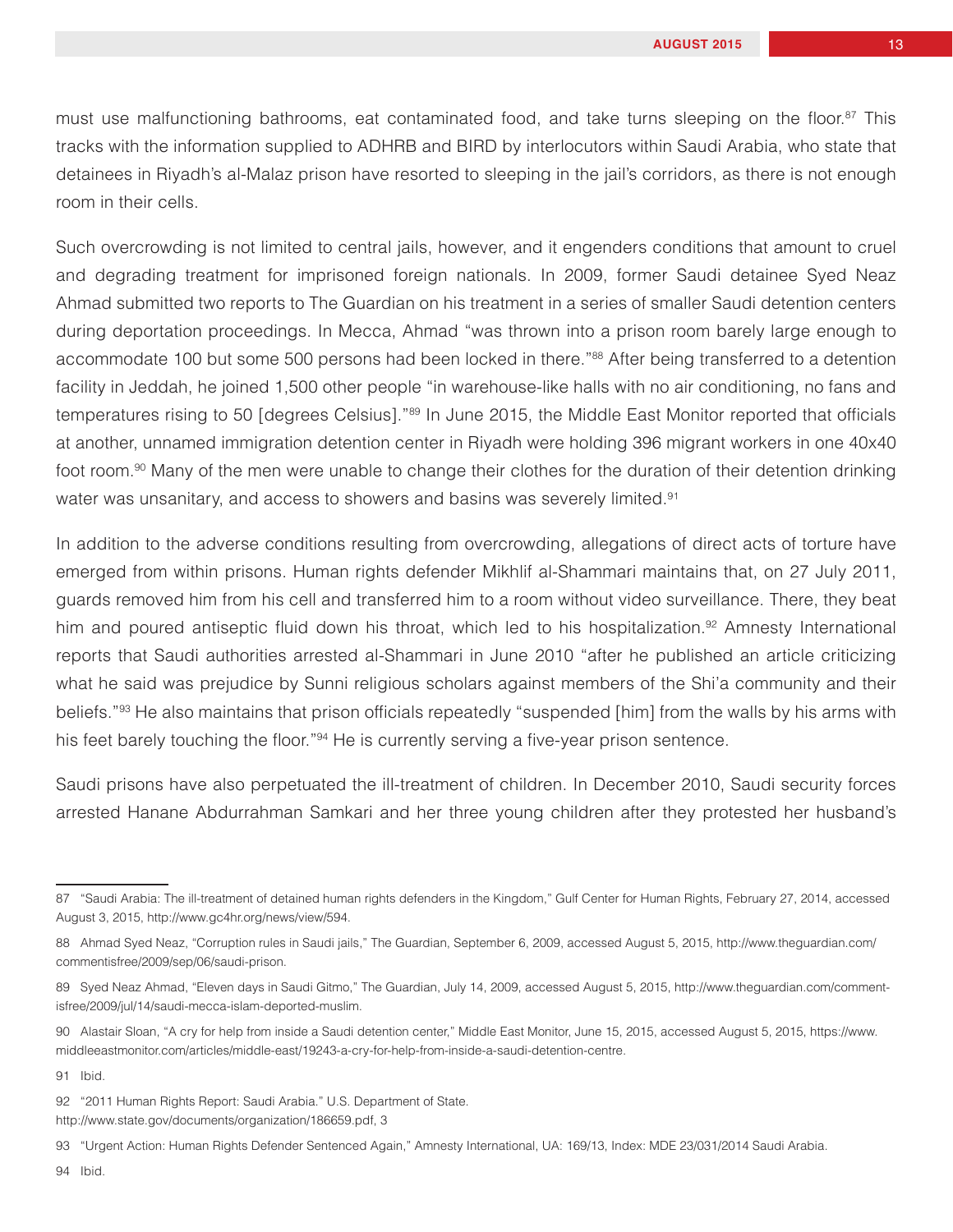arbitrary detention.<sup>95</sup> At the time of arrest, her children's ages ranged from 4 to 13.<sup>96</sup> During their lengthy pretrial detention, prison officials subjected Hanane and her children to verbal and psychological abuse and held them in a permanently-lit cell.<sup>97</sup> In May 2012, after more than a year in arbitrary detention, authorities brought Hanane before the court, and she and her children were subsequently released from prison.<sup>98</sup>

To the government's credit, it does appear that the government-approved human rights institutions have conducted visits and filed complaints on behalf of prisoners with some consistency. The national Human Rights Commission states that it conducted 260 prison visits in 1435AH (from November 2013 to October 2014), and that it raised over 1,000 complaints on behalf of detainees in that same span.<sup>99</sup> Similarly, the NSHR states that, over the last several years, it has received thousands of complaints concerning substandard prison conditions.100 In particular, the NSHR has documented "shortages of, and improperly trained, wardens; lack of access to prompt medical treatment when requested; holding prisoners beyond the end of their sentences; and failure to inform prisoners of their legal rights."<sup>101</sup> These conditions facilitate an environment in which government officials can violate the provisions of the CAT with impunity. Contrary to the government's response to the Committee's recommendation, the issues facing Saudi detention centers are not related to mechanisms of inspection. They concern the implementation of reforms based upon these examinations.

In regards to the Convention, Saudi authorities' negligent prison administration directly contravenes Article 11, which states that security personnel must "keep under systematic review interrogation rules, instructions, methods and practices as well as arrangements for the custody and treatment of persons subjected to any form of arrest, detention or imprisonment in any territory under its jurisdiction, with a view to preventing any cases of torture."102 The lack of livable standards, in addition to repeated acts of torture and ill-treatment, exemplify the Saudi government's disregard for international norms governing the conditions of detention facilities. Finally, the arbitrary imprisonment and ill-treatment of children expressly violates Article 37 of the Convention on the Rights of the Child, to which Saudi Arabia acceded in 1996.<sup>103</sup>

#### **g. Ensure that its Mutawe'en officials exercise a clear and precise jurisdiction, in conformity with the Convention and other applicable rules of nondiscrimination, in a manner regulated by law and subject to review by ordinary judicial authority;**

101 Ibid., 5.

<sup>95</sup> "Arbitrary Detention in Saudi Arabia: A Crime against Humanity?" Alkarama Foundation, November 29, 2012, accessed August 3, 2015, http:// en.alkarama.org/documents/ALK\_KSA\_ADCrimeAgainstHumanity\_Final\_EN.pdf, 12.

<sup>96 &</sup>quot;القضبان خلف أطفال", Adala Center for Human Rights, accessed Augsut 3, 2015, http://www.adalacenter.net/?act=artc&id=687.

<sup>97</sup> "Arbitrary Detention in Saudi Arabia: A Crime against Humanity?" Alkarama Foundation, 12.

<sup>98</sup> Ibid.

 <sup>/1053321.</sup>com.alriyadh.www://http 2015, 3, August 2015, 2, June ,Riyadh-Al" هيئة حقوق اإلنسان ترفع تقرير رقابة السجون إىل املليك.. وتؤكد معالجة >>الداخلية<< ملالحظاتها" 99

<sup>100</sup> "Saudi Arabia 2014 Human Rights Report," U.S. Department of State, http://www.state.gov/documents/organization/236832.pdf, 7.

<sup>102</sup> "Convention against Torture and Other Cruel, Inhuman or Degrading Treatment or Punishment," United Nations Human Rights.

<sup>103</sup> "Convention on the Rights of the Child," United Nations Human Rights, September 2, 1990, (ratified November 20, 1989). Retrieved from: http:// www.ohchr.org/en/professionalinterest/pages/crc.aspx.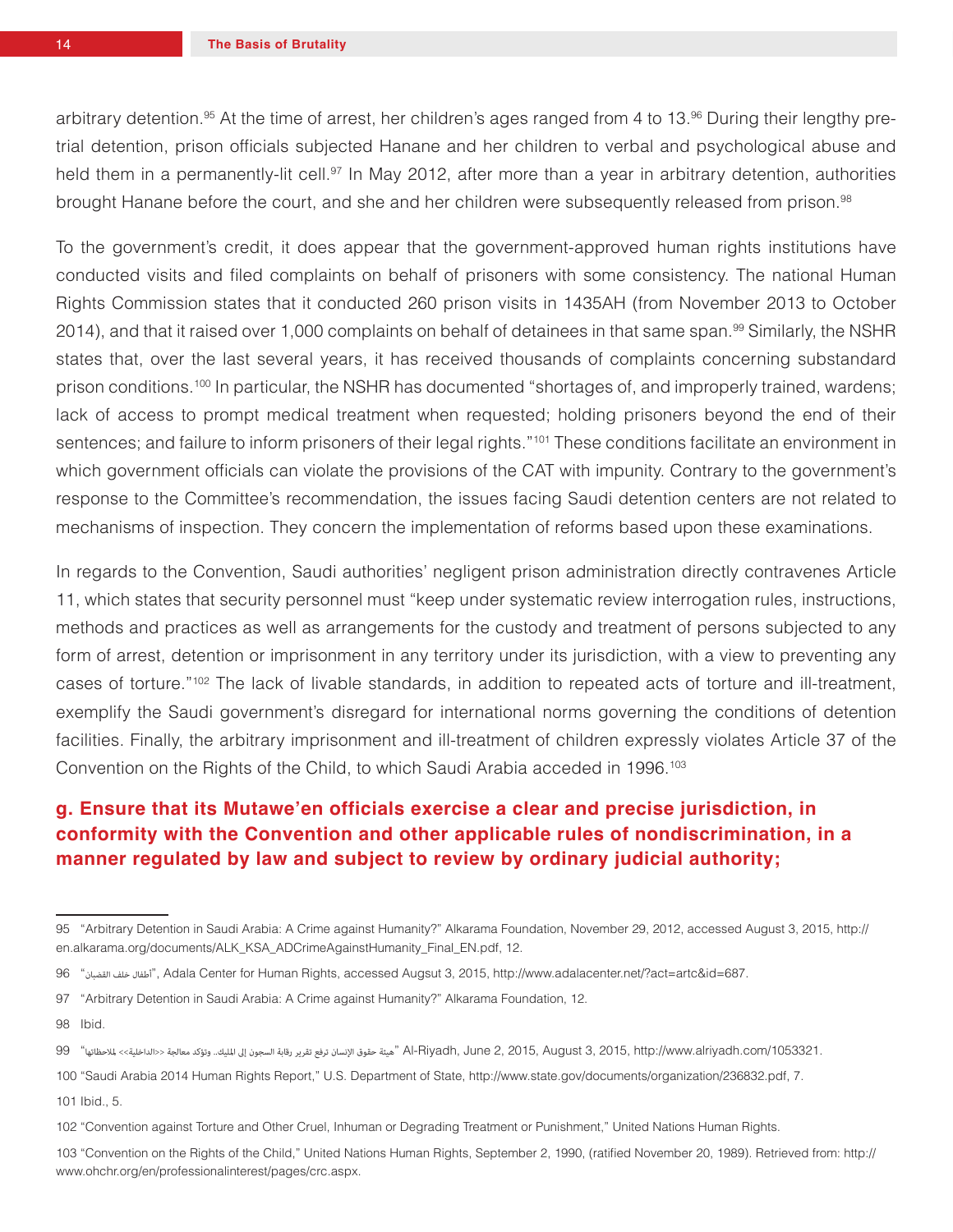In its analysis of the initial report submitted by Saudi Arabia, the Committee found that the jurisdiction of the "Mutawe'en" is "vaguely defined by law, and that their activities may violate the Convention."104 In its eventual response to the Committee, the Saudi government correctly noted that there is no formal Saudi force with the title of "Mutawe'en" (meaning, "the pious"); it is, however, one of the colloquial names of the men of the Commission for the Promotion of Virtue and the Prevention of Vice (CPVPV), whose daily functions involve the enforcement of public morality codes.<sup>105</sup> Since the publication of the Committee's report, and especially over the course of the last three years, the Saudi government has made non-negligible progress in clarifying and limiting the CPVPV's jurisdiction, although its members still overstep these bounds and are disciplined irregularly.

During the years immediately following the Committee's report, the CPVPV operated within a loosely defined jurisdiction and acted with relative impunity. According to the Law of the Commission for the Promotion of Virtue and Prevention of Vice, first promulgated in 1980 (1400 AH), CPVPV members exercised significant police powers with little oversight. Article 9 of the law defined the Commission's primary duty as guiding and advising the people on the proper observance of their religious duties vis-à-vis Sharia law, while failing to explicitly outline what those duties may be.<sup>106</sup> Articles 11, 12, and 13 empowered the CPVPV to investigate individuals, seize contraband, and interrogate them at CPVPV centers, as determined by agreement (and seemingly without any stricter oversight) between the interior minister and the CPVPV president.<sup>107</sup>

The Saudi government correctly noted that the 2001 Law of Criminal Procedure legally constrained these rules of investigation and enforcement, stressing that the BIP supervise their investigations.108 Further, a 2006 regulation prohibited the CPVPV from conducting arrests in the absence of standard law enforcement officers.109 CPVPV members, however, frequently ignored these constraints and continued to carry out investigations as if the articles of the 1980 law remained in effect. Authorities often neglected to sanction CPVPV officers that acted outside their jurisdiction, particularly in ways that violate the Convention.

Though any number of cases could be highlighted, two separate instances from the summer of 2007 concisely illustrate this impunity. On 23 May of that year, CPVPV officers beat Saudi citizen Suleiman al-Huraisi to death for possessing alcohol. Though MOI investigators charged the two officers, a court acquitted them later that

<sup>104</sup> "Consideration of Reports Submitted by States Parties Under Article 19 of the Convention: Saudi Arabia," United Nations Committee Against Torture, at 4(h).

<sup>105</sup> "Commission for the Promotion of Virtue and the Prevention of Vice," Americans for Democracy & Human Rights in Bahrain, April 2015, accessed August 5, 2015, http://adhrb.org/wp-content/uploads/2015/04/2015.03.31\_Ch.-1-CPVPV.pdf.

<sup>.(1400</sup> Shawwal 27 (1980 September 7 .)/37M (.No Decree Royal نظام هيئة األمر باملعروف والنهي عن املنكر 106

<sup>107</sup> Ibid.

<sup>108</sup> "Examen des rapports soumis par les États parties en application de l'article 19 de la Convention: Arabie saoudite," United Nations Committee Against Torture, par. 174

<sup>109</sup> "Precarious Justice: Arbitrary Detention and Unfair Trials in the Deficient Criminal Justice System of Saudi Arabia," Human Rights Watch, March 24, 2008, accessed August 5, 2015, https://www.hrw.org/report/2008/03/24/precarious-justice/arbitrary-detention-and-unfair-trials-deficient-criminal, at Summary.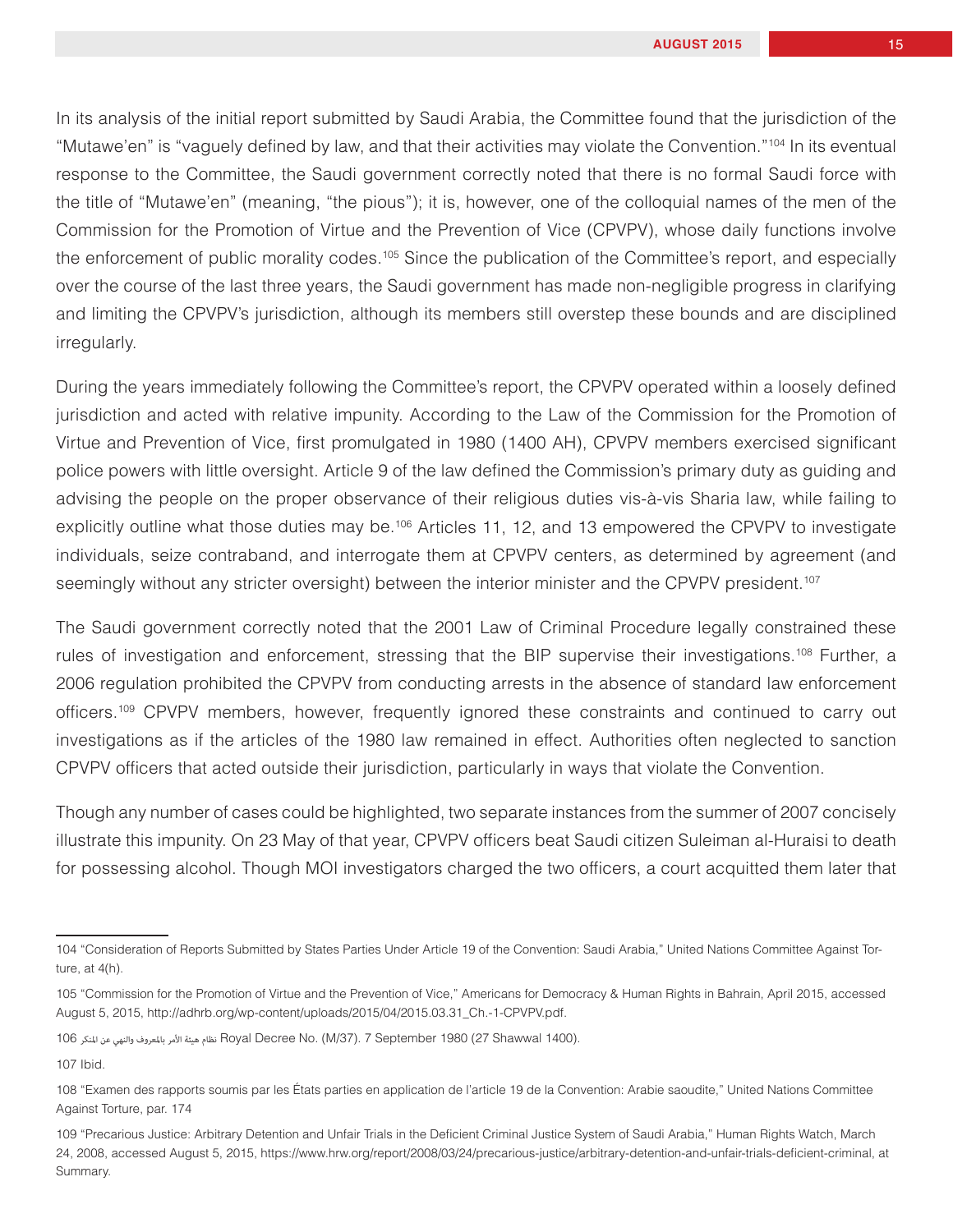year.110 In June, Saudi citizen Ahmad al-Bulawi died in CPVPV custody in the city of Tabuk for secluding himself with an unrelated woman. Though an autopsy revealed that he had received blows to his face prior to expiring, the Tabuk branch of the BIP declined to press charges.<sup>111</sup>

In recent years, the Saudi government has made greater efforts to delimit the CPVPV's jurisdiction. In January 2013, then-King Abdullah passed a decree that specifically limited the scope of the CPVPV's investigative powers, affirmatively mandating that its members coordinate policing activity with other MOI forces and charging them with following the provisions contained within the Law of Criminal Procedure.112 That same month, Sheikh Abdullatif Al al-Sheikh, then-president of the CPVPV, announced, "CPVPV agents have authority to investigate only certain categories of offenses, including harassment of women, alcohol and drug related offenses, witchcraft, and sorcery."113 Authorities have coupled these new rules with a greater willingness to sanction law-breaking CPVPV officials. In July 2013, the Medina District Court sentenced a CPVPV member to two months in prison for assaulting a man wrongfully accused of "being alone with an unrelated female."<sup>114</sup> Additionally, after video surfaced of CPVPV agents assaulting a British man in August 2014, the CPVPV conducted an investigation and "found the four CPVPV employees guilty of abusing authority," a ruling that the employees were appealing as of the end of 2014.115

Still, this increased willingness to prosecute certain CPVPV violations is limited by the Commission's inherent role as the enforcer of socially conservative norms and practices. CPVPV agents, by the nature of their work, enforce discriminatory laws against women, violate the religious freedoms of non-Sunni Muslims, and censor independent media.116 Even when conducting their investigations within the existing regulations of Saudi law, the CPVPV enters violators of ill-defined morality codes into a criminal justice system that subjects them to arbitrary detention, lengthy prison terms, and corporal punishment.<sup>117</sup>

#### **h. Ensure, in practice, that persons detained in custody are able to exercise prompt access to legal and medical expertise of choice, to family members and, in the case of foreign nationals, to consular personnel;**

The Committee's analysis found that Saudi authorities frequently hold accused individuals in "prolonged pre-

- 114 "Saudi Arabia religious police officer sentenced to two months in prison for assault," Gulf News, July 28, 2013, accessed August 5, 2015, http:// gulfnews.com/news/gulf/saudi-arabia/saudi-arabia-religious-police-officer-sentenced-to-two-months-in-prison-for-assault-1.1214234.
- 115 "Saudi Arabia 2014 Human Rights Report," U.S. Department of State, 8.
- 116 "Commission for the Promotion of Virtue and the Prevention of Vice" Americans for Democracy & Human Rights in Bahrain; See also "Mapping the Saudi State, Chapter 4: Media Censorship," Americans for Democracy & Human Rights in Bahrain, July 2015, accessed August 5, 2015, http://adhrb. org/wp-content/uploads/2015/07/2015.06.30\_MSS-Ch.-4\_Media-Censorship\_Final.pdf, 5-6.

<sup>110</sup> "Saudi Arabia 2007 Human Rights Report," U.S. Department of State, March 11, 2008, accessed August 5, 2015, http://www.state.gov/j/drl/rls/ hrrpt/2007/100605.htm.

<sup>111</sup> Ibid.

<sup>112</sup> املنكر عن والنهي باملعروف األمر هيئة تنظيم Royal Decree No. 73, January 2013, http://www.assakina.com/center/systems/47985.html, Article 8 (last accessed 5 August 2015).

<sup>113</sup> "Saudi Arabia 2013 Human Rights Report," U.S. Department of State, 7-8.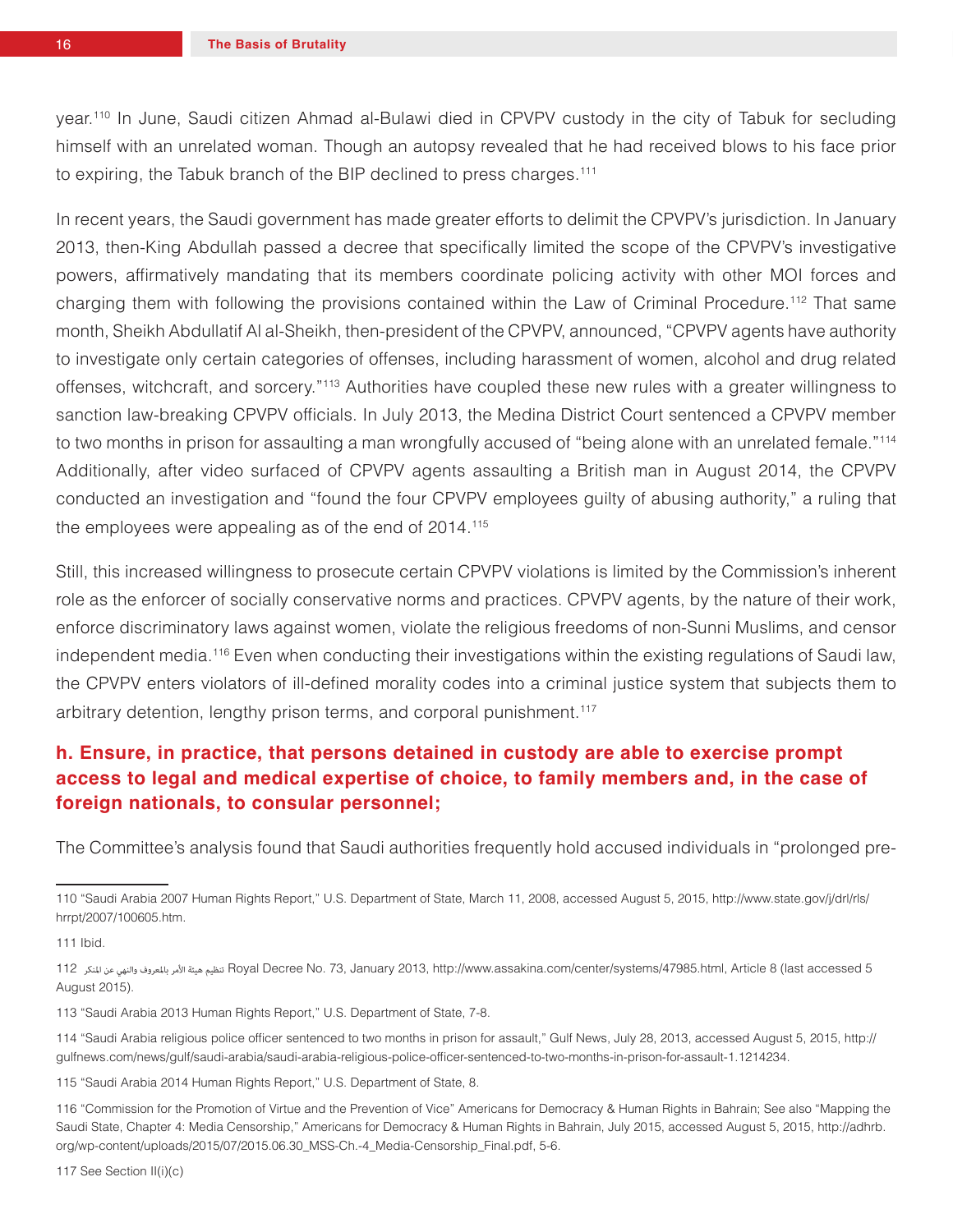trial detention,"<sup>118</sup> extending "beyond the statutory limits prescribed by law."119 Periods of incommunicado detention often accompanied these prolonged detentions, during which detainees were unable to contact both their lawyers and family members.<sup>120</sup> The Committee also expressed concern over the denial of medical assistance for all detainees, in addition to the denial of access to consular personnel for foreign detainees.

In response to these concerns, the Saudi government cited a series of domestic laws it has promulgated, and international treaties to which it is party, which mandate that detainees have access to legal counsel and medical assistance, and that foreign nationals be allowed contact with consular personnel.<sup>121</sup> This response, however, ignores the Committee's concern over how these mandates are implemented "in practice." Saudi authorities have repeatedly failed to ensure that arrested persons can secure legal representation, medical assistance, and steady lines of communication with family members. Furthermore, they have repeatedly denied detained foreign nationals access to consular aid.

In a 2015 report on due process violations within the Saudi system of criminal justice, ADHRB and BIRD found that the government failed to apply its own domestic law by consistently denying the accused access to legal representation.<sup>122</sup> This conclusion matched those of both international human rights organizations<sup>123</sup> and the U.S. Department of State, the latter of which recently stated that defendants within the Saudi legal system "generally did not have the right to obtain a lawyer of their choice."<sup>124</sup>

The Saudi government exacerbated this systemic failure of due process by decreeing the Law of Terrorism and Its Financing in 2014. Article 6 of the law permits criminal authorities to hold an accused terrorist incommunicado for up to 90 days (a 30-day increase over the Law of Criminal Procedure's 60-day limit).125 While the article states that such detention does not prejudice the accused's right to contact his or her relatives, it says nothing of their ability to access an attorney. The law also extends the period in which

<sup>118</sup> "Consideration of Reports Submitted by States Parties Under Article 19 of the Convention: Saudi Arabia," United Nations Committee Against Torture, at 4(d).

<sup>119</sup> Ibid., at 4(e).

<sup>120</sup> "Saudi Arabia: Torture and incommunicado detention of human rights defenders Waleed Abu al-Khair and Dr. Abdulrahman Al-Hamed," Gulf Center for Human Rights, April 25, 2014, accessed August 5, 2015, http://www.gc4hr.org/news/view/645.

<sup>121</sup> "Examen des rapports soumis par les États parties en application de l'article 19 de la Convention: Arabie saoudite," United Nations Committee Against Torture, par. 175-176.

<sup>122</sup> The Pretense of Progress: A report on the implementation of Saudi Arabia's recommendations from the special rapporteur on the independence of judges and lawyers, Americans for Democracy & Human Rights in Bahrain and the Bahrain Institute for Rights and Democracy, March 2015, accessed August 5, 2015, http://adhrb.org/wp-content/uploads/2015/03/ADHRB\_Pretense-of-Progress\_v1\_web.pdf, 21.

<sup>123</sup> "Precarious Justice: Arbitrary Detention and Unfair Trials in the Deficient Criminal Justice System of Saudi Arabia," Human Rights Watch, at section V; see also "Saudi Arabia: Scheduled beheading reflects authorities' callous disregard to human rights," Amnesty International, August 22, 2014, accessed August 5, 2015, https://www.amnesty.org/en/latest/news/2014/08/saudi-arabia-scheduled-beheading-reflects-authorities-callous-disregardhuman-rights/.

<sup>124</sup> "Saudi Arabia 2014 Human Rights Report," U.S. Department of State, 10.

<sup>125</sup> The Pretense of Progress: A report on the implementation of Saudi Arabia's recommendations from the special rapporteur on the independence of judges and lawyers, Americans for Democracy & Human Rights in Bahrain and the Bahrain Institute for Rights and Democracy, Appendix; see also "Law of Criminal Procedure – Saudi Arabia," University of Minnesota Human Rights Library, Article 119.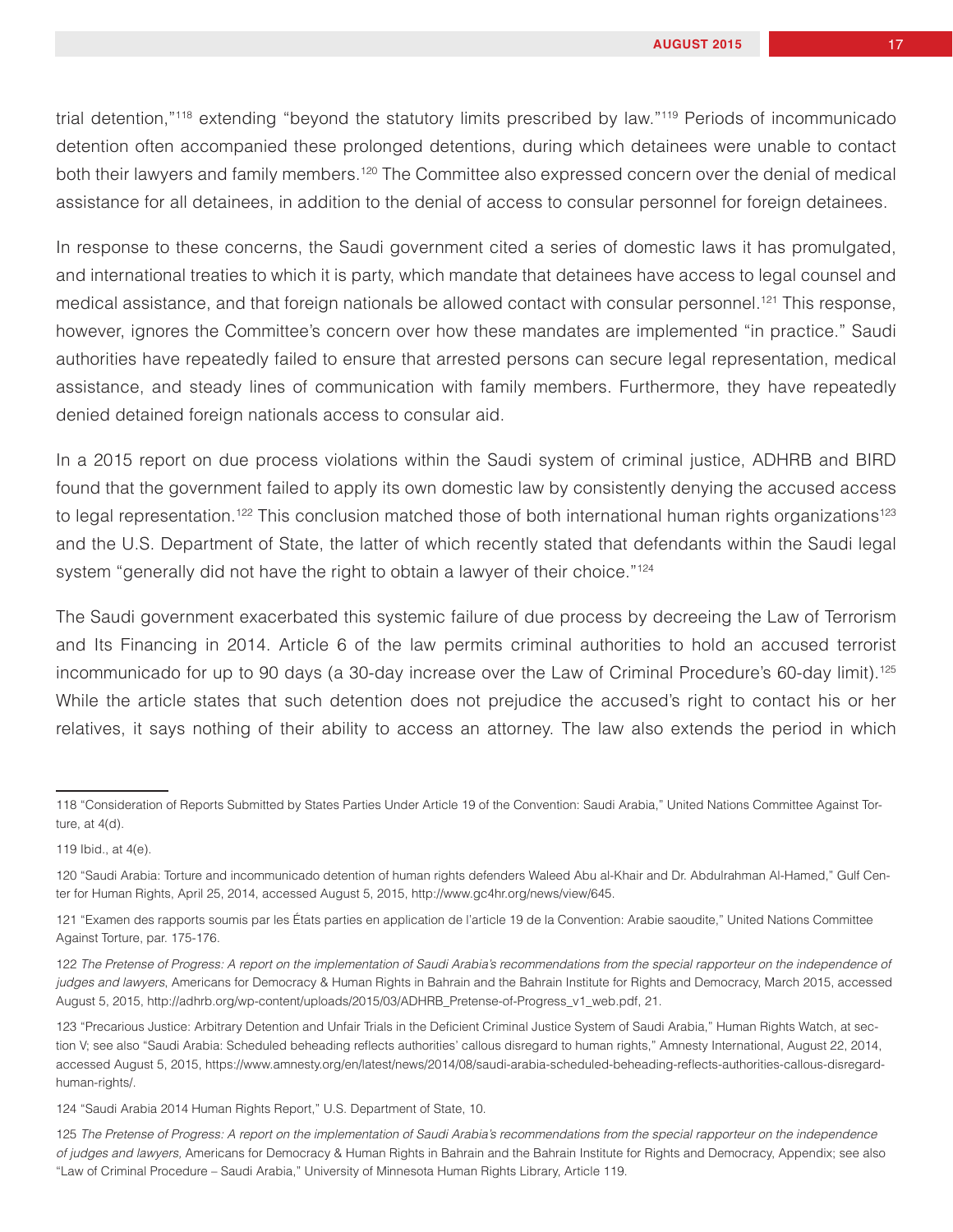officials can detain a terrorist suspect without judicial review from six months to one full year.<sup>126</sup>

The arrests and interrogations of political dissidents, real or suspected, best exemplify this procedural failing. On 15 February 2012, Saudi police arrested 21-year-old Ali Abdullah al-Utal on suspicion of participating in protests in the Eastern Province. Al-Utal, who maintained that he had not involved himself in the demonstrations, voluntarily turned himself in to the local police in order to clear his name. Instead, the *Mabahith*, Saudi Arabia's internal intelligence service operating within the MOI, detained him at their detention facility in the city of Dammam. The *Mabahith* prevented him from contacting an attorney; according to the European-Saudi Organisation for Human Rights (ESOHR), al-Utal did not receive any form of legal representation until the latter stages of his trial, and none during the period of his interrogation. Additionally, *Mabahith* officials prevented his family from visiting him.127

In the absence of legal assistance, and with no significant oversight from the judiciary or the BIP, *Mabahith* officials subjected al-Utal to extreme forms of torture and degrading treatment, including electric shocks, beatings administered with hoses and rubber sticks, and stress positioning. This regimen of abuse coerced al-Utal into confessing to a number of crimes, for which the Specialized Criminal Court sentenced him to death on 8 June 2014.128

Saudi prison officials have proven equally negligent in permitting access to necessary medical care for ill and injured inmates. Nowhere is this problem better illustrated than in the case of religious scholar and political dissident Sheikh Nimr Baqir al-Nimr. On 8 July 2012, Saudi police violently arrested Sheikh al-Nimr, shooting him four times.<sup>129</sup> During confinement, he was "denied surgery to remove the bullet in his back," and authorities also refused to secure treatment for an injured right leg, which remains paralyzed due to the arrest.<sup>130</sup> As reported by Amnesty International, throughout his trial, the Specialized Criminal Court consistently violated Sheikh al-Nimr's rights by denying his legal counsel access to preliminary charge information, case details, and a proper schedule of hearings.<sup>131</sup> The court sentenced him to death in October 2014.

Additionally, Saudi officials often prevent detained non-citizens access to consular personnel. This due process violation particularly affects migrant workers. In a 2008 Human Rights Watch report on the status

128 Ibid.

130 "Saudi Arabia: Appalling death sentence against Shi'a cleric must be quashed," Amnesty International, October 15, 2014, accessed August 5, 2015, https://www.amnesty.org/en/latest/news/2014/10/saudi-arabia-appalling-death-sentence-against-shi-cleric-must-be-quashed/.

131 Mandates of the Working Group on Arbitrary Detention, et. al., UA SAU 9/2014, August 28, 2014.

<sup>126</sup> The Pretense of Progress: A report on the implementation of Saudi Arabia's recommendations from the special rapporteur on the independence of judges and lawyers, Americans for Democracy & Human Rights in Bahrain and the Bahrain Institute for Rights and Democracy, Appendix.

<sup>127</sup> باإلعدام( العطل )يحكم السعودي القضاء ،املحامي وتأخري التعذيب بعد, European-Saudi Organisation for Human Rights, June 23, 2014, accessed August 5, 2015, http://www. esohr.org/%D8%A8%D8%B9%D8%AF-%D8%A7%D9%84%D8%AA%D8%B9%D8%B0%D9%8A%D8%A8-%D9%88%D8%AA%D8%A3%D8%AE%D9 %8A%D8%B1-%D8%A7%D9%84%D9%85%D8%AD%D8%A7%D9%85%D9%8A%D8%8C%D8%A7%D9%84%D9%82%D8%B6%D8%A7%D8 %A1-%D8%A7%D9%84/.

<sup>129</sup> Mandates of the Working Group on Arbitrary Detention, et. al., UA SAU 9/2014, August 28, 2014, https://spdb.ohchr.org/hrdb/28th/public\_-\_UA\_ Saudi\_Arabia\_28.08.14\_(9.2014).pdf (last accessed 5 August 2015); see also "Saudi Shia cleric Nimr al-Nimr 'sentenced to death,'" BBC News, October 15, 2014, accessed August 5, 2015, http://www.bbc.com/news/world-middle-east-29627766.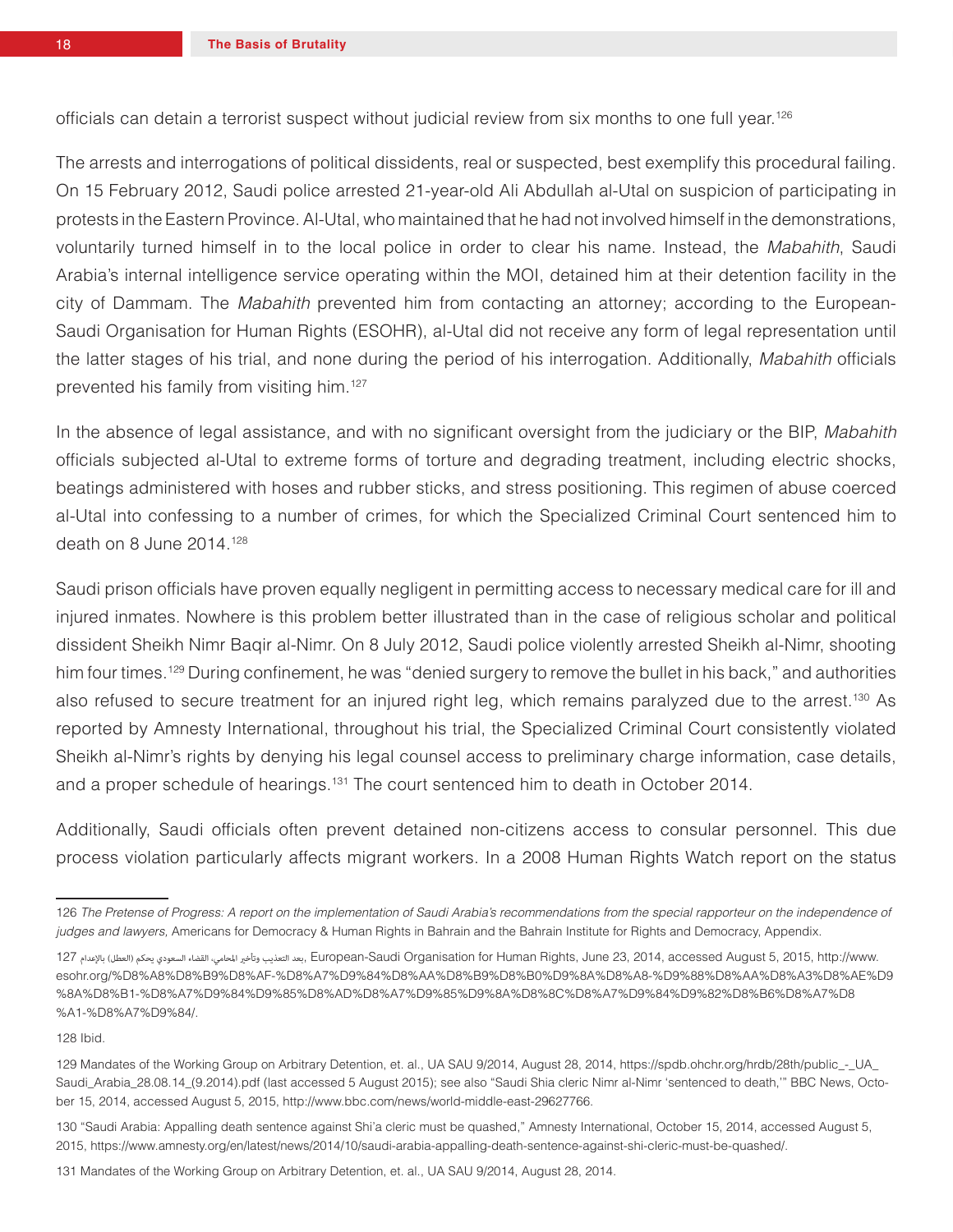of migrant labor in Saudi Arabia, consular officials from Asian "labor-sending" countries "all reported that it often takes several months to learn about arrests, criminal proceedings, convictions, and deportation of their nationals."132 This failure to inform consular personnel of their nationals' cases is due to the Saudi government's inefficient protocols; instead of criminal investigators contacting embassy officials after the arrest of a non-Saudi national, all contact concerning these cases must pass through the Ministry of Foreign Affairs (MOFA). In the time it takes the MOFA to process these cases, the migrant worker in question may have already undergone investigation, trial, and sentencing without legal assistance or consular contact.<sup>133</sup>

Such practices stand in stark violation of Saudi domestic law and international obligations. Articles 4, 64, 119, and 140 of the Law of Criminal Procedure guarantee the right of the detained to access legal representation during investigation and trial.134 Additionally, as the Saudi government itself notes, officials are obligated to adhere to the Vienna Convention on Consular Relations of 1963, to which Saudi Arabia is a party.135 The failure of Saudi agents to inform consular officials of the detention and court proceedings of their nationals in a timely manner, especially if this information is not delivered while said officials have an opportunity to intervene and provide support, contravenes the Convention. Finally, the lack of all third-party intervention into the cases of the accused, whether in the form legal representation, medical assistance, or consular support, provides leeway for Saudi agents to inflict torture and other degrading, extrajudicial penalties with impunity.

#### **j. Ensure that its training of law enforcement personnel includes education and information on the recognition of the physical consequences of torture consistent with that provided to a number of its medical personnel, in accordance with article 10 of the convention;**

Article 10 of the Convention states that "education and information regarding the prohibition against torture are fully included in the training of law enforcement personnel, civil or military, medical personnel, public officials and other persons who may be involved in the custody, interrogation or treatment of any individual subjected to any form of arrest, detention or imprisonment."<sup>136</sup> Disregard for this article results in a tacit violation of the subsequent one, which calls for a "systematic review [of] interrogation rules, instructions, methods and practices as well as arrangements for the custody and treatment of persons subjected to any form of arrest, detention or imprisonment in any territory under its jurisdiction, with a view to preventing any cases of torture."<sup>137</sup>

Since the Committee released its 2002 report, the Saudi government has made noticeable strides in

<sup>132</sup> "'As If I Am Not Human': Abuses against Asian Domestic Workers in Saudi Arabia," Human Rights Watch, July 2008, accessed August 5, 2015, http://www.hrw.org/sites/default/files/reports/saudiarabia0708\_1.pdf, 84.

<sup>133</sup> Ibid.

<sup>134</sup> "Law of Criminal Procedure – Saudi Arabia," University of Minnesota Human Rights Library.

<sup>135</sup> "Examen des rapports soumis par les États parties en application de l'article 19 de la Convention: Arabie saoudite," United Nations Committee Against Torture, par. 176.

<sup>136</sup> "Convention against Torture and Other Cruel, Inhuman or Degrading Treatment or Punishment," United Nations Human Rights, Article 10.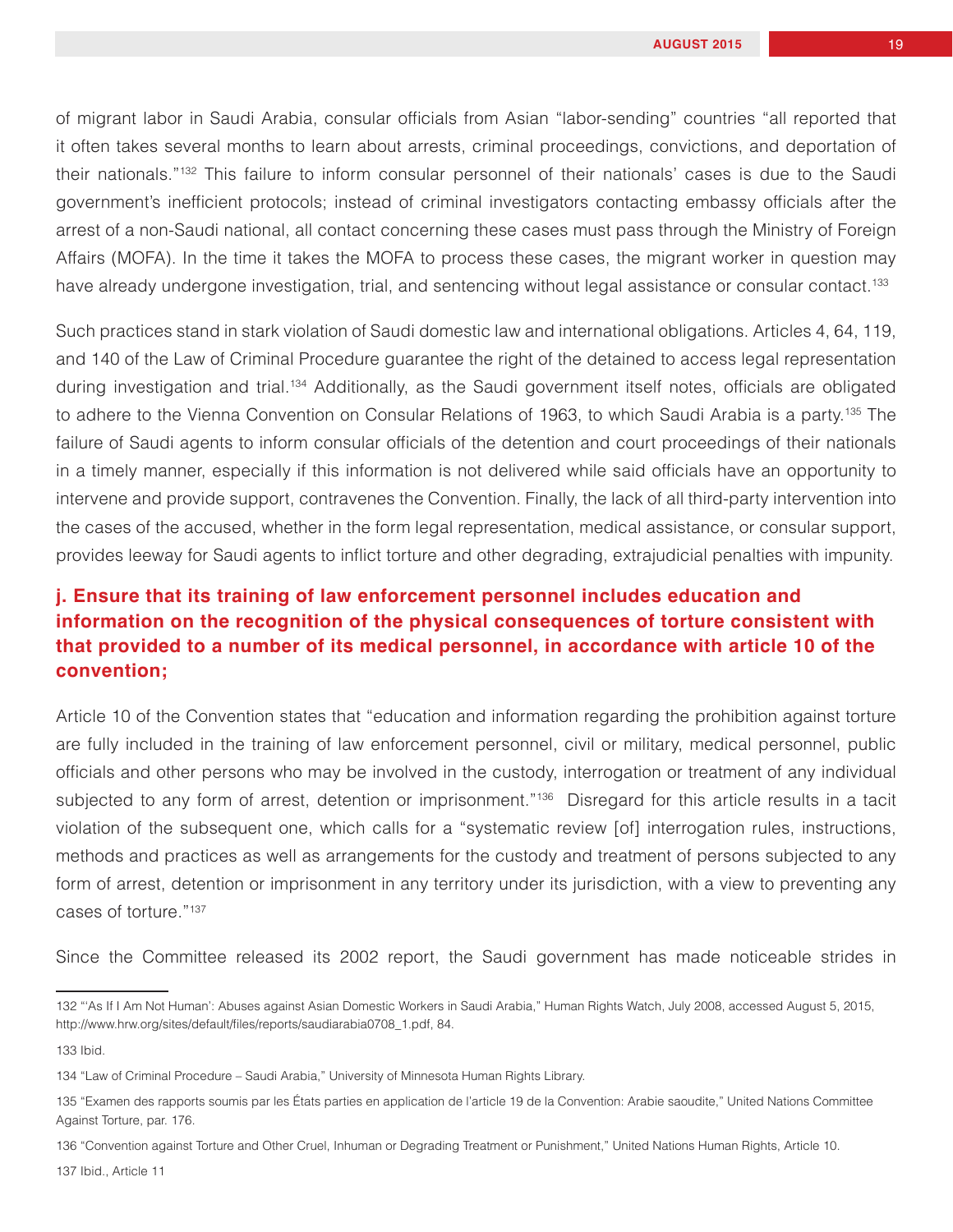implementing programs designed to train and educate its law enforcement officials concerning the protection of human rights. The Saudi government's response to this Committee recommendation enumerates, with particular detail, the number of steps it has taken to bring its practices in line with Article 10 of the Convention. According to the Saudi government, these include, but are not limited to, onboarding training for BIP members that emphasize the Law of Criminal Procedure's prohibition against torture;<sup>138</sup> training programs for MOI officers at King Fahad Security College that touch upon the prohibition against torture and consequences for officers who break this prohibition;139 the creation of a training program at King Fahad Security College entitled "Criminal Justice and Human Rights";<sup>140</sup> and the work of the national Human Rights Commission (a government entity) to host workshops and trainings on human rights protections for the BIP, members of the judiciary, and various law enforcement agencies.<sup>141</sup>

Considering that a number of these programs are relatively new (the government did not establish the Human Rights Commission, for example, until 2005),<sup>142</sup> it does appear that the overall effort to promote human rights awareness among law enforcement officials has increased since the release of the Committee's report. The exact content of this training and education, however, remains unclear, and therefore the extent to which it covers "recognition of the physical consequences of torture" remains difficult to determine from what sources are publicly available.

King Fahad Security College does, in fact, offer a Graduate Degree in Criminal Justice and Human Rights. The program lasts for two semesters and is open to security officers that are candidates for the rank of captain. Courses taught during these semesters include a study of Saudi criminal procedure, a study of human rights in Sharia law, and a class that comments on international human rights law and the extent to which the Saudi government has acceded to its various treaties. It is possible, but not clearly explicit, that torture is covered in one of these courses.143 Similarly, in 2013 the Saudi newspaper Al-Eqtisadiah published a summary of the Human Rights Commission's annual report on the status of human rights in Saudi Arabia.144 Within its summary, the paper noted a Human Rights Commission claim that incidences of torture had

144 At the time that this report was written, the Human Rights Commission's website was undergoing restructuring, and its annual reports were not publicly available.

<sup>138</sup> "Examen des rapports soumis par les États parties en application de l'article 19 de la Convention: Arabie saoudite," United Nations Committee Against Torture, par. 74.

<sup>139</sup> Ibid., par. 75.

<sup>140</sup> Ibid., par. 77.

<sup>141</sup> Ibid., par. 80.

<sup>142</sup> Human Rights Commission Regulation, Council of Ministers Resolution No. 207, September 12, 2005. Retrieved from: http://www1.umn.edu/humanrts/research/saudiarabia/HRC-regulation.html.

<sup>143 &</sup>quot;األمنية للدراسات العايل باملعهد العليا الدبلومات برامج", The Higher Institute for Security Studies at King Fahad Security College, Curriculum for 1436-1457 AH (2015- 2016), http://www.kfsc.edu.sa/HigherInstitute/Documents/%D8%A8%D8%B1%D8%A7%D9%85%D8%AC\_%D8%A7%D9%84%D8%AF%D8%A8%D9 %84%D9%88%D9%85%D8%A7%D8%AA\_%D8%A7%D9%84%D8%B9%D9%84%D9%8A%D8%A7\_%D8%A8%D8%A7%D9%84%D9%85%D8%B9 %D9%87%D8%AF\_%D8%A7%D9%84%D8%B9%D8%A7%D9%84%D9%8A\_%D9%84%D9%84%D8%AF%D8%B1%D8%A7%D8%B3%D8%A7%D8 %AA\_%D8%A7%D9%84%D8%A3%D9%85%D9%86%D9%8A%D8%A9\_%D9%84%D9%84%D8%B9%D8%A7%D9%85\_%D8%A7%D9%84%D8%AF %D8%B1%D8%A7%D8%B3%D9%8A\_1436-1437.pdf, 13-16.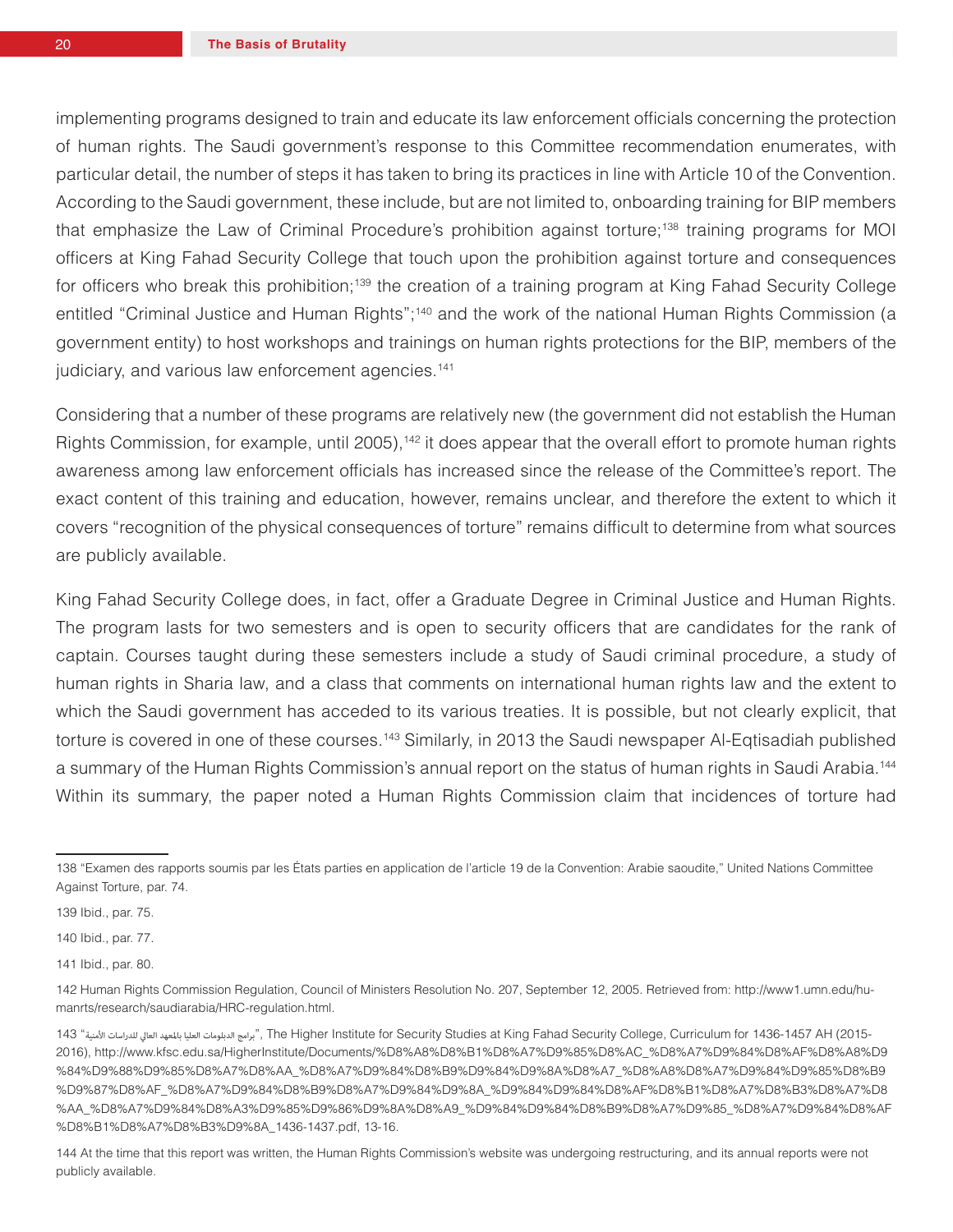lessened due to the training of security forces in the fields of human rights and criminal justice.<sup>145</sup> Without commenting more broadly upon this claim, it at least reflects the Human Rights Commission's impression that its training materials address the prevalence of torture within the Saudi legal system. Once again, however, in the absence of greater documentation, it is unclear whether or not this training remarks upon torture's lasting physical consequences.

# **CONCLUSION**

Over a decade after the issuance of the Committee's analysis of legal procedures, Saudi Arabia has done little to rectify its violations of the Convention and basic human rights. Significant evidence details the practical transgressions and due process violations that Saudi authorities, from police to prison guards to courts, commit on a consistent basis. Such practices allow Saudi authorities to detain individuals in unlivable conditions for prolonged periods without access to legal and medical counsel and to restrict contact with their families. These violations of the Convention against Torture depict a Saudi government that purports to uphold human rights in its willingness to ratify such conventions but subsequently disregards these obligations in its unjust application of the laws. While there is evidence that some Saudi officials have prioritized the training of these authorities in basic human rights norms, at this point, such training has not yielded noticeable improvements.

<sup>.</sup>a.http://www.aleqt.com/2013/07/03/article\_767548.html "Al-Eqtisadiah, July 3, 2013, August 5, 2015, http://www.aleqt.com/2013/07/03/article\_767548.html ".هيئة حقوق الإنسان تصدر تقريراً عن حالة حقوق الإنسان ف المملكة" 145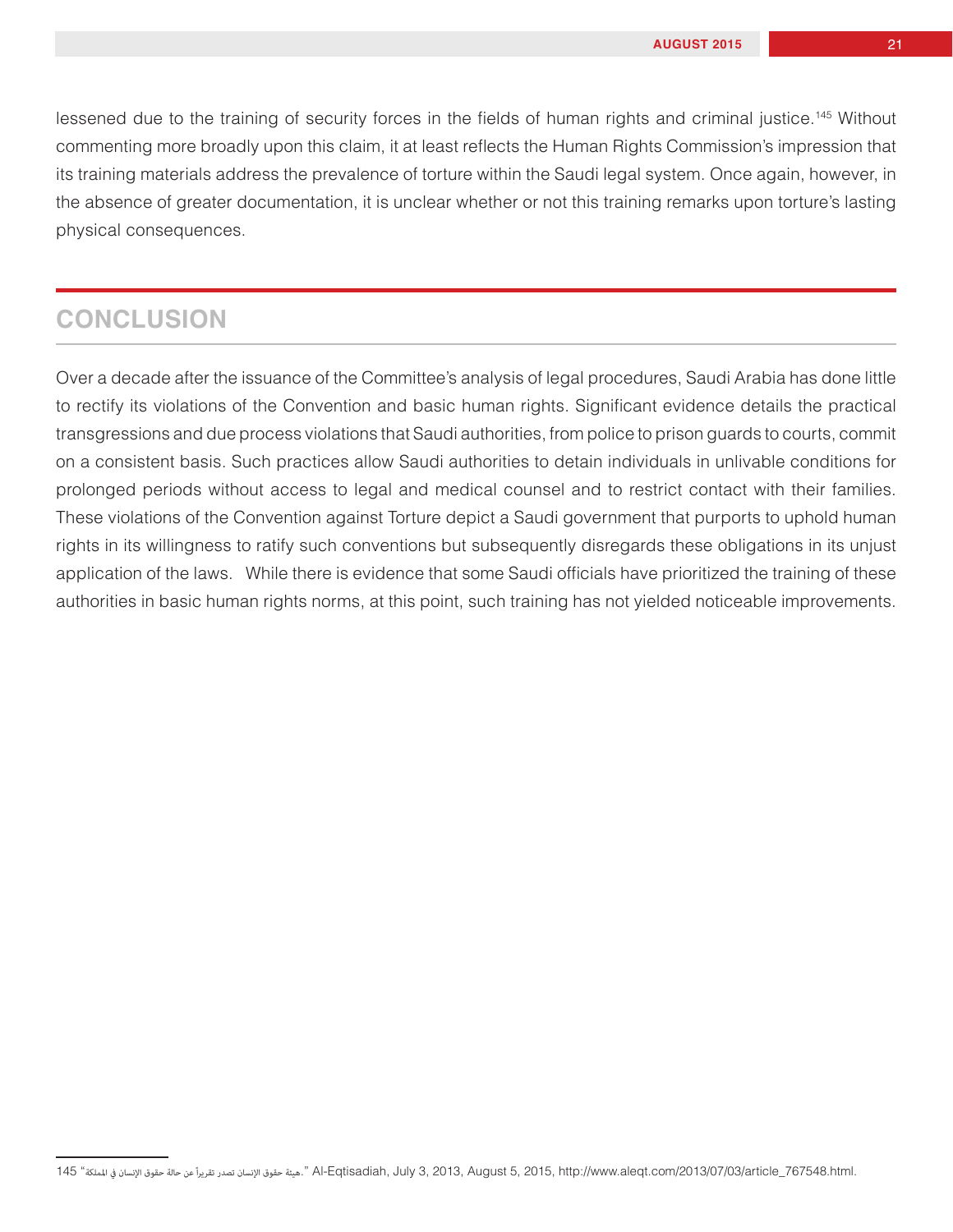# **iii. The Committee's Recommendations Concerning Accountability and Transparency**

## **INTRODUCTION**

As part of its 2002 consideration of Saudi Arabia's report under Article 19 of the Convention, the United Nation's Committee Against Torture cited significant concerns over the lack of transparency and accountability within the Kingdom of Saudi Arabia.<sup>146</sup> Specifically, the vaguely-defined powers of Saudi Arabia's criminal justice officials troubled the Committee, as well as the Saudi government's failure to provide an actionable investigative mechanism for alleged violations against the CAT.<sup>147</sup> As such, the Committee issued recommendations that Saudi Arabia is obligated to uphold in order to ensure the protection of the basic rights of its people due to its ratification of the Convention.<sup>148</sup> However, as this section outlines, the Saudi government has taken minimal steps, if any, towards implementing the Committee's recommendations to increase governing transparency or bring torturers to justice.

#### **RECOMMENDATIONS**

#### **f. Ensure that all persons who have been victims of a violation of their rights under the Convention have access, in law as well as in practice, to the means of obtaining full redress, including compensation, and that the persons who may be responsible for such violations are promptly and impartially investigated, and thereupon punished;**

The Committee expressed its concerns with Saudi government's apparent failure "to provide effective mechanisms to investigate complaints of breaches of the Convention."149 Additionally, the Committee noted that Saudi Arabia's mechanism to provide compensation for the government's conduct in violating the Convention "appears to be rarely obtained, and full enjoyment of the rights guaranteed by the Convention is consequently limited."150 In its 2015 periodic report to the Committee, the Saudi government offered a lengthy rebuttal to this recommendation, citing a host of laws it has promulgated to both sanction officials who commit torture and offer avenues for redress to their victims.<sup>151</sup> Despite the length and detail of this response to the

147 Ibid.

150 Ibid., at 4(j).

151 "Examen des rapports soumis par les États parties en application de l'article 19 de la Convention: Arabie saoudite," United Nations Committee Against Torture, par. 116-139.

<sup>146</sup> "Conclusions and recommendations of the Committee against Torture: Saudi Arabia," United Nations (12 June 2002), accessed 12 June 2015. http://www.unhchr.ch/tbs/doc.nsf/(Symbol)/a1d3cd6a1c89d294c1256bd00055bac6?Opendocument.

<sup>148</sup> "Convention against Torture and Other Cruel, Inhuman or Degrading Treatment or Punishment," United Nations Human Rights.

<sup>149</sup> "Consideration of Reports Submitted by States Parties Under Article 19 of the Convention: Saudi Arabia," United Nations Committee Against Torture, at 4(i).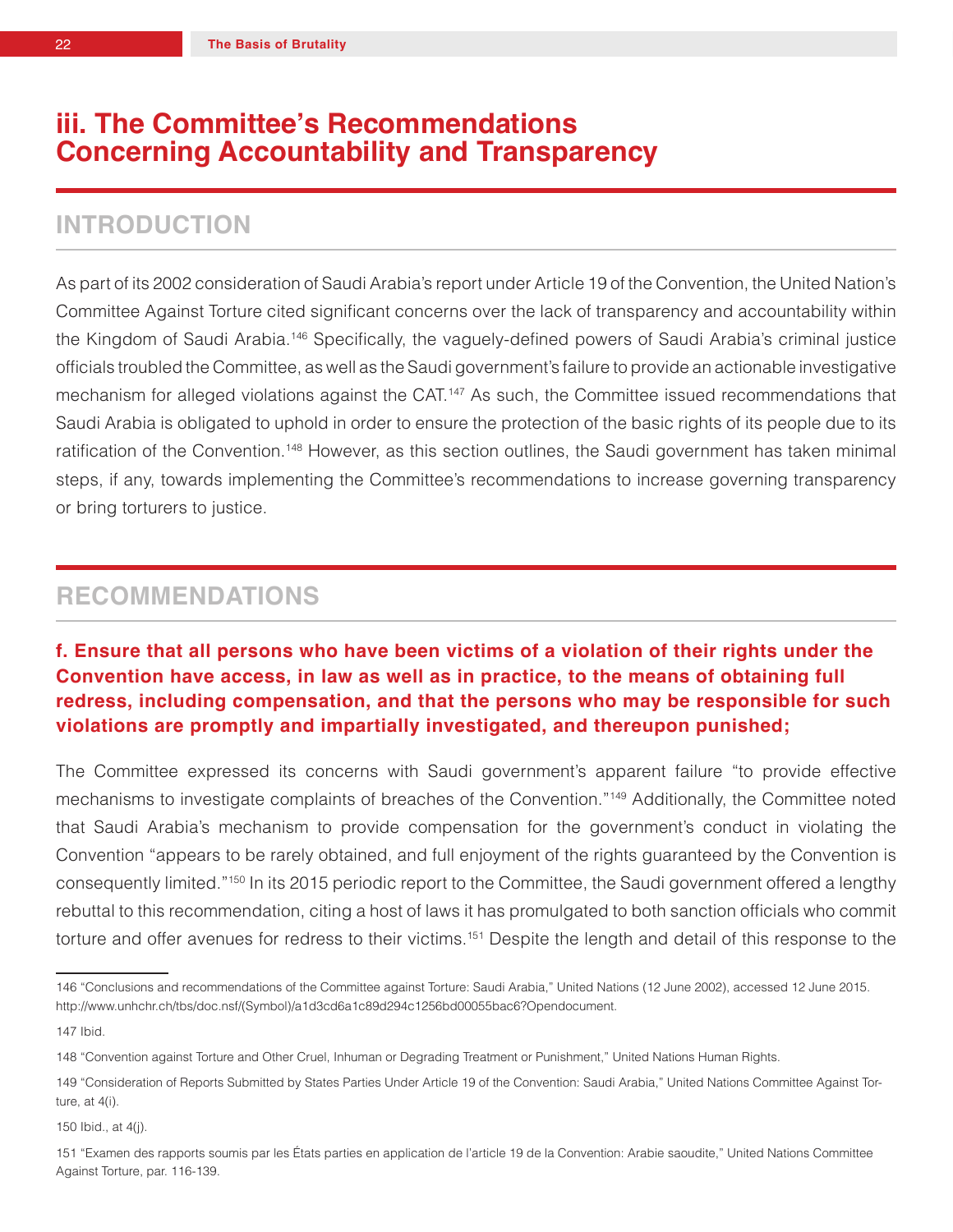Committee, ADHRB and BIRD find that, in both law and practice, the government's mechanisms to ensure redress and punish violators remain inadequate and irregularly applied.

Saudi law, as currently developed, offers only vaguely-defined sanctions for government officials found to have committed torture. One obscure code, Royal Decree No. 43 (enacted in 1958), does stipulate a punishment of imprisonment not exceeding 10 years, or a fine not exceeding 20,000 riyals, to every government employee that commits a host of official transgressions, torture and coercion being among them.<sup>152</sup> The law, however, fails to offer a definition of what constitutes "torture" or "coercion." Article 2 of the Law of Criminal Procedure, which prohibits officials from subjecting arrested individuals to torture or degrading treatment, also suffers from this ambiguity.<sup>153</sup> The Saudi government's insistence that its accession to the CAT serves as a domestically-enforceable law of torture does not clarify these concerns, as its interpretation of what acts constitute torture has clashed with that of the Committee's.154

The Saudi government has promulgated two other codes that institute potential sanctions for law enforcement officials found to have committed torture. Articles 14 through 26 of the Law and Regulations of the Bureau of Investigation and Public Prosecution provide for a disciplinary board, answerable to the interior minister, which can investigate and punish BIP officials that have committed criminal acts. Such punishments include suspension and dismissal, and do not otherwise prejudice criminal proceedings that may be brought against the violator.155 Additionally, Article 121 of the Law of Internal Security Forces stipulates that an officer under investigation for committing a crime may be suspended or even detained "if the interest of the investigation so requires."<sup>156</sup> In its 2015 periodic report, the Saudi government states that, for both codes, "crime" includes acts of torture.<sup>157</sup> That being the case, the understanding of "torture" retroactively ascribed to these statutes still suffers from the same uncertainty discussed in the previous paragraph.

This ambiguity augments a second legal failing: the lack of independent processing and adjudication of complaints of torture. Articles 27, 38, and 39 of the Law of Criminal Procedure stipulate that officials within the BIP's jurisdiction ultimately investigate all complaints of torture and ill-treatment from detainees.<sup>158</sup> Though the Saudi government insists that the BIP is an independent agency,<sup>159</sup> it answers directly to the interior minister, and the MOI oversees its budget.160 As the MOI manages all law enforcement and prison administration

153 "Law of Criminal Procedure – Saudi Arabia," University of Minnesota Human Rights Library.

159 Law and Regulations of the Bureau of Investigation and Public Prosecution, Article 5.

160 Ibid., Article 1.

<sup>152</sup> Royal Decree No. 43, Kingdom of Saudi Arabia, 1377 AH (1958 CE), Article 2, par. 8. Retrieved from: http://www.cib.gov.sa/mrsum.pdf.

<sup>154</sup> See Section II(i)(a)

<sup>155</sup> Law and Regulations of the Bureau of Investigation and Public Prosecution: Royal Decree No. (M/56), Kingdom of Saudi Arabia, May 29, 1989. Retrieved from: https://www.saudiembassy.net/about/country-information/laws/Bureau\_of\_investigation\_and\_prosecution.aspx.

<sup>156</sup> الداخيل األمن قوات نظام. Royal Decree No. 30, 1384 AH (1965 CE), Article 121. Retrieved from: http://www.mshba.com/Procedure.htm.

<sup>157</sup> "Examen des rapports soumis par les États parties en application de l'article 19 de la Convention: Arabie saoudite," United Nations Committee Against Torture, par. 123-124.

<sup>158</sup> "Law of Criminal Procedure – Saudi Arabia," University of Minnesota Human Rights Library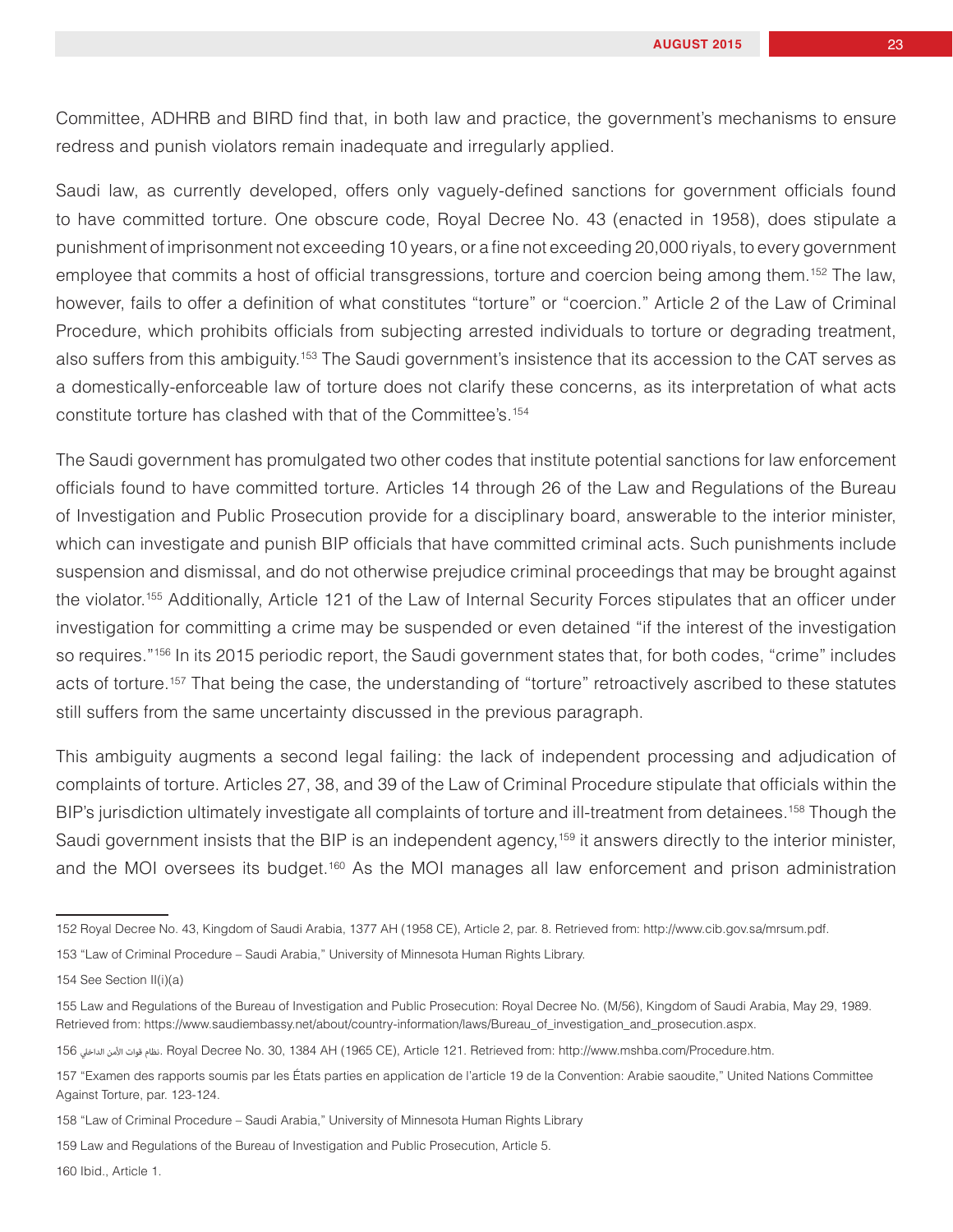within the kingdom, its employees are frequently implicated in violations of the Convention.<sup>161</sup> Therefore, as the BIP is a de *facto* compartment of the MOI, it does not act as an independent, third-party investigator of complaints of torture and other degrading treatment. Rather, as the Saudi government's public prosecution, it is responsible for charging members of its parent ministry, and even its own agency, with crimes related to the Convention; this arrangement engenders a clear conflict of interest.

An ambiguous legal definition of torture, coupled with a dependent investigatory apparatus, severely hampers efforts to promptly and impartially investigate officials responsible for violations of the Convention. In circumstances where torture causes international scandal, MOI officials have occasionally acted to punish the perpetrators. In March 2015, two police officers at Jeddah International Airport reportedly sexually assaulted two Iranian pilgrims.162 After the Iranian government suspended minor pilgrimages to Saudi Arabia, the MOI brought legal proceedings against the officers, who were each sentenced to four years in prison.<sup>163</sup> The government, however, does not always act in these circumstances, as evidenced by four former British detainees who have gone uncompensated for wrongful detention and torture that they suffered in the early 2000s.164

Saudi law does enable victims of due process violations to access third-party courts in order to file civil suits, per Article 148 of the Law of Criminal Procedure and Article 47 of the Basic Law of Governance.<sup>165</sup> Restitution-seekers can most readily engage either a series of administrative courts collectively known as the Board of Grievances (BOG) or, if their case relates to national security, the SCC. The BOG operates as an administrative judicial institution supplementing Sharia courts; Article 13 of the 2007 update to the Law of the Board of Grievances empowers it to adjudicate on governmental "abuse of power."<sup>166</sup> The SCC and BOG may rule that "Individuals or organizations" who "petition directly for damages or government action to end human rights violations" receive monetary compensation.<sup>167</sup> In 2012, the MOI "reportedly paid compensation of 32 million riyals (\$8.5 million) to 486 detainees for being held longer in detention than their jail sentences."<sup>168</sup> As noted by the U.S. Department of State, however, the MOI does not always respect or respond to compensation

<sup>161</sup> "Mapping the Saudi State, Chapter 2: The Ministry of Interior (Part 1)," Americans for Democracy & Human Rights in Bahrain, May 2015, accessed August 5, 2015, http://adhrb.org/wp-content/uploads/2015/05/2015.04.24\_MSSCh.2\_The-MOI-Pt.-1.pdf; see also "Mapping the Saudi State, Chapter 3: The Ministry of Interior (Part 2)," Americans for Democracy & Human Rights in Bahrain, June 2015, accessed August 5, 2015, http://adhrb.org/wpcontent/uploads/2015/06/2015.05.21\_MSSCh.3\_Final.pdf.

<sup>162</sup> "Saudi airport staff sentenced for abusing Iranian pilgrims," DAWN, June 11, 2015, accessed July 7, 2015, http://www.dawn.com/news/1187563.

<sup>163</sup> "Saudi Airport Staff Sentenced for Abusing Iranian Pilgrims," The Washington Post, June 10, 2015, accessed July 7, 2015, http://www.washingtonpost.com/world/middle\_east/saudi-airport-staff-sentenced-for-abusing-iranian-pilgrims/2015/06/10/1a69918a-0f88-11e5-a0fe-dccfea4653ee\_story.html.

<sup>164</sup> Owen Bowcott, "Britons told they cannot sue Saudi Arabia in torture case," The Guardian, January 14, 2014, accessed July 7, 2015, http://www. theguardian.com/law/2014/jan/14/saudi-arabia-torture-human-rights-britons.

<sup>165</sup> "Law of Criminal Procedure – Saudi Arabia," University of Minnesota Human Rights Library; see also The Basic Law of Governance, Kingdom of Saudi Arabia, 1992.

<sup>166</sup> Law of the Board of Grievances: Royal Decree No. (M/78), Kingdom of Saudi Arabia, 2007.

<sup>167</sup> "Saudi Arabia 2013 Human Rights Report," U.S. Department of State, 14.

<sup>168</sup> Ibid., 12.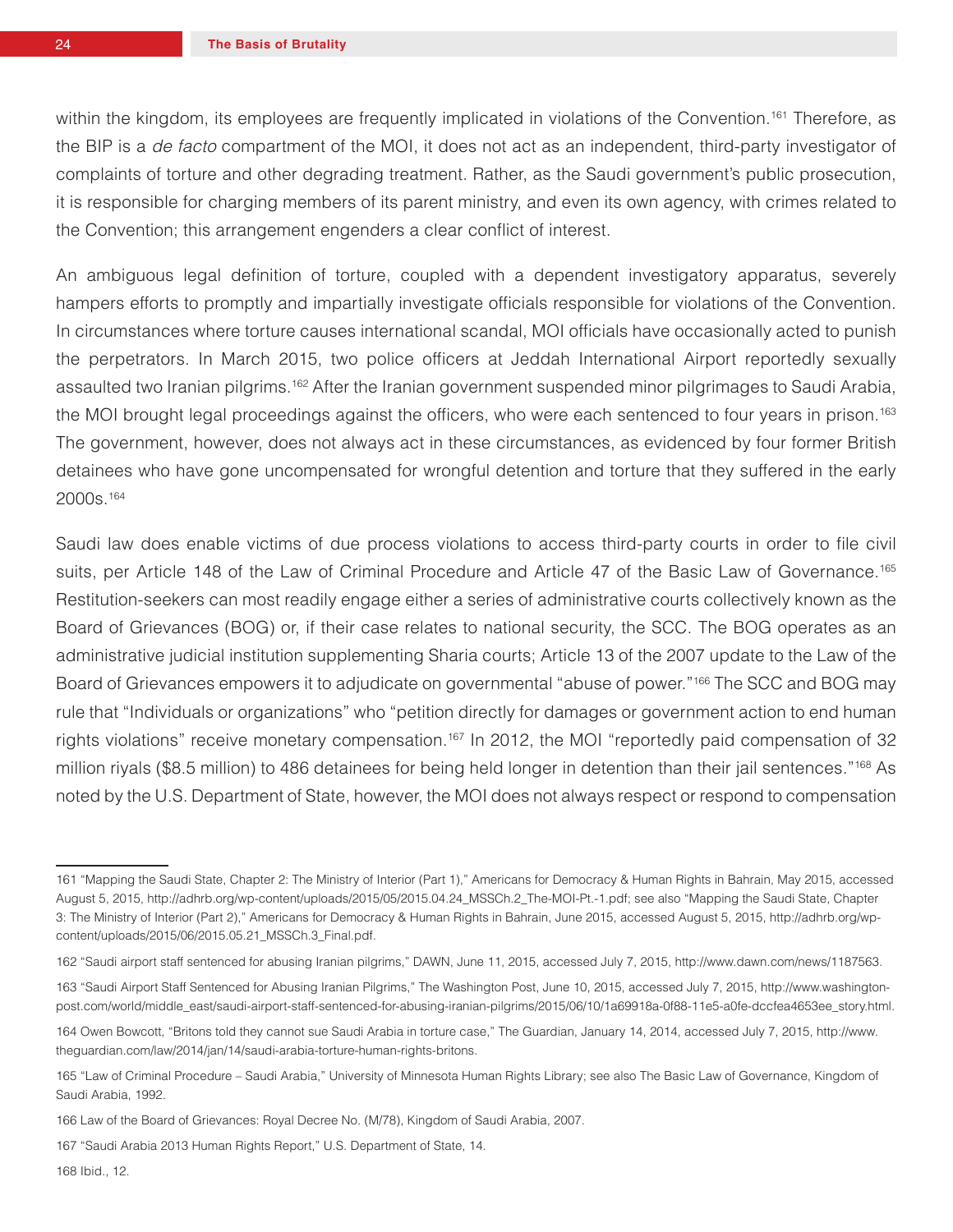rulings.169 The BOG, furthermore, "lacks the power to enforce its decisions."<sup>170</sup>

In August 2008, the BOG issued a verdict in favor of Imad Muhammad al-Matrudi, a prisoner detained by the Saudi *Mabahith*. <sup>171</sup> The BOG ordered the *Mabahith* to release Imad, whom it had detained without trial for longer than the six-month period permitted by the Law of Criminal Procedure.<sup>172</sup> As of May 2009, the *Mabahith* had refused to comply with the BOG's order, and Imad remained in custody.173 In June 2009, the BOG ordered the *Mabahith* to release Majid al-Husaini, a Saudi citizen arrested at the age of 17 in 2002.174 An appellate court affirmed the BOG's orders; however, the *Mabahith* refused to obey both orders and continued to imprison Majid, who remained in prison as of August 2009.175 ADHRB was unable to confirm the current whereabouts of either person.

While the BOG and the SCC have ordered Saudi officials to compensate victims of arbitrary detention with varying degrees of success, it remains unclear whether or not they compensate Saudi residents who accuse the government of torture. In 2012, the BOG mandated that government officials compensate Mihklif al-Shammari,<sup>176</sup> not for the act of torture he suffered in 2011, but for his wrongful detention. An appellate court later decided that the BOG was not eligible to rule on al-Shammari's case.<sup>177</sup> The SCC, for its part, has refused to acknowledge allegations of torture in the past. Between December 2013 and May 2014, the SCC sentenced seven Saudi men from the nation's minority Shia community to stringent sentences in four separate trials; punishments included lengthy prison terms and even capital punishment. Though six of the men alleged to the court that interrogators had violently coerced them into confessing, judges refused to process their complaints. The court did, however, accept the confessions as evidence.178

Additionally, Saudi men and women who utilize the BOG to seek compensation or bring charges against MOI officials have faced government reprisal, discouraging others from seeking restitution through the same channels. In June 2009, human rights lawyer Waleed Abu al-Khair filed a case against the MOI on behalf of Abdulrahman al-Shumairy, a political prisoner whom Saudi authorities had subjected to 30 months of solitary confinement without trial, conditions of imprisonment that violate the CAT. Subsequently, government officials approached Abu al-Khair's father and brother, relaying that they would arrest him if he did not stop

<sup>169</sup> "Saudi Arabia 2014 Human Rights Report," U.S. Department of State, 18.

<sup>170</sup> "Human Rights and Saudi Arabia's Counterterrorism Response," Human Rights Watch, August 2009, accessed August 5, 2015, http://www.hrw. org/sites/default/files/reports/saudiarabia0809web.pdf, 16.

<sup>171</sup> Cordesman, Anthony. Saudi Arabia: National Security in a Troubled Region. Santa Barbara: ABC-CLIO, 2009. Pg. 126.

<sup>172</sup> "Law of Criminal Procedure – Saudi Arabia," University of Minnesota Human Rights Library, Article 114.

<sup>173</sup> "Human Rights and Saudi Arabia's Counterterrorism Response," Human Rights Watch, 16-17.

<sup>174</sup> Ibid.

<sup>175</sup> Ibid.

<sup>176</sup> See Section II(ii)(d)

<sup>177</sup> "Saudi Arabia 2013 Human Rights Report," U.S. Department of State, 4.

<sup>178</sup> "Saudi Arabia: Protest Convictions Flawed, Unfair," Human Rights Watch, September 10, 2014, accessed August 5, 2015, http://www.hrw.org/ news/2014/09/10/saudi-arabia-protest-convictions-flawed-unfair.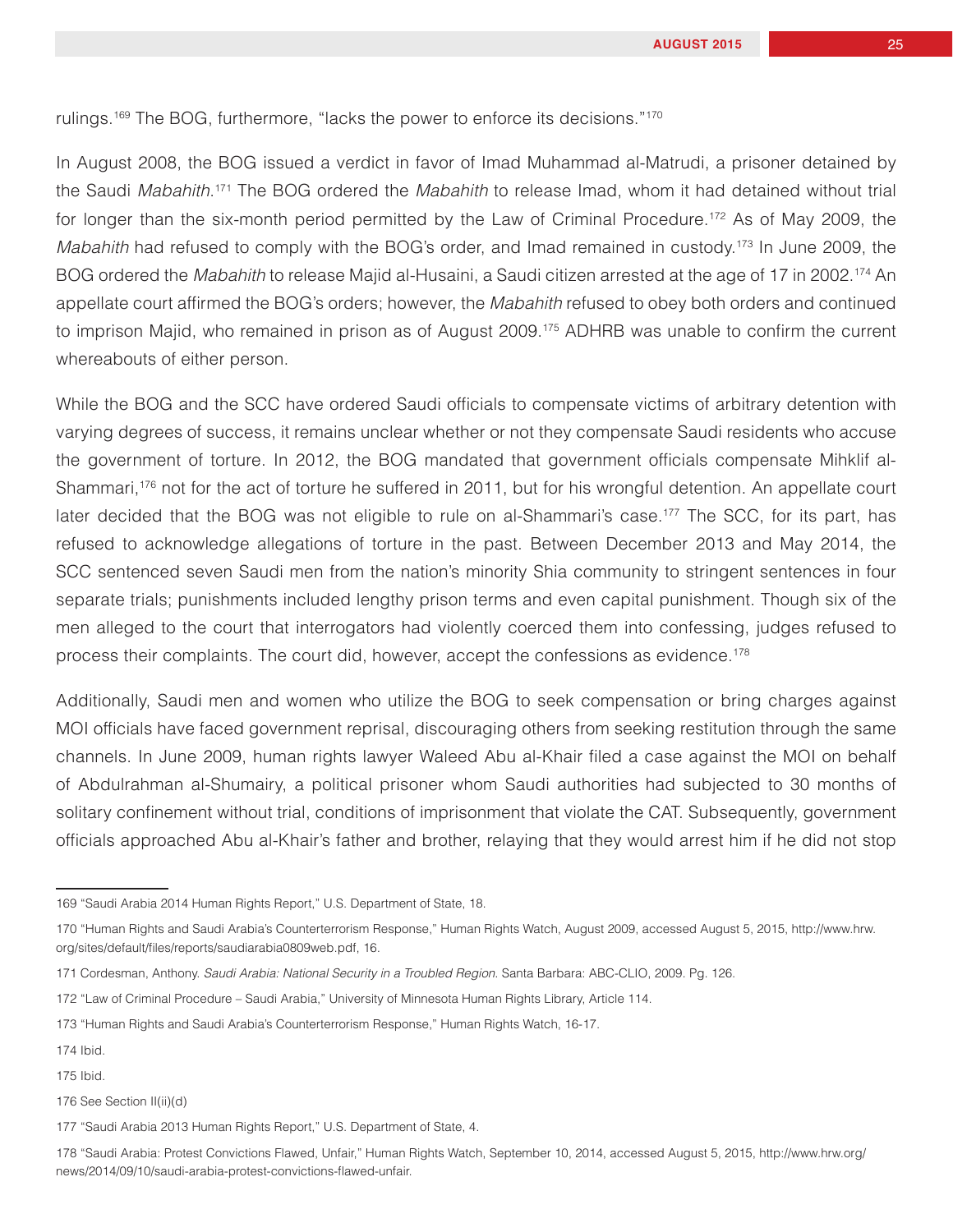his activities.<sup>179</sup> After several further years of legal activism, the SCC sentenced Abu al-Khair to a 15-year prison term in July 2014.180 Furthermore, Saudi interlocutors have informed ADHRB and BIRD that the Saudi government moved to dissolve the Saudi Arabian Civil and Political Rights Association (ACPRA),181 only after its members attempted to submit complaints of torture and arbitrary detention to the BOG and Royal Court.

Under international law, Saudi Arabia is legally bound by the Convention and is obligated to carry out the provisions therein.182 Article 13 of the Convention provides that state parties, such as Saudi Arabia, must promptly investigate any allegations of torture.<sup>183</sup> Article 14 of the Convention provides that victims of torture must have an enforceable right to compensation.<sup>184</sup> The Saudi government's failure to implement the Committee's recommendations is a direct violation of both Article 13 and Article 14 of the Convention which Saudi Arabia is legally obligated to uphold.

#### **k. Adopt adequate measures to permit the creation of independent non-governmental organizations and the development of their activities in the area of the defense of human rights;**

In its 2015 report to the Committee, Saudi Arabia stated that its law guarantees the right to association in "all areas."185 This statement, however, does not stand up to scrutiny. Current Saudi law and practice effectively preclude the development of independent human rights associations. In the years since the publication of the Committee's recommendations, the Saudi government has consistently apprehended human rights defenders, ordered the closing of independent non-governmental organizations, and prevented the establishment of new non-charitable organizations.<sup>186</sup>

Saudi Arabia lacks a law of association that regulates the establishment and operation of non-governmental human rights organizations.<sup>187</sup> Instead, the Ministry of Social Affairs (MSA) is the government body authorized to oversee the registration of all potential organizations, including human rights organizations and civil associations.<sup>188</sup> In practice, the MSA does not provide independent human rights organizations with a license to operate.

182 "Convention against Torture and Other Cruel, Inhuman or Degrading Treatment or Punishment," United Nations Human Rights.

183 Ibid.

184 Ibid.

<sup>179</sup> "Saudi Arabia – Increasing threats and harassment against human rights defender, Mr Waleed Sami Abu-Alkhair," Front Line Defenders, July 14, 2009, accessed August 5, 2015, https://www.frontlinedefenders.org/node/2095.

<sup>180</sup> Mohammed Jamjoom, "Saudi activist gets 15-year sentence for 'inciting public opinion,'" CNN, July 7, 2014, accessed August 5, 2015, http://www. cnn.com/2014/07/06/world/meast/saudi-lawyer-sentence/.

<sup>181</sup> See Section II(iii)(k)

<sup>185</sup> "Examen des rapports soumis par les États parties en application de l'article 19 de la Convention: Arabie saoudite," United Nations Committee Against Torture, par. 179

<sup>186</sup> "Saudi Arabia: Systematic targeting of members of ACPRA in addition to other human rights defenders," Gulf Center for Human Rights, September 21, 2014, accessed July 1, 2015, http://www.gc4hr.org/news/view/752.

<sup>187</sup> "Saudi Arabia's ACRPA: How the Kingdom Silences Its Human Rights Activists," Amnesty International, October 2014, accessed June 23, 2015, https://www.amnesty.org/download/Documents/8000/mde230252014en.pdf.

<sup>188</sup> "Saudi Arabia: Rights Groups Blocked From Operating," Human Rights Watch, August 29, 2013, accessed June 23, 2015, http://www.hrw.org/ news/2013/08/29/saudi-arabia-rights-groups-blocked-operating.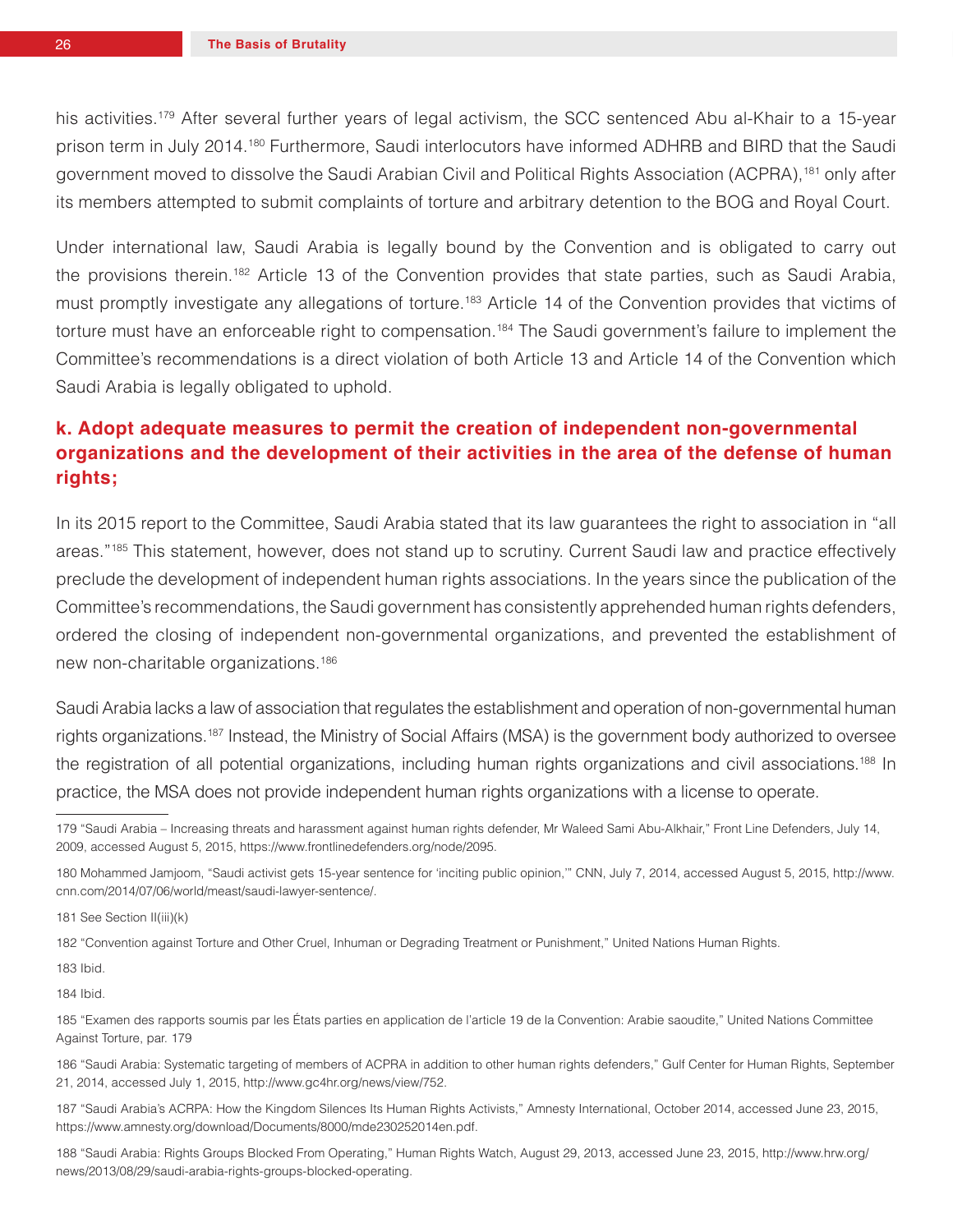Absent an association law that grants organizations licenses to operate, the Saudi government makes it nearly impossible for human rights defenders who wish to establish organizations within the country to legally function without exposing themselves to arbitrary detention, imprisonment, and torture. The aforementioned ACPRA, for example, is a nongovernmental human rights organization that aims to document human rights violations in Saudi Arabia, particularly abuses against political prisoners and detainees.189 Fearing that the MSA would reject their request to have the organization licensed, the ACPRA applied for registration directly with the Royal Court. However, the Royal Court never responded and the ACPRA remained active.<sup>190</sup> Since 2011, the Saudi government has prosecuted ACRPA's 11 founders.<sup>191</sup> As of 5 August 2015, 9 of the 11 are in prison, and two are on trial before the SCC.

The Saudi government has also forced a number of other human rights organizations into closing in recent years. In March 2014, the Adala Center for Human Rights (ACHR)<sup>192</sup> suspended its activities after the MSA denied its application<sup>193</sup> for a license to operate. Without a license, Adala members feared that they would be prosecuted subject to the broad provisions of the Law of Terrorism Crime and Its Financing. The MSA reported that the ACHR was incompatible with Saudi law for grounding their work in international law, including the Universal Declaration of Human Rights.194

Similarly, in April 2013 a group of activists living in Riyadh tried to form an organization called the Union for Human Rights. They applied to register their human rights organizations with the MSA as well, but the ministry rejected their application.195 MOI officials threatened to bring charges against the group "if they did not halt their activities"; the group has since remained inactive.<sup>196</sup>

Finally, the MSA rejected the application of the Monitor for Human Rights in Saudi Arabia (MHRSA) and blocked its website and Facebook page.197 In 2014, Saudi authorities arrested Waleed Abu al-Khair, its founder, on charges of "undermining the regime and officials" and "founding an unlicensed organization."<sup>198</sup> On 6 July 2014, the SCC sentenced Waleed to 15 years in prison, banned him from traveling for 15 years, and fined him the equivalent of \$53,000.<sup>199</sup>

197 Ibid.

<sup>189</sup> "End Saudi Arabia's relentless crackdown on ACPRA activists," Amnesty International UK, November 19, 2014, accessed July 1, 2015, http://www. amnesty.org.uk/groups/bloxham/end-saudi-arabia%E2%80%99s-relentless-crackdown-acpra-activists.

<sup>190</sup> "Saudi Arabia: Rights Groups Blocked From Operating," Human Rights Watch.

<sup>191</sup> "Persecution of founders of Saudi human rights watchdog ACPRA continues," IFEX, July 4, 2014, accessed July 2, 2015, https://www.ifex.org/ saudi\_arabia/2014/07/04/activist\_sentenced\_to\_seven\_years\_in\_prison/.

<sup>192</sup> اإلنسان لحقوق العدالة مركز http://www.adalacenter.net/?act=artc&id=662.

<sup>193</sup> "Rejection Judgment to Register Adala Center," Adala Center for Human Rights, accessed August 5, 2015, http://www.adalacenter. net/?act=artc&id=737.

<sup>194</sup> "Saudi Arabia 2014 Human Rights Report," U.S. State Department, 29.

<sup>195</sup> "Saudi Arabia: Rights Groups Blocked From Operating," Human Rights Watch.

<sup>196</sup> Ibid.

<sup>198</sup> "Saudi activist Waleed Abu al-Khair sentenced to prison," BBC News, July 7, 2014, accessed July 2, 2015, http://www.bbc.com/news/world-middle-east-28200195.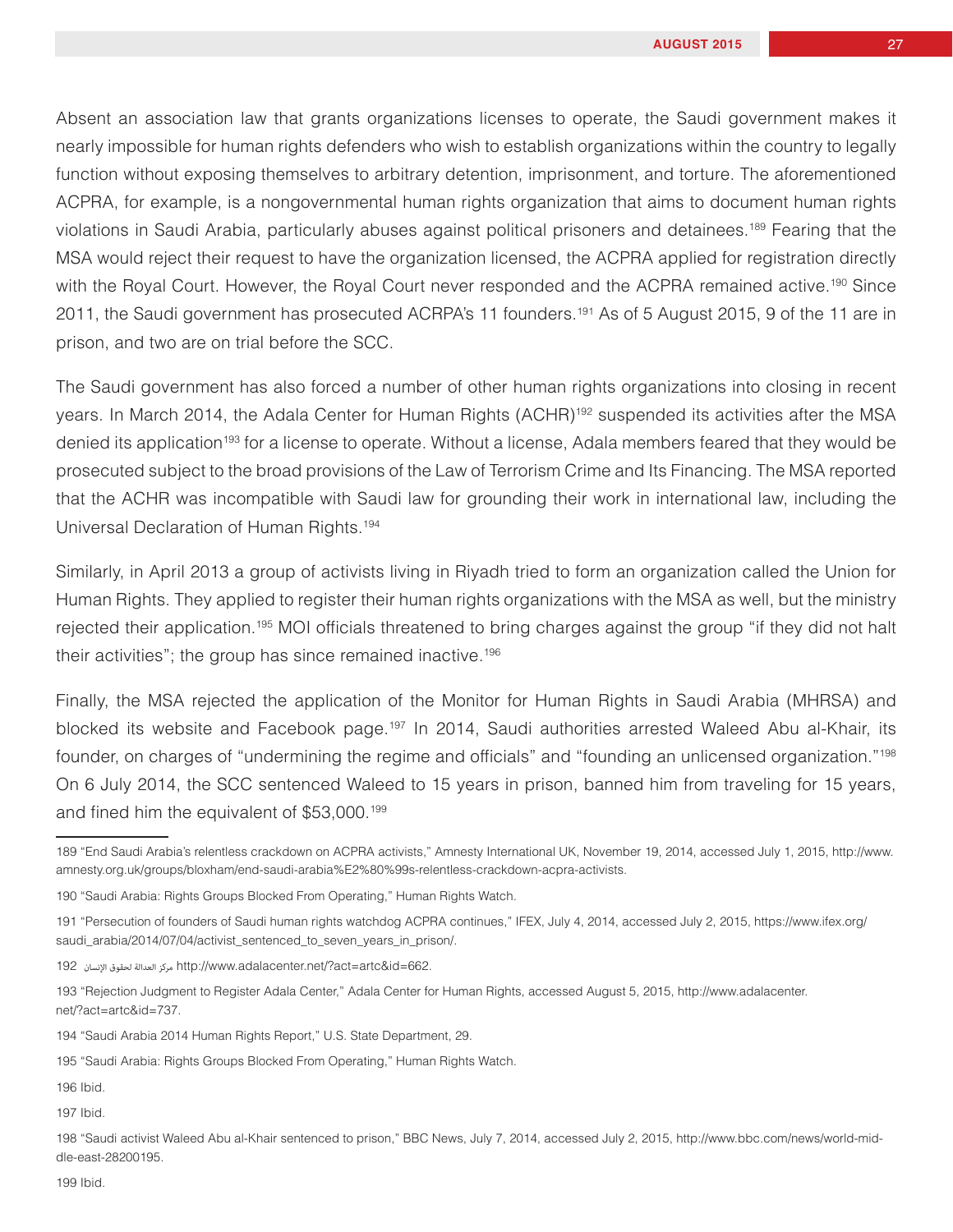The Saudi government, for its part, maintains that it has adhered to recommendation (k) by permitting the licensing and establishment of the National Society for Human Rights (NSHR) in 2004.200 While the NSHR does issue human rights reports, its independence is questionable; a royal decree brought it into existence, and it receives substantial funding from a trust of the late King Fahad.<sup>201</sup>

The Saudi government is evading implementation of the Committee's recommendation. It apprehends and sentences human rights defenders for their activism, shuts down existing human rights organizations, and denies the creation of new human rights associations.

#### **l. Provide data in the next periodic report disaggregated, inter alia, by age, gender, ethnicity, nationality, geography and other status, on persons who are deprived of their liberty in breach of the convention, and the results of any cases of prosecution or sanction of police or other officials for acts prohibited by the Convention;**

In its report, the Committee recommended that Saudi Arabia's subsequent periodic report, due to the body in October 2002, should provide detailed and categorized data regarding the personal information of victims as well as the outcome of the violations against the Convention. In its 2015 periodic report, published over 12 years after its initial October 2002 due date,<sup>202</sup> the Saudi government failed to respond directly to recommendation (l), as it did to recommendations (a) through (k).203

Saudi Arabia does, at the end of its report, list ten tables with broad data concerning the official visits to prisons and courts and the prosecution of certain crimes. One of these tables, Appendix 9, specifically lists the number of BOG decisions handed down in cases of ill treatment in the performance of duties, abuses of power, influence peddling, and use of violence; between 2002 and 2011, the government states that the BOG either fined or sentenced to prison 1,533 officials.<sup>204</sup> Beyond this statement of data in bulk, the Appendix neglects to supply specific examples of the application of such punishments or further describe the nature of the crimes committed. Furthermore, given the BOG's inability to execute its sentences, the extent to which the Saudi government actually implemented the 1,533 rulings is unknown.

While providing limited insight into the "results of any cases of prosecution or sanction of police or other officials for acts prohibited by the Convention," this table does not supply any information about the victims of these official violations, nor does it delineate these victims by age, gender, ethnicity, nationality, or geography. ADHRB and BIRD conclude that the Saudi government failed to engage sufficiently with this recommendation.

<sup>200</sup> "Examen des rapports soumis par les États parties en application de l'article 19 de la Convention: Arabie saoudite," United Nations Committee Against Torture, par. 179.

<sup>201</sup> "Saudi Arabia 2014 Human Rights Report," U.S. State Department, 3.

<sup>202</sup> Ibid.

<sup>203</sup> "Examen des rapports soumis par les États parties en application de l'article 19 de la Convention: Arabie saoudite," United Nations Committee Against Torture.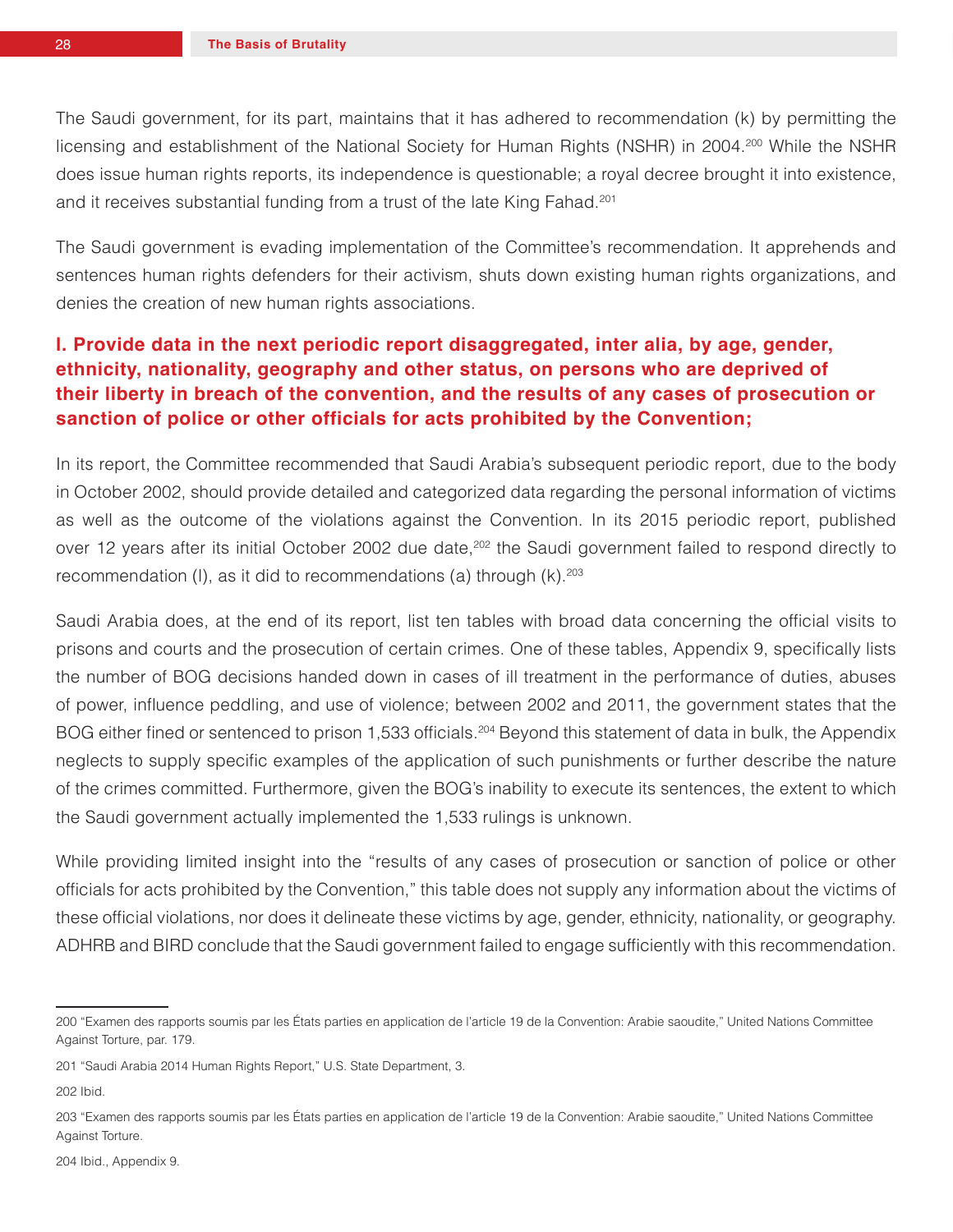#### **m. Consider making the declaration under article 22 of the Convention;**

Article 22 of the Convention allows state parties to declare their recognition of the Committee's competence in hearing complaints from individuals that claim to be victims of a violation of the Convention.205 As of August 2015, the Saudi government has not made this declaration. Additionally, in its 2015 periodic report, the government does not respond to recommendation (m). In light of this shortfall, ADHRB and BIRD conclude that the Saudi government failed entirely to engage with the Committee concerning this recommendation.

#### **n. Widely disseminate the Committee's conclusions and recommendations, in all appropriate languages, in the country;**

In its 2015 periodic report, Saudi Arabia does not respond to recommendation (n). ADHRB and BIRD could not locate any evidence that the Saudi government implemented the Committee's recommendation by disseminating their conclusions and recommendations in all appropriate languages throughout the country.

In the public domain, Arabic versions of the Saudi government's initial report to the Committee, submitted on 27 February 2001,<sup>206</sup> and of its subsequent report submitted in January 2015,<sup>207</sup> do exist. As such, there is reason to believe the Saudi government is capable of fully implementing the Committee's recommendations.

# **CONCLUSION**

In the 13 years since the Committee published its recommendations, the Saudi government has failed to deal transparently with the special procedure or enact the proper mechanisms to ensure that public officials are accountable for their actions. Not only do victims of torture and other cruel and degrading treatment lack access to compensation and justice, but they also face the prospect of reprisal from the MOI if they pursue these cases. The Saudi government has forcefully precluded the operation of truly independent human rights organizations that could monitor and publicize violations of the CAT. Additionally, the government's engagement with the Committee remains as regrettably sparse as it did in 2002.

<sup>205</sup> "Convention against Torture and Other Cruel, Inhuman or Degrading Treatment or Punishment," United Nations Human Rights.

<sup>206</sup> "Convention Against Torture: Consideration of Reports submitted by States Parties under Article 19 of the Convention," United Nations, February 27, 2001, accessed July 1, 2015, http://docstore.ohchr.org/SelfServices/FilesHandler.ashx?enc=6QkG1d%2fPPRiCAqhKb7yhsrUL716plQDmVAn%2b-MEBJOASWo4wUR5Mm2uDcnBZhkbwKnXZjKBL43LI4NHVdtqcfM9Q5aAqs28Wp1Mx83PkZopph86tdcVXjrq1dybTGvKG2.

<sup>207</sup> "Examen des rapports soumis par les États parties en application de l'article 19 de la Convention: Arabie saoudite," United Nations Committee Against Torture.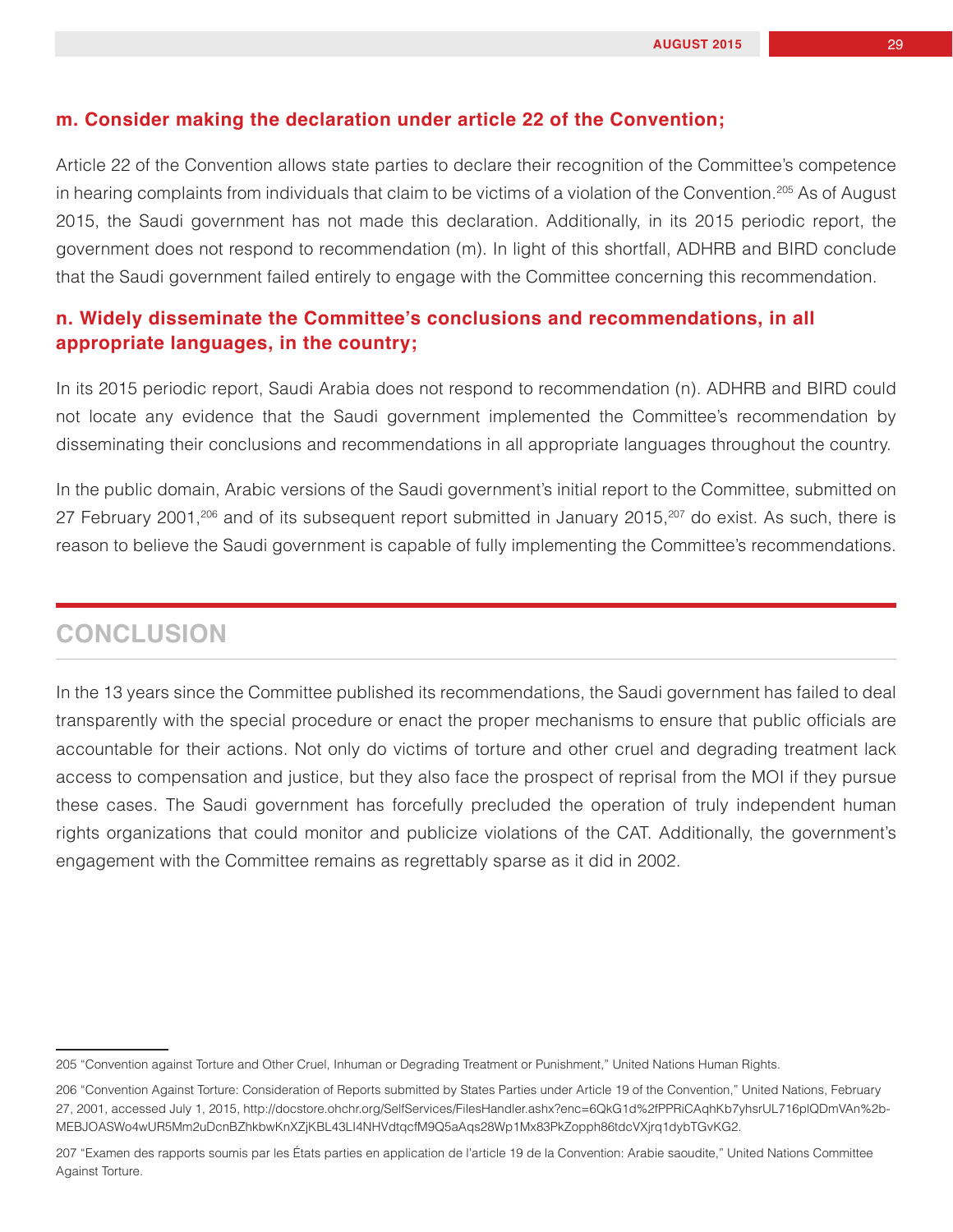# **3. CONCLUSION**

In the 13 years since the Committee issued its report, the Kingdom of Saudi Arabia has made negligible progress in implementing its recommendations. Officials have pursued several minor, though notable, reforms. The Mutawe'en operate with less impunity than they did a decade ago, and law enforcement officials undergo some semblance of human rights training, even if the content of the instruction remains opaque.

This slight progress, however, has done little to rectify the systemic deficiencies that facilitate violations of the CAT. Saudi Arabia has failed to enact legal reforms that would diminish the recurrence of torture and other cruel, inhuman or degrading treatment or punishment, as recommended by the Committee and mandated by Article 2 of the Convention. The government has failed to draft and codify a law that criminalizes torture, end its use of corporal punishments, fully guarantee the independence of the judiciary, or ensure that its laws are evenly applied to all persons regardless of national, social, or religious divisions.

Saudi Arabia has also neglected to ensure that its legal procedures and practices are compatible with the CAT. Authorities regularly subject detainees to torture and other forms of cruel and degrading treatment during pre- and post-trial detention periods. Prisons are overcrowded, producing dangerous living conditions for inmates. These problems are exacerbated by the ongoing and legally-sanctioned use of incommunicado and lengthy pre-trial detention, by erratic access to legal representation and medical and consular assistance, and by law enforcement agents that operate within vaguely-defined and expansive jurisdictions.

Finally, Saudi Arabia has disregarded calls to further engage with the Committee and the mandates of the Convention. In disregard of the Committee's request, there is no evidence that the government has considered making a declaration under Article 22 or that it has widely disseminated the Committee's recommendations. Yet there is abundant evidence that the Saudi government has stringently repressed the development of an independent civil society, particularly targeting those organizations that report on governmental human rights violations. Even when the government does engage, it does so at great delay, taking 13 years to submit an incomplete response to the Committee's first set of recommendations.

Despite its failure to fully act on its international obligations, Saudi Arabia remains a State Party to the Convention, one that has submitted to the Committee's review in the past. A decade following the entrance of the Committee's conclusions and recommendations into the public domain, it is now the responsibility of those State Parties following the Convention in good faith to hold the Kingdom of Saudi Arabia responsible for its violations. These transgressions will not end unless an organized and concerted international effort forces Saudi Arabia to, one by one, remove those systemic supports bolstering torture's use. Nothing short of reconfiguring criminal law, overhauling prison administration, and demanding full accountability for torturers, will do.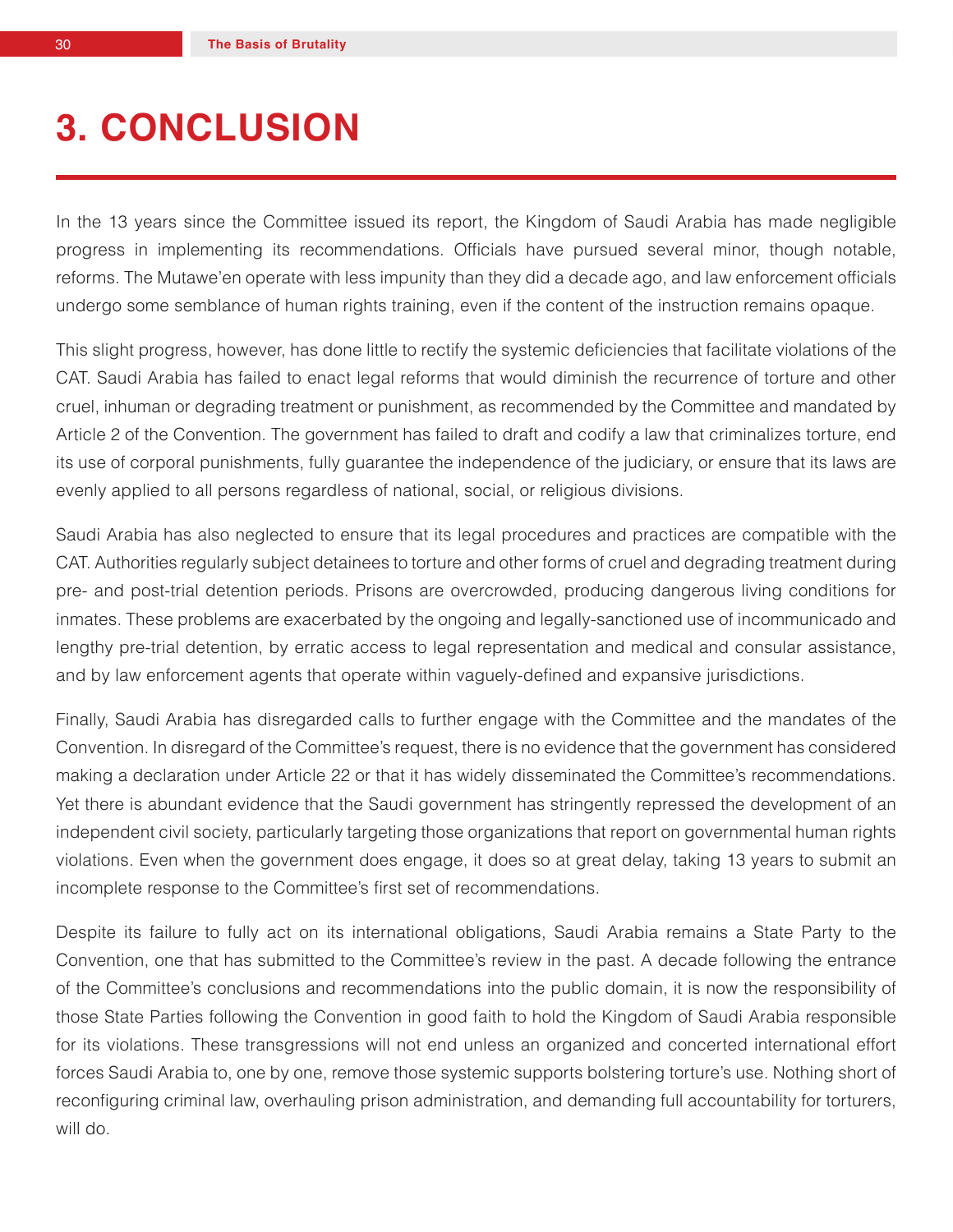### **RECOMMENDATIONS**

#### **To the Government of Saudi Arabia:**

**1. Codify and enforce** legislation that will address the Committee's recommendations and ensure that Saudi law does not directly or indirectly abet the use of torture and other cruel, inhuman or degrading treatment or punishment:

a. **Pass** a law that formally bans the use of torture by Saudi government officials. This law must provide a detailed definition of acts constituting torture, prohibit its use in facilities operated by any government agencies, and outline clear and actionable criminal penalties for officials found guilty of committing torture;

b. **Reform** the Law of Terrorism and Its Financing to reduce the influence wielded by the Ministry of Interior over judges of the Specialized Criminal Court. The power to review an inmate's detention, release a detainee before his or her sentence has ended, and hear allegations of human rights abuses from a detainee regardless of whether or not his investigation is ongoing—must remain the sole function of the court, and not the Ministry of Interior;

c. **Reform** the Law of Criminal Procedure to stipulate that the detained has the right to immediately access legal counsel and medical and consular assistance, regardless of the imperatives of the investigation;

d. **Pass** a law of association that permits independent civil society organizations, including human rights organizations, to operate freely;

e. **Mitigate** the influence of the king on the judiciary by reforming the 2007 Law of the Judiciary. Any such update should provide for the creation of a system wherein judges are appointed by an independent body of legal experts and cannot be dismissed by royal decree;

f. **Pass** a law which prevents immigration officials from refouling migrants;

**2. Reform** criminal justice institutions so as to prevent the commission of acts which constitute torture:

a. **Enforce** rulings made by the Board of Grievances to compensate victims of governmental abuses;

b. **Reconfigure** the Bureau of Investigation and Prosecution as a separate office totally divorced from the MOI, thereby ensuring its independence in practice;

c. **Reduce** prison overcrowding by undertaking a thorough review of the status of detainees in all detention facilities, releasing those who have stayed in prison past the expiration of their sentences or who have not been arraigned before a court within six months following their arrest;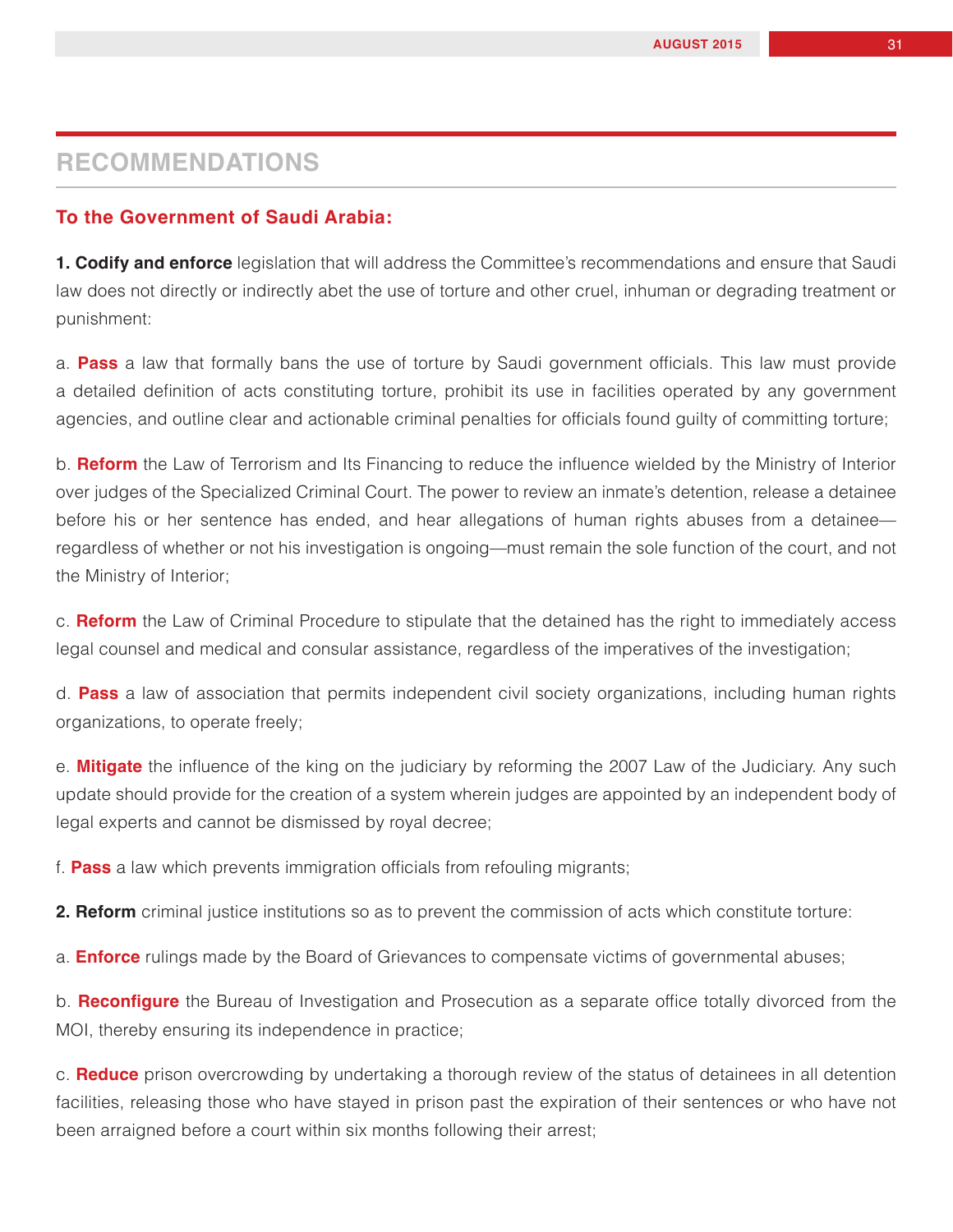d. **Subject** all prisons to strict, impartial, and frequent civilian oversight;

e. **Prevent** the Commission for the Promotion of Virtue and Prevention of Vice from acting to publicly segregate genders or investigate crimes of blasphemy and witchcraft. Continue to reduce the autonomy of its officers, and to fully prosecute all employees who commit an act in violation of the Convention.

**3. Engage** in transparent dealings over issues concerning torture, both with the UN and with the international community at large:

a. **Publish** in Arabic and English the materials supplied to police officers, security forces, and religious police to protect human rights. Publicize the number, location, and topics of human rights-focused trainings made each year;

b. **Make** a declaration that formally recognizes the Committee Against Torture's competency in processing communications from individuals claiming that the Government of Saudi Arabia has violated the rights accorded to them by the Convention Against Torture, per Article 22 of the treaty;

c. **Widely disseminate** the government's communications with the Committee and the Committee's responses in state-run media outlets;

d. **Create** an independent Ombudsman responsible for overseeing the Ministry of Interior.

**4. Consider** reconciling progressive interpretations of the Sharia with the current Saudi legal framework. Examine the interpretations of the Sharia adopted by other, more progressive Muslim societies and states.

**5. Further develop** the role of human rights in Saudi society by ratifying and implementing international human rights conventions, including the International Convention on Civil and Political Rights and the International Convention on Economic, Social, and Cultural Rights.

**6. Vacate** the seat at the Human Rights Council until such time as Saudi Arabia complies with established international human rights norms.

**7. Issue** a standing invitation to all Special Procedures of the Human Rights Council to visit the country and perform human rights assessments.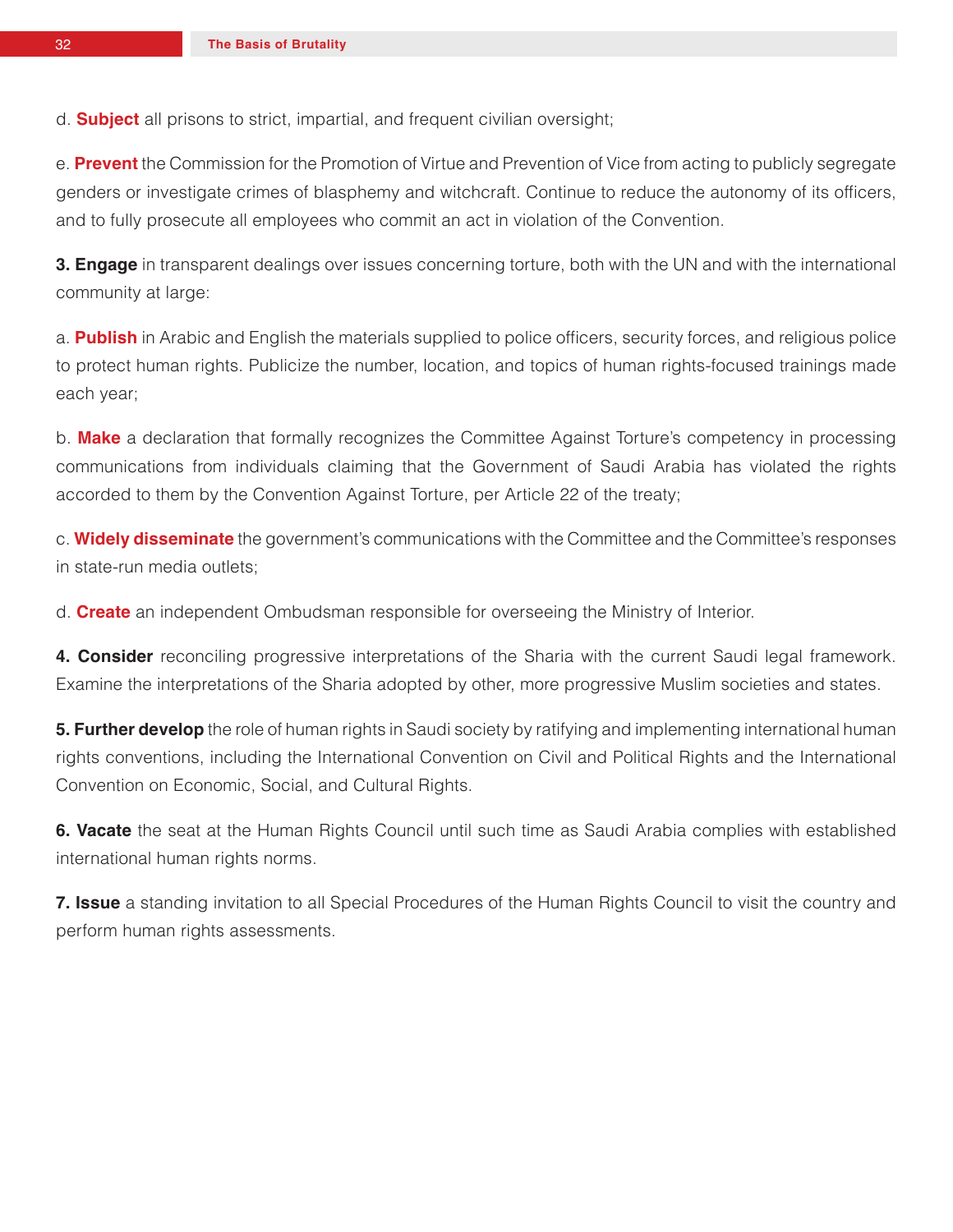#### **To the United Nations:**

**1. Consider** issuing a resolution formally condemning the human rights situation in Saudi Arabia, making specific mention of the failure to engage with the Committee Against Torture and failure to implement key provisions of the Convention Against Torture.

**2. Further enable** the Special Procedures of the United Nations to perform their duties as they relate to the Kingdom of Saudi Arabia:

a. **Insist** that the Kingdom of Saudi Arabia permit the Special Rapporteur on torture and other cruel, unusual, or degrading treatment or punishment to visit the country to perform an assessment of the government's compliance with the CAT;

b. **Issue** recommendations based on the Committee Against Torture's findings in Saudi Arabia's next cycle of its Universal Periodic Review;

c. **Hold accountable** the Kingdom of Saudi Arabia by publicly commenting on the implementation of recommendations made by the Rapporteurs on the independence of judges and lawyers and violence against women and its causes.

**3. Request** that the Kingdom of Saudi Arabia allow the United Nations Office of the High Commissioner for Human Rights to establish a permanent mission in Riyadh, complete with a full reporting mandate.

**4. Consider** requesting that the Kingdom of Saudi Arabia vacate its seat on the Human Rights Council until such time as it complies with established international human rights standards.

#### **To the International Community, the European Union, and the United States of America:**

**1. Hold accountable** the Kingdom of Saudi Arabia by publicly commenting on the implementation of the recommendations made by the Committee Against Torture, especially in the kingdom's next Universal Periodic Review cycle.

**2. Condemn** the lack of progress made by the Kingdom of Saudi Arabia in aligning its laws and practices with the precepts of the CAT in national and international parliaments and legislatures, including in the National Parliament of the United Kingdom, the Congress of the United States of America, and the European Parliament:

a. **Cease** all sales of any arms or weapons that may be used by the Kingdom of Saudi Arabia to commit acts that would violate the CAT;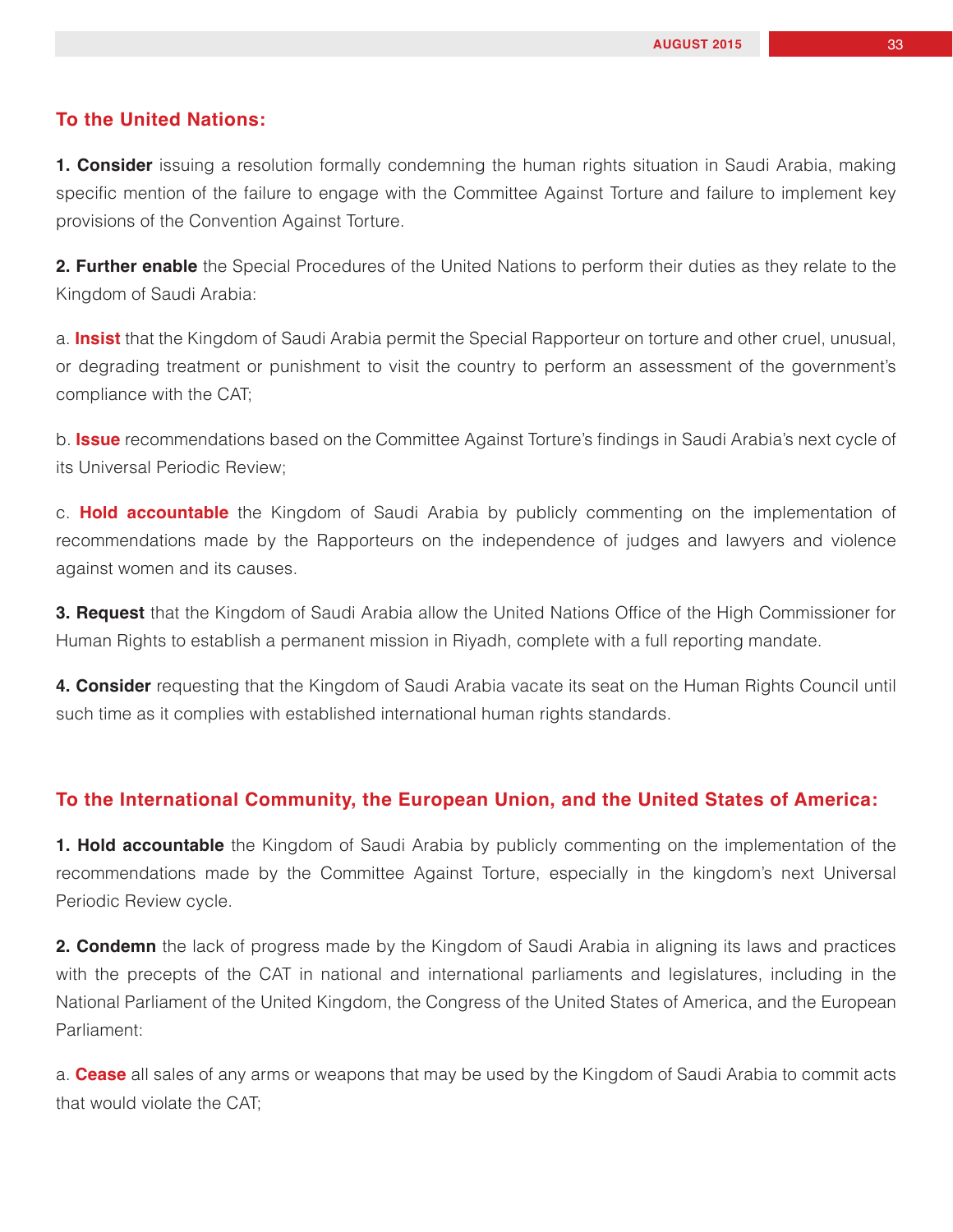b. **End** any foreign aid programs benefitting Saudi Arabia until such time as the government complies with the articles of the CAT;

c. **Issue** recommendations based on the Committee Against Torture's findings in Saudi Arabia's next cycle of its Universal Periodic Review.

**3. Consider** addressing concerns regarding ongoing human rights abuses in Saudi Arabia by passing a resolution at the Human Rights Council publicly condemning the human rights issues in the country and calling for concrete steps towards their resolution.

**4. Call for the release** of imprisoned members of the ACPRA, the MHRSA, and other civil society organizations that have attempted to peacefully call attention to the human rights abuses of the Kingdom of Saudi Arabia.